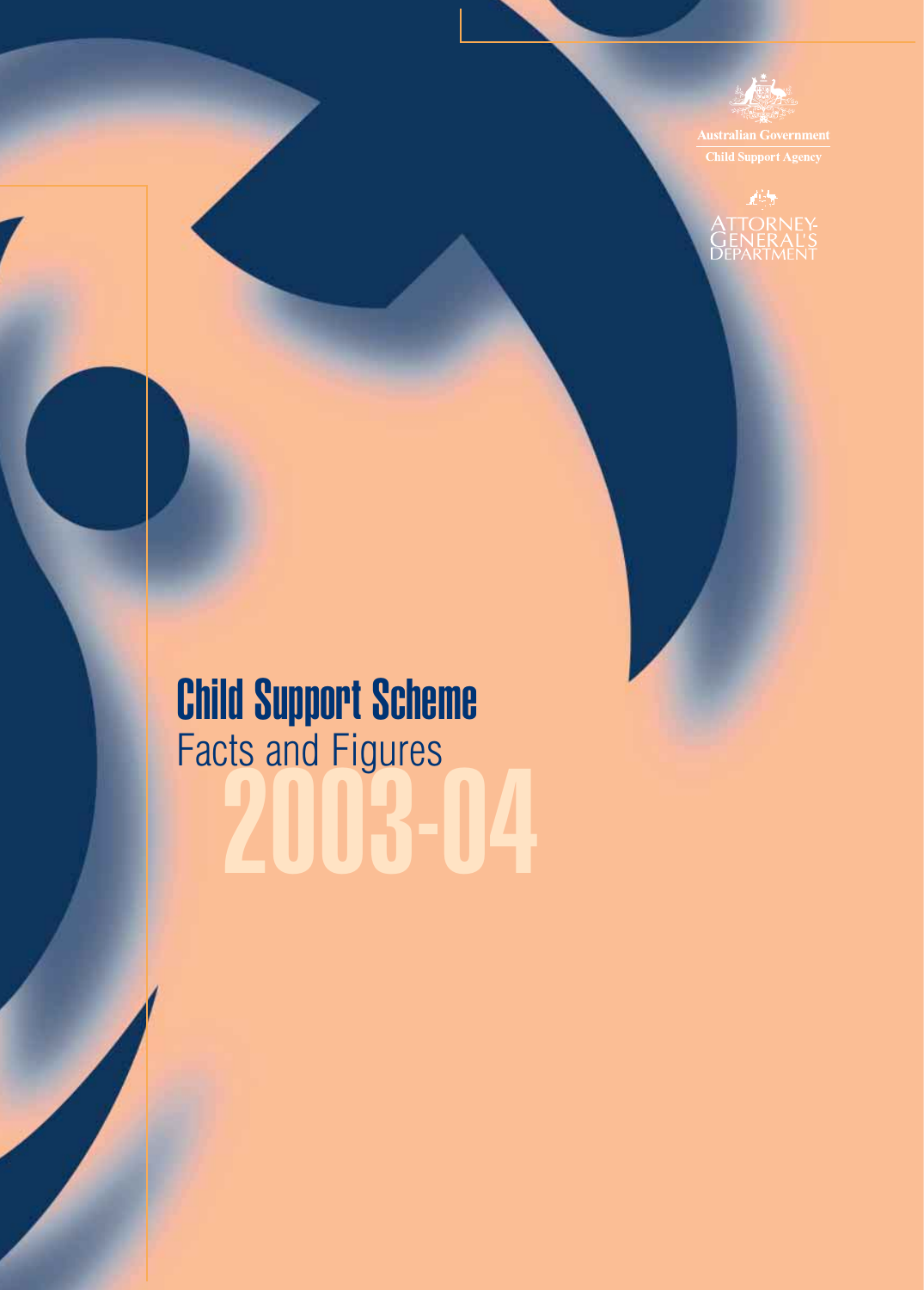# 2003-2004 Child Support Scheme Facts and Figures





October 2004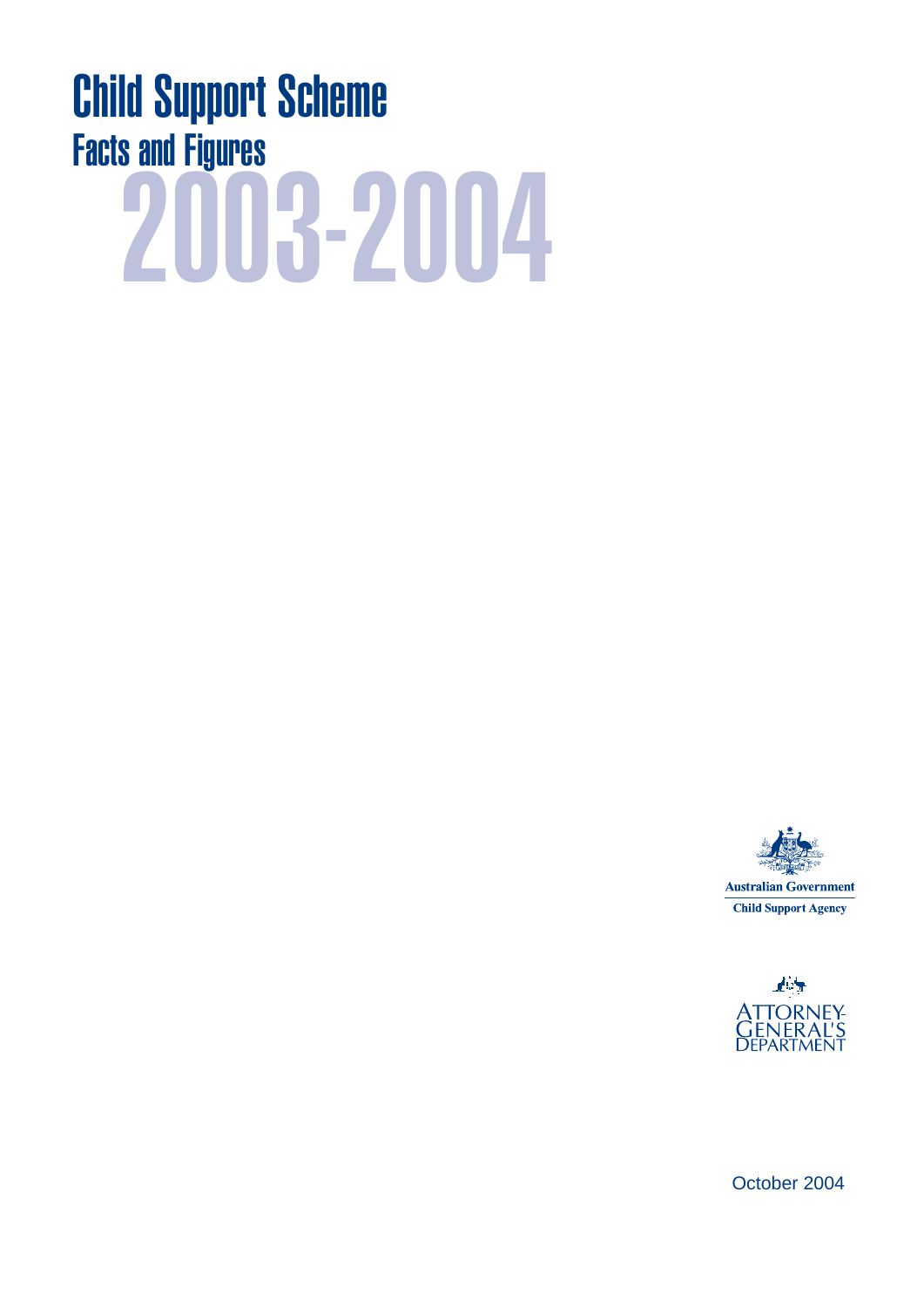#### **Comments on this paper**

Comments on this paper are welcomed and should be addressed to:

**Director** Business Analysis and Research Child Support Agency Dept of Family and Community Services 40 Cameron Avenue BELCONNEN ACT 2617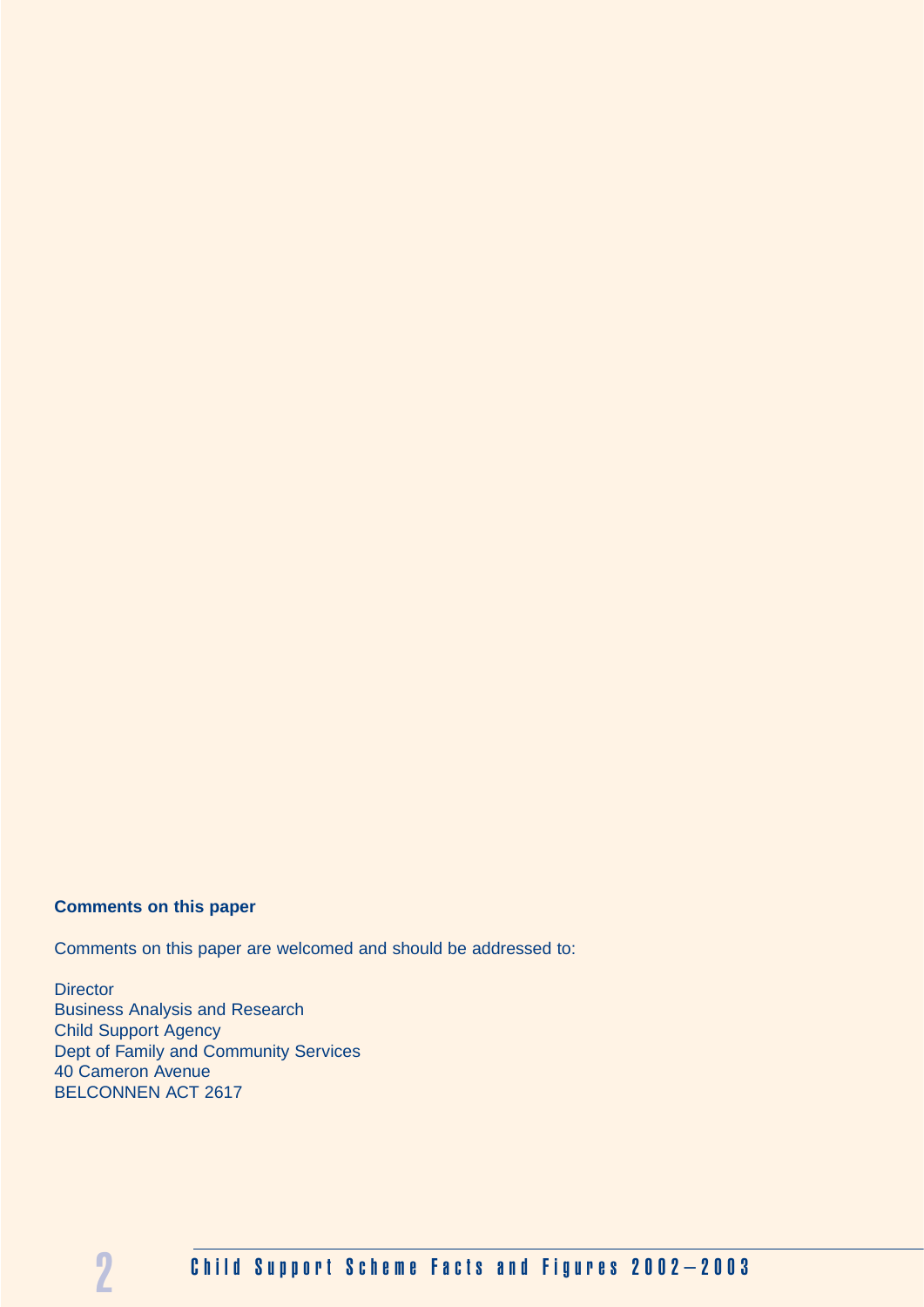### **Index**

|                     | <b>Summary Sheet</b>                                                                           | 6              |
|---------------------|------------------------------------------------------------------------------------------------|----------------|
| <b>Introduction</b> |                                                                                                | $\overline{7}$ |
| 1.0                 | A Brief Overview and History of the Australian Child<br><b>Support Scheme</b>                  | 7              |
| 1.1                 | The Aims of the Child Support Scheme                                                           | $\overline{7}$ |
| 1.2                 | A Brief History of the Child Support Scheme                                                    | 7              |
| 1.3                 | The Child Support Formula                                                                      | 8              |
| 1.4                 | Administrative Arrangements between CSA, FaCS and A-GD                                         | 9              |
|                     | The Child Support Agency in the Department of<br>1.4.1<br><b>Family and Community Services</b> | 9              |
|                     | 1.4.2 The Role of the Department of Family and Community Services                              | 9              |
|                     | 1.4.3 The Role of Centrelink                                                                   | 9              |
|                     | 1.4.4 The Role of the Attorney–General's Department                                            | 10             |
| 1.5                 | How the Child Support Scheme works                                                             | 10             |
| 2.0                 | <b>Reasonable Action to Obtain Child Support</b>                                               | 10             |
| 2.1                 | <b>Child Support Customers</b>                                                                 | 10             |
| 2.2                 | Maintenance Action being taken by FaCS Child Support Customers                                 | 11             |
| 3.0                 | <b>Caseload</b>                                                                                | 12             |
| 3.1                 | <b>Active Caseload</b>                                                                         | 12             |
| 3.2                 | Caseload by Stage and Collection Method                                                        | 12             |
| 3.3                 | <b>International Cases</b>                                                                     | 14             |
| 3.4                 | <b>Assessment Type</b>                                                                         | 15             |
| 3.5                 | <b>Change of Assessment</b>                                                                    | 16             |
| 3.6                 | <b>Type of Care Arrangement</b>                                                                | 17             |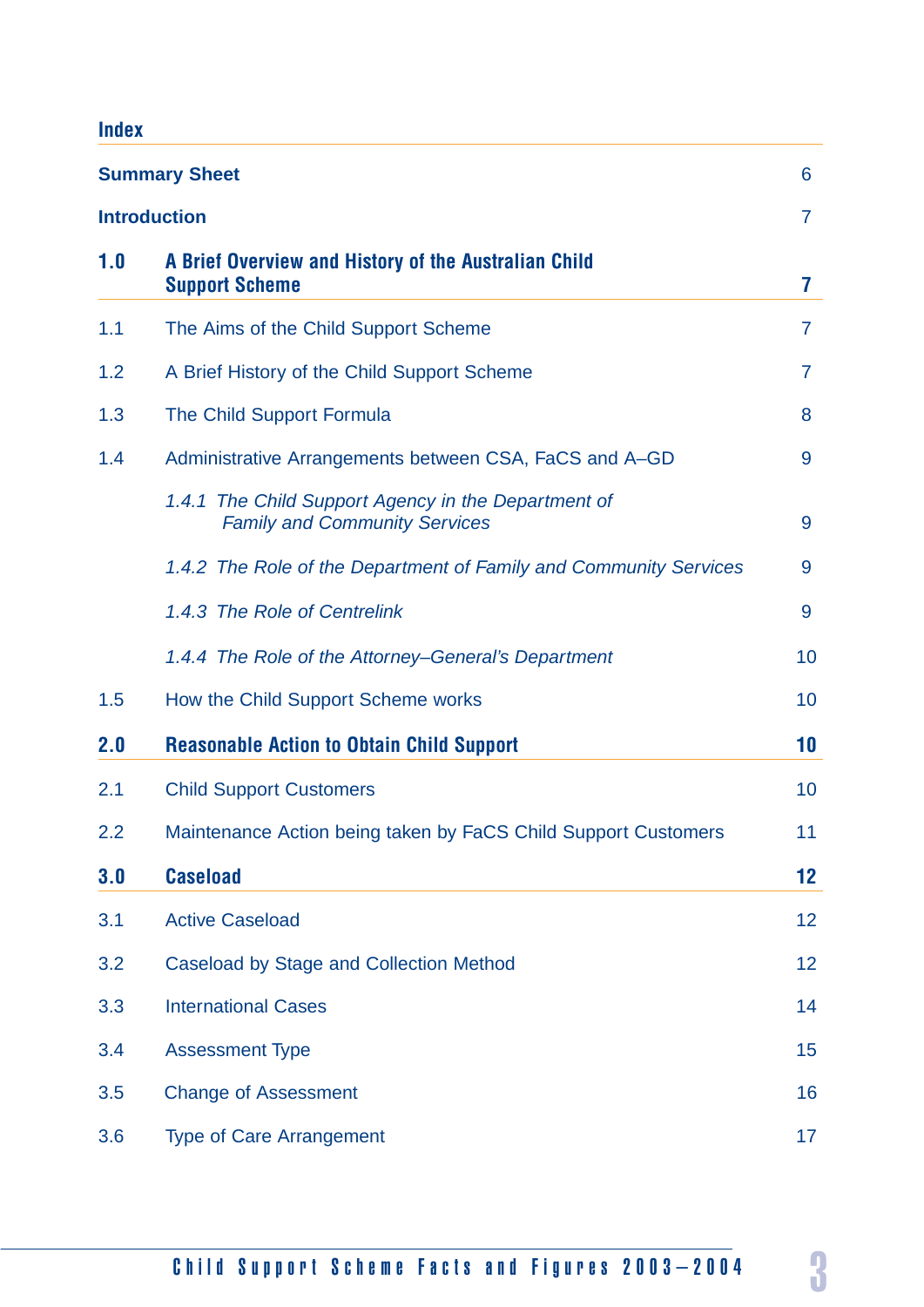| 4.0 | <b>Client Overview by Collection Method and Stage</b>         | 18 |
|-----|---------------------------------------------------------------|----|
| 4.1 | <b>Number of Clients</b>                                      | 18 |
| 4.2 | <b>Number of Children</b>                                     | 19 |
|     | 4.2.1 Children covered by Child Support Assessments (Stage 2) | 19 |
|     | 4.2.2 Payers' Subsequent Families                             | 20 |
| 4.3 | Number and Gender of Payers and Payees                        | 21 |
| 4.4 | Age of Cases                                                  | 22 |
| 4.5 | Income of Payers and Payees                                   | 22 |
| 4.6 | Income Sources of CSA Payers who Lodge Tax Returns            | 24 |
| 5.0 | <b>Scheme Outcomes</b>                                        | 25 |
| 5.1 | <b>Liabilities</b>                                            | 25 |
|     | 5.1.1 Liabilities by CSA and Private Collect                  | 25 |
|     | 5.1.2 Average Child Support Liabilities                       | 27 |
| 5.2 | <b>Payments</b>                                               | 28 |
|     | 5.2.1 Total Credits and Liabilities                           | 28 |
|     | 5.2.2 Child Support Transferred                               | 29 |
|     | 5.2.3 Collections-CSA Collect Cases                           | 30 |
|     | 5.2.4 Liabilities and Debt-CSA Collect Cases                  | 31 |
|     | 5.2.5 Debt-CSA Collect Cases                                  | 33 |
| 6.0 | <b>Legal Services Overview</b>                                | 36 |
| 6.1 | <b>Background</b>                                             | 36 |
| 6.2 | <b>Statistics and Advice Work Types</b>                       | 37 |
|     | 6.2.1 Community Legal Services Statistics                     | 37 |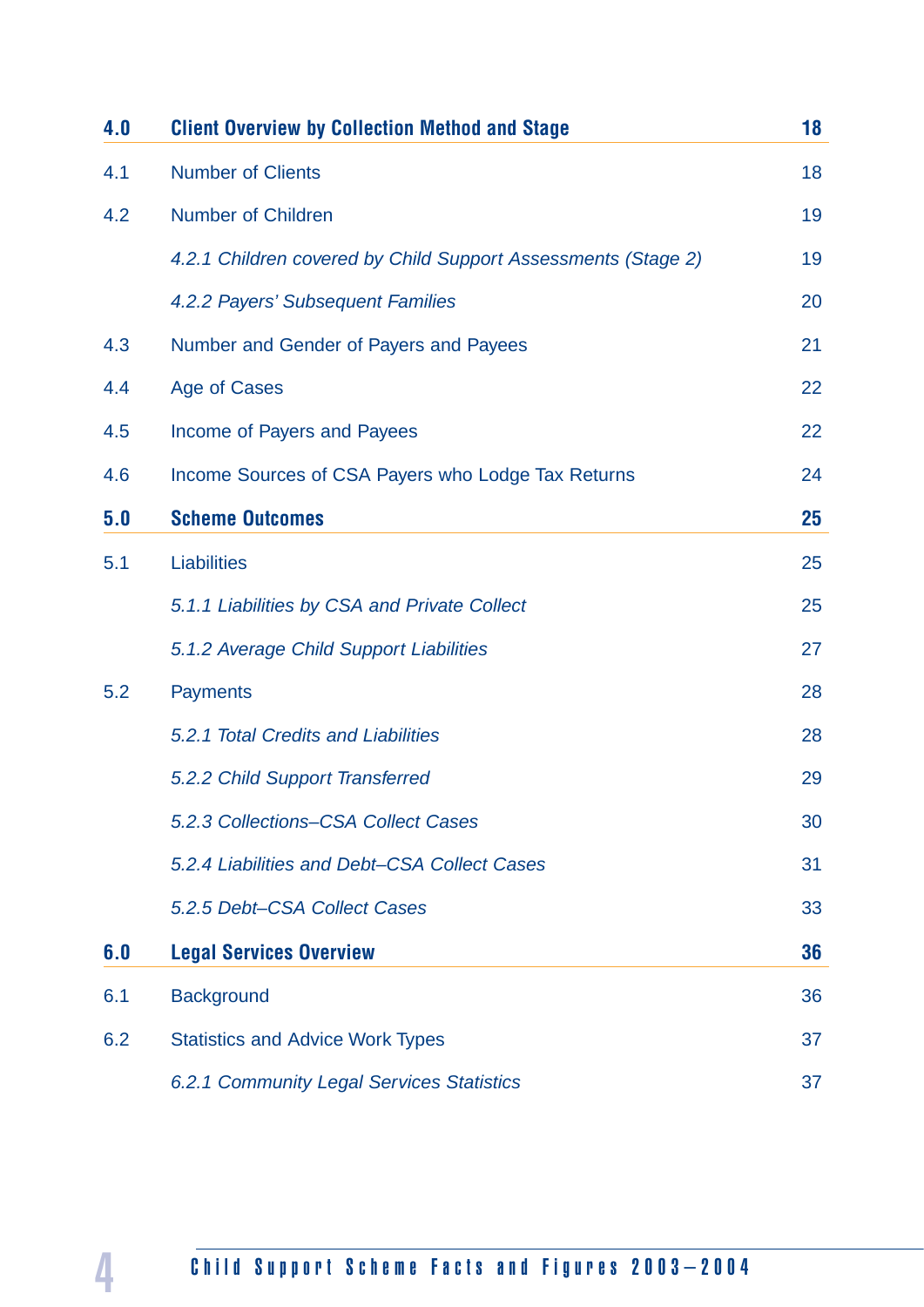| 7.0 | <b>Savings and Costs</b>                                     | 37 |
|-----|--------------------------------------------------------------|----|
| 7.1 | <b>Savings</b>                                               | 37 |
| 7.2 | <b>Scheme Costs</b>                                          | 38 |
| 7.3 | <b>Comparisons with Overseas Agencies</b>                    | 39 |
| 7.4 | <b>CSA Staff</b>                                             | 39 |
| 7.5 | <b>CSA Telephone Performance</b>                             | 40 |
|     | <b>Appendices</b>                                            |    |
|     | <b>Appendix 1: Contact Details</b>                           | 41 |
|     | <b>Appendix 2: Amounts Used in Child Support Assessments</b> | 45 |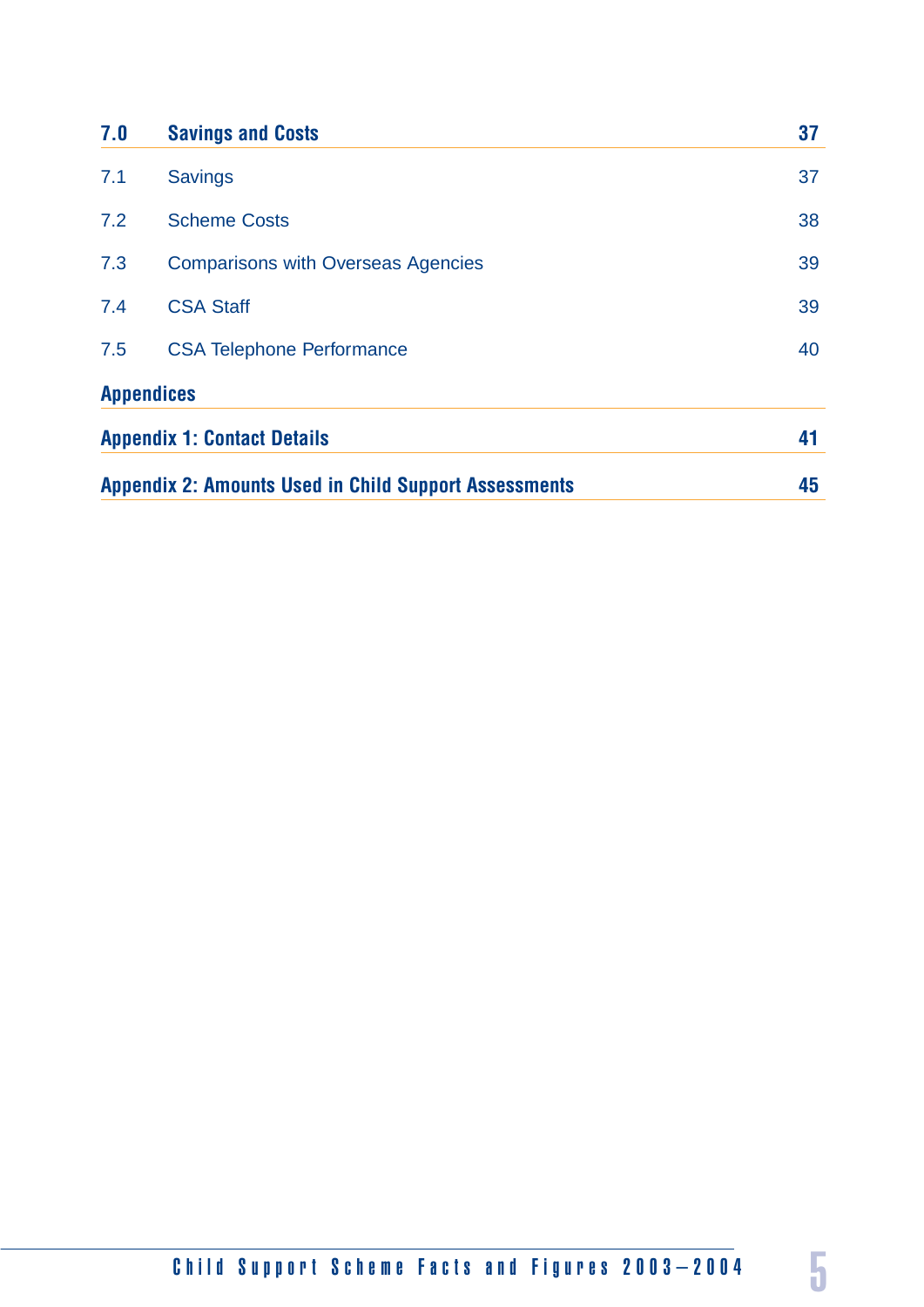|                                                 | $2001 - 02$ | $2002 - 03$ | 2003-04    |
|-------------------------------------------------|-------------|-------------|------------|
| <b>Support for Children</b>                     |             |             |            |
| <b>Child Support transfers:</b>                 |             |             |            |
| <b>CSA Collect</b>                              | \$636.4m    | \$672.0m    | \$790.5    |
| <b>Private Collect</b>                          | \$814.2m    | \$1,272.0m  | \$1,395.7  |
| <b>Total</b>                                    | \$1,450.6m  | \$1,944.0m  | \$2,186.2  |
| CSA collection performance since inception:     | 87.7%       | 87.9%       | 89.2%      |
| <b>Total Collections</b>                        | \$5,392.9m  | \$6,113.1m  | \$6,970.4m |
| <b>Total Liabilities</b>                        | \$6,151.7m  | \$6,957.2m  | \$7,818.0m |
| Average annual liabilities per case:            |             |             |            |
| Stage 1 CSA Collect                             | \$2,753.09  | \$2,889.16  | \$2,902.73 |
| <b>Stage 1 Private Collect</b>                  | \$2,581.95  | \$2,554.06  | \$2,616.91 |
| Stage 2 CSA Collect                             | \$4,231.96  | \$4,402.59  | \$4,560.01 |
| <b>Stage 2 Private Collect</b>                  | \$5,593.65  | \$5,777.56  | \$5,943.52 |
|                                                 |             |             |            |
| <b>Support for Parents</b>                      |             |             |            |
| <b>CSA Caseload:</b>                            | 657,332     | 685,969     | 712,680    |
| % CSA Collect                                   | 50.6%       | 49.4%       | 48.2%      |
| % Private Collect                               | 49.4%       | 50.6%       | 51.8%      |
| % Stage 1 Court Orders                          | 4.7%        | 3.2%        | 2.3%       |
| % Stage 2 Formula Assessment                    | 95.3%       | 96.8%       | 97.7%      |
| Children who are eligible for child             |             |             |            |
| support payments (Eligible Children -           |             |             |            |
| Stage 2 Cases only)                             | 1,002,663   | 1,034,593   | 1,078,761  |
| <b>CSA client numbers:</b><br><b>Payers</b>     | 610,230     | 630,701     | 661,243    |
| <b>Payees</b>                                   | 606,941     | 626,739     | 657,339    |
| <b>Total</b>                                    | 1,217,171   | 1,257,440   | 1,318,582  |
| <b>Legal Services Funding</b>                   | \$5.3m      | \$5.5m      | \$5.5m     |
|                                                 |             |             |            |
| <b>CSS Savings &amp; Costs to Government</b>    |             |             |            |
| <b>Total savings to Government outlays</b>      | \$423.0m    | \$433.5m    | n/a        |
| Scheme costs by agency:<br><b>CSA</b>           | \$214.0m    | \$233.2m    | \$257.4m   |
| <b>FaCS</b>                                     | \$2.3m      | \$1.4m      | \$1.5m     |
| $A-GD$                                          | \$5.3m      | \$5.5m      | \$5.5m     |
| Dollars collected by CSA for each dollar spent. | \$6.78      | \$8.30      | \$8.49     |
| CSA cost to collect each dollar.                | 14.7 cents  | 12.0 cents  | 11.8 cents |

# **Child Support Scheme–Key Facts and Figures**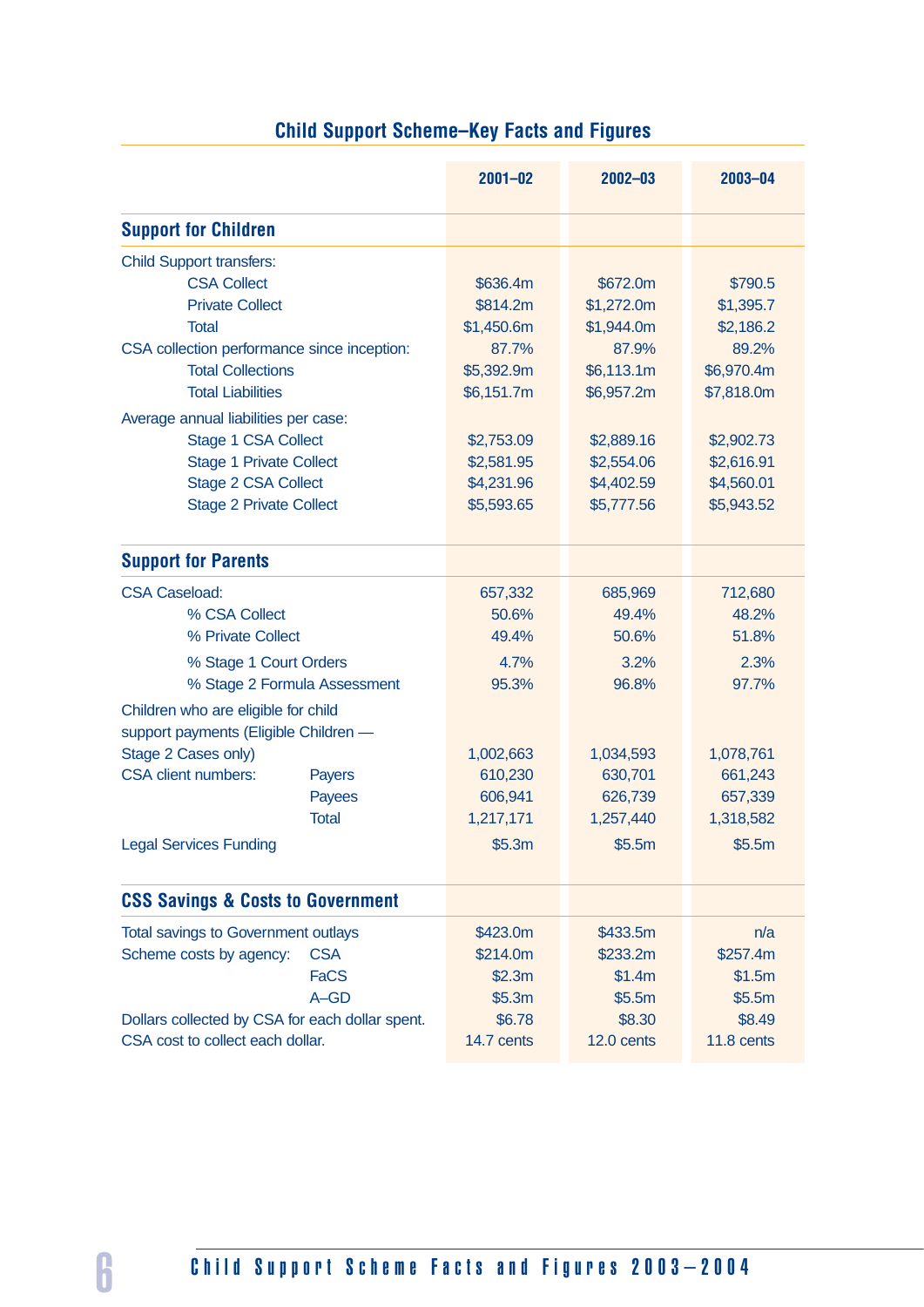# **Introduction**

This report is the eighth edition of *Child Support Scheme Facts and Figures* and is an annual publication released jointly by the Agencies and Commonwealth Departments with responsibilities under the Child Support Scheme.

#### **1.0 A Brief Overview and History of the Australian Child Support Scheme**

#### **1.1 The Aims of the Child Support Scheme**

The Australian Child Support Scheme was introduced in 1988 to:

"strike a fairer balance between public and private forms of support [for children] to alleviate the poverty of sole parent families."<sup>1</sup>

The Scheme aims to ensure that:

- parents share in the cost of supporting their children according to their capacity;
- adequate support is available to all children not living with both parents;
- Commonwealth involvement and expenditure is limited to the minimum necessary for ensuring children's needs are met;
- work incentives for both parents to participate in the labour force are not impaired; and
- the overall arrangements are non–intrusive to personal privacy and are simple, flexible and efficient.2

#### **1.2 A Brief History of the Child Support Scheme**

Prior to the introduction of the Child Support Scheme, child support could only be obtained by the parents reaching an agreement or by seeking an order from a court. This meant that child support was effectively denied to those parents who could not reach an agreement with their former partner and could not afford to take court action.

During the 1970s and 1980s there was a rapid growth in the number of single parents with day–to–day care and responsibility for the children of a former marriage or relationship. There was community concern and criticism about the prevailing child maintenance system. Three issues were of particular concern:

- the non payment of maintenance;
- the low levels of maintenance payments; and
- reliance on social welfare payments.

A number of reviews and studies resulted in the government deciding to establish a child support system to overcome these problems. The government published *Child Support–A discussion paper on child maintenance* in 1986 and, after extensive consultation with external parties, it implemented the Child Support Scheme in two stages.

Stage 1 was introduced by the *Child Support (Registration and Collection) Act 1988*. This Act gave the Commissioner of Taxation, as Child Support Registrar, the responsibility for collecting child support payments in respect of court orders and court–registered agreements. This collection is undertaken on application from the parent entitled to receive child support.

<sup>1</sup>Cabinet Sub–Committee on Maintenance, *Child Support: discussion paper on child maintenance* (1986), p. 14.

<sup>2</sup> *An examination of the operation and effectiveness of the Child Support Scheme, Government Response to the Report by the Joint Select Committee on Certain Family Law Issues,* November 1997, p. 3.

### Child Support Scheme Facts and Figures 2003-2004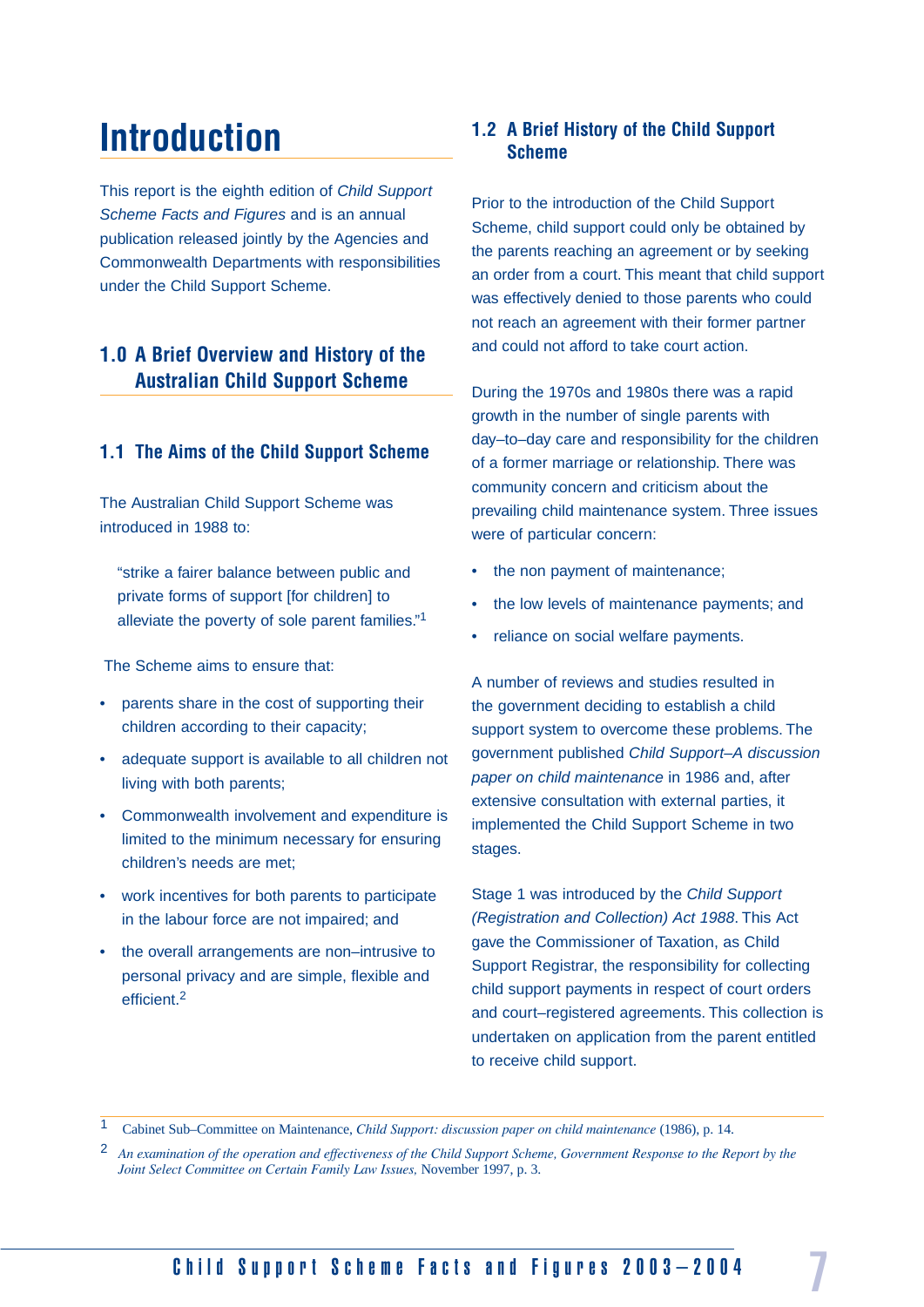Stage 2 was introduced by the *Child Support (Assessment) Act 1989*. This Act established a further responsibility on the Child Support Registrar to administratively assess child support using a formula based on the income of both parents, and therefore their capacity to pay. Stage 2 applies only to parents who separated on or after 1 October 1989, or who have a child born on or after that date.

#### **1.3 The Child Support Formula**

CSA uses a legislative formula to calculate the amount of child support to be paid. The formula is applied to the liable parent's taxable income (which, for CSA purposes, includes rental losses, exempt foreign employment income and Reportable Fringe Benefits):

- 1. *Less* an allowance for living expenses and for each natural or adopted dependent child living with the liable parent;
- 2. *Less* half the resident parent's excess income over average weekly earnings for all employees.

After making the above deductions, a percentage of the remaining income is paid as support. The percentage varies according to the number of children:

|                        |       |     |     |     | <b>Table 1.1: Child Support Percentages</b> |
|------------------------|-------|-----|-----|-----|---------------------------------------------|
| <b>No. of Children</b> | - 1 - | 2   | -3. |     | 5 or more                                   |
| <b>Child Support</b>   | 18%   | 27% | 32% | 34% | 36%                                         |

The basic formula used to assess the annual rate of child support is:

 $\{(A-B)-(C/2)\}\times D = E$ 

#### Where:

A is the child support income amount (taxable income)

- B is the exempted income amount
- C is the amount of payee income above the disregarded income amount
- D is the child support percentage
- E is the amount payable by the payer

Taxable income used in the child support formula is the income shown on the payer's tax return for the last financial year. For child support purposes the maximum taxable income used in the formula from January 2004 was \$126,659.

A payer's exempt income is an allowance for living expenses and is deducted before the child support percentage is applied (see Table 1.2).

| <b>Table 1.2: Exempt Income Amounts</b> |                      |                      |  |  |  |
|-----------------------------------------|----------------------|----------------------|--|--|--|
|                                         | <b>Exempt Income</b> | <b>Exempt Income</b> |  |  |  |
|                                         | 1.1.2003-31.12.2003  | 1.1.2004-31.12.2004  |  |  |  |
| No natural or adopted children          | \$12,315             | \$12,950             |  |  |  |
| With natural or adopted children        | \$20,557             | \$21,622             |  |  |  |
| Allowance for child under 13            | \$2,235              | \$2,307              |  |  |  |
| Allowance for child 13-15               | \$3,119              | \$3,219              |  |  |  |
| Allowance for child 16-17               | \$4,672              | \$4,914              |  |  |  |

*Source: Relevant FaCS Pension Rates 2003-04, CCH Court Handbook and the Child Support Agency's website www.csa.gov.au*

> If a payee's child support income amount exceeds the disregarded income amount<sup>3</sup>, then the payer's income is reduced by 50 per cent of the payee's excess income for the period concerned (the annual rate of the child support amount cannot be reduced below 25 per cent of the rate that would have been payable if the payee had less than the disregarded income amount). The payee's disregarded income amount is that part of the payee's income below Average Weekly Earnings of all employees (\$38,168 for 1.1.2004 to 31.12.2004).

If either parent's income has decreased by 15 per cent or more since the previous year of income, they could apply for the assessment to be varied to reflect their current income.

<sup>3</sup> The "disregarded income amount" recognises that the carer makes a significant contribution to the care of the children covered by the assessment. See Appendix 2 for more details.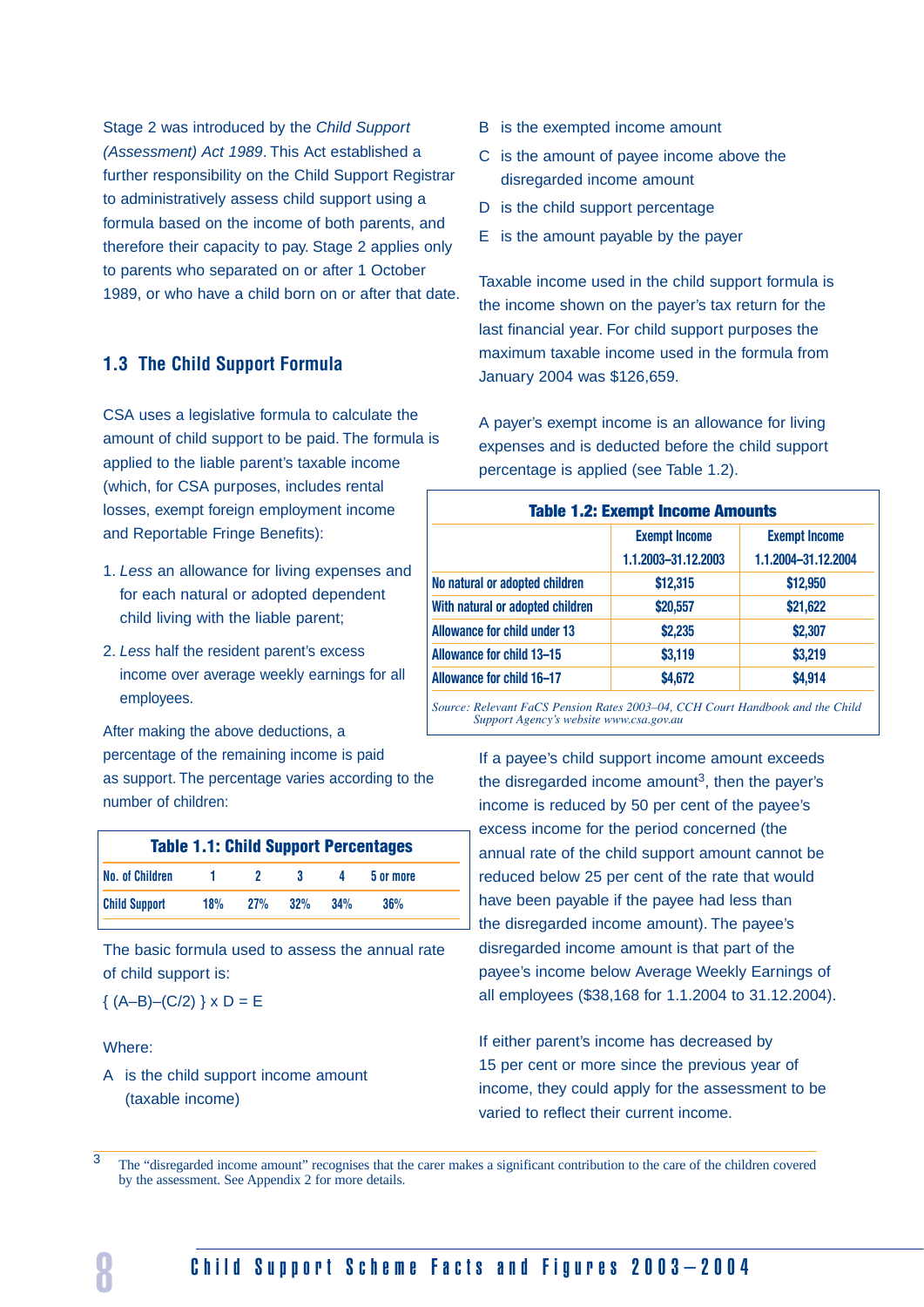#### **1.4 Administrative Arrangements between the Child Support Agency, the Department of Family and Community Services and the Attorney–General's Department**

Until October 1998 the Child Support Scheme was administered by the Child Support Agency as part of the Australian Taxation Office, the Department of Social Security and the Attorney–General's Department.

In October 1998 CSA became part of the new Commonwealth Department of Family and Community Services (FaCS). The Scheme partners are the Department of Family and Community Services, incorporating CSA, and the Attorney–General's Department.

#### *1.4.1 The Role of the Child Support Agency in the Department of Family and Community Services*

The Child Support Agency was created to administer the *Child Support (Registration and Collection) Act 1988* and the *Child Support (Assessment) Act 1989*.

The role of CSA is to:

- register cases:
- to assess child support payable (Stage 2 cases only);
- collect payments where requested;
- provide an information service for parents on child support matters;
- refer clients to government and other organisations where requested; and
- administer international cases where requested.

These activities are undertaken in Branch Offices (currently 16) around Australia. CSA also has Regional Service Centres located in 20 Centrelink offices and one ATO Office (Darwin) in regional Australia.<sup>4</sup>

CSA continues to have access to taxation and Centrelink information to enable efficient assessment and collection of child support.

#### *1.4.2 The Role of the Department of Family and Community Services*

The Commonwealth Department of Family and Community Services (FaCS) portfolio is responsible for a broad range of social policy issues affecting Australian society and the living standards of Australian families, communities and individuals. The portfolio is responsible for income support, housing policy, community support, disability services, child care services and family policy and programs, including family payments, child support and family relationship services. FaCS advises the Government on all policy issues within the portfolio, and manages the delivery of FaCS services through a range of service providers. FaCS also advises the Government on the social policy impact of wider government policy including taxation, superannuation and savings policy. The role of FaCS in the Child Support Scheme covers:

- strategic policy development, analysis and research;
- liaison with other agencies;
- ensuring appropriate linkages between income support and child support; and
- reporting to Government and Parliament.

#### *1.4.3 The Role of Centrelink*

Centrelink is the primary service delivery agency for the FaCS portfolio and delivers a range of Government assistance programs, including family payments through the Family Assistance Office. Centrelink's primary role in terms of the Child Support Scheme is:

- ensuring applicants for more than the base rate of Family Tax Benefit take reasonable action to obtain child support; and
- adjusting Family Tax Benefit to individuals in receipt of child support payments.

<sup>4</sup> "More child support services for Regional Australia", Media Release, Hon. Larry Anthony, Minister for Community Services, 31 August 1999.

### Child Support Scheme Facts and Figures 2003-2004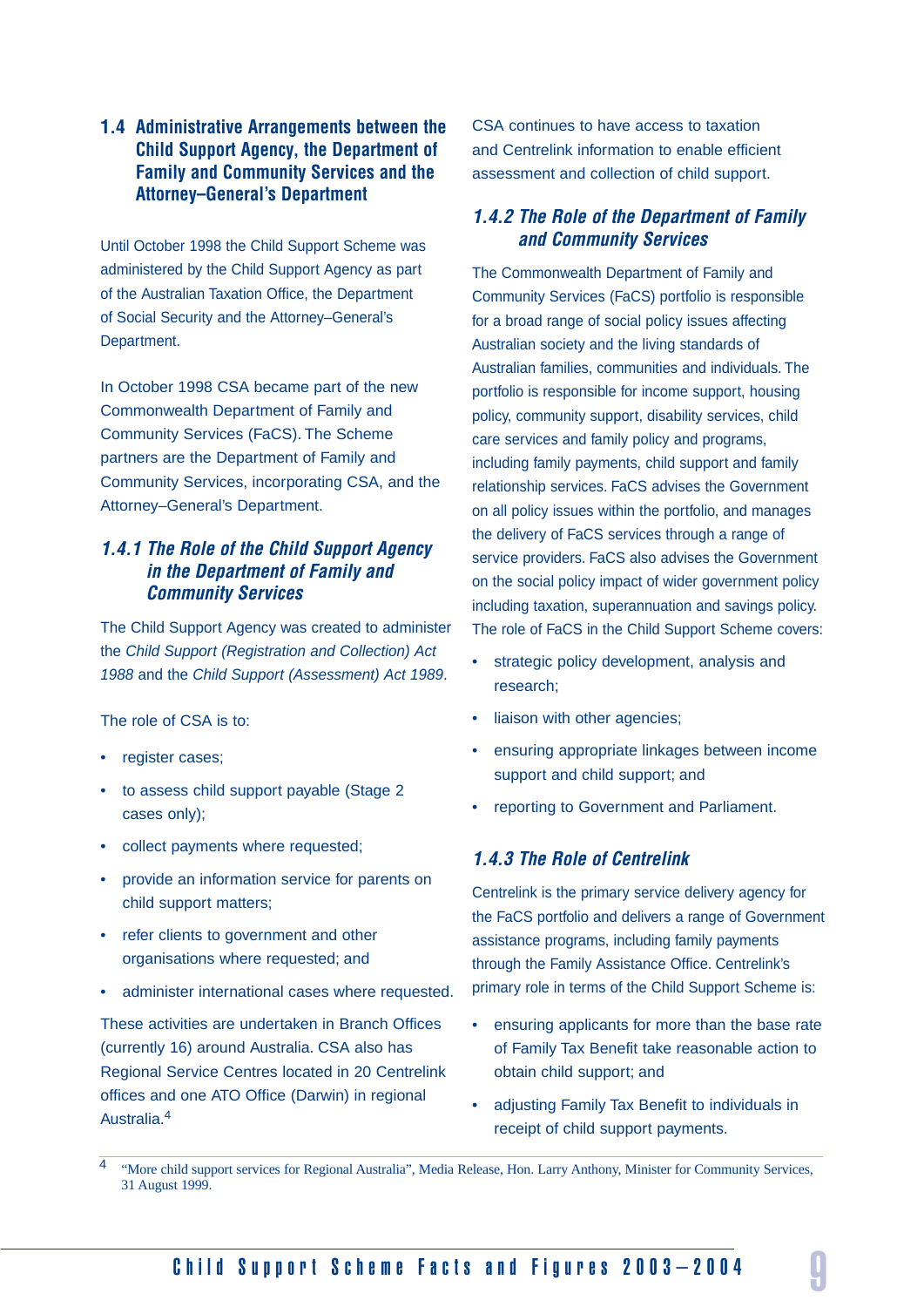Over 550 Family Assistance Offices have been set up across Australia in Centrelink Customer Service Centres, Medicare offices and Australian Tax Office shopfronts to provide families with a range of family payments.

#### *1.4.4 The Role of the Attorney–General's Department*

The Attorney–General's Department (AGD) has a general responsibility to advise the Government on matters relating to family law. The Department also provides Legal Aid support to eligible parents under the Child Support Scheme.

#### **1.5 How the Child Support Scheme Works**

Australian families may make child support arrangements in one of three ways:

- Self–Administration: an entirely private arrangement between the parents, which includes cases where child support is not sought;
- Private Collect: registration and assessment by the Child Support Agency but with payment made directly between the parents; or
- CSA Collect: registration, assessment and collection by the Child Support Agency.

Registration with CSA can proceed on the application of either parent. The application can be to register a court order, a child support agreement or for CSA to issue an administrative assessment.

Payers can make payments directly to CSA where CSA collection is required. Alternatively, child support can be deducted from a payer's salary or wages in much the same way that income tax is deducted.

Where a payment is not made, and CSA is unable to come to a voluntary payment arrangement with the payer, the Registrar has a range of administrative enforcement powers available, including:

- deduction from salary and wages;
- interception of income tax refunds;
- collection of monies owed to the defaulting parent from third parties under Section 72A, e.g. accessing funds in savings accounts, superannuation funds and solicitors' trust accounts;
- deductions from Centrelink benefits for the minimum liability of \$260 a year and deductions from Family Tax Benefit in limited circumstances (when separated parents are sharing the care of a child for whom child support is being collected).

In addition, debts can be pursued through the courts to seek orders for sale of assets and property, or for the garnishment of regular non wage income sources where administrative collection is not possible.

#### **2.0 Reasonable Action to Obtain Child Support**

#### **2.1 Child Support Customers**

Centrelink and CSA have mutual clients primarily as a result of the Maintenance Action Test. As mentioned in section 1.4.3, Family Tax Benefit Part A (FTB Part A) customers who have children from a previous relationship must take reasonable action to obtain child support. A high proportion of applications for registration with CSA, therefore, come from Centrelink. Reasonable action for Stage 2 customers means lodging an application for assessment under the child support formula and either:

- having the payments collected by CSA; or
- privately collecting 100 per cent of the assessed amount; or
- lodging a child support agreement that meets 100 per cent of the assessed amount.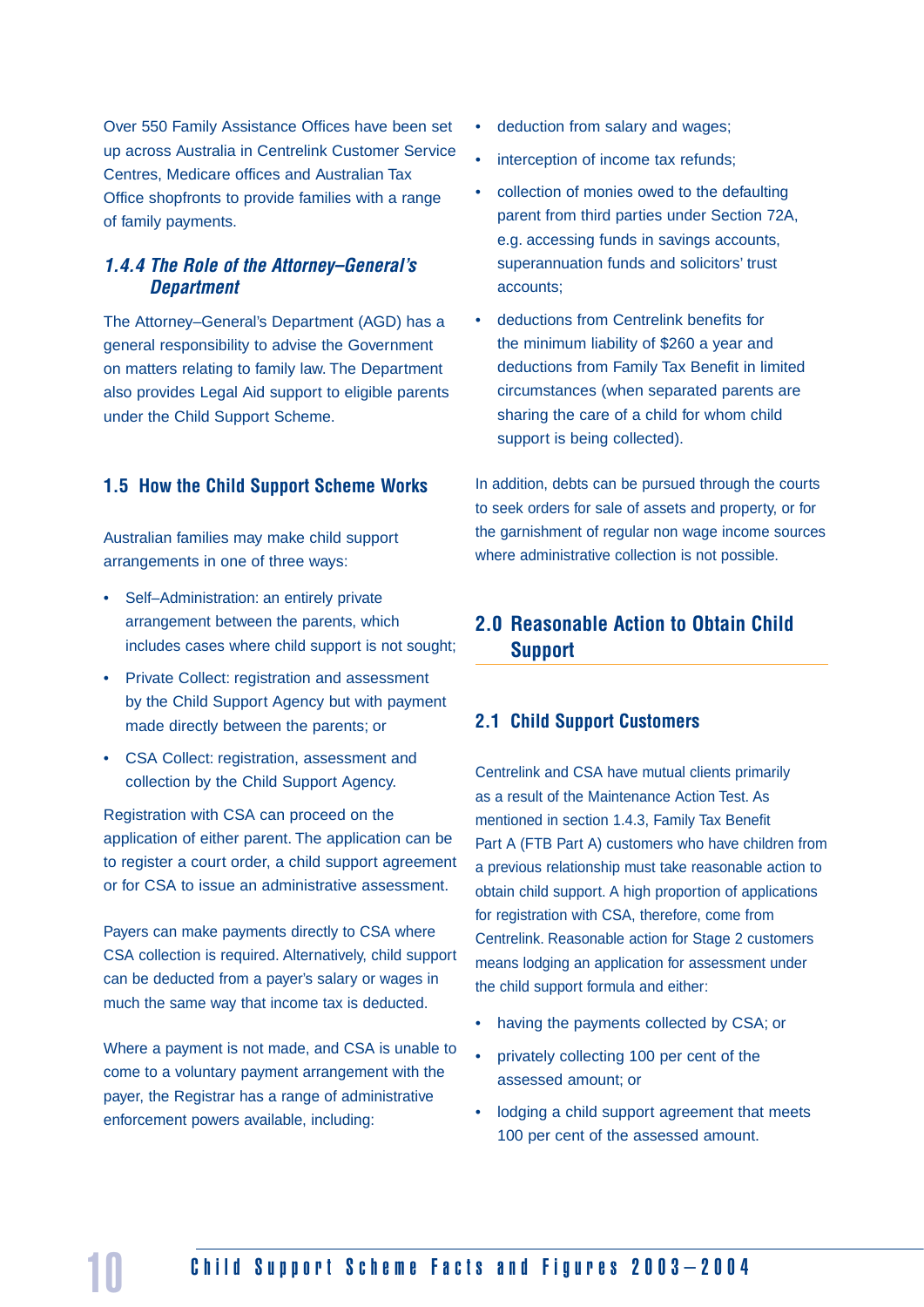|                                                                            | <b>Table 2.1: Action Taken to Obtain Child Support</b> |       |
|----------------------------------------------------------------------------|--------------------------------------------------------|-------|
| <b>Maintenance Action</b>                                                  | <b>Number of Children</b>                              | $\%$  |
| <b>Complete</b>                                                            | 1,124,368                                              | 96.0  |
| <b>In Progress</b>                                                         | 1,688                                                  | 0.1   |
| <b>Exempt</b>                                                              | 33,250                                                 | 2.8   |
| <b>Requirements Not Met</b>                                                | 12,364                                                 | 1.1   |
| <b>Total</b>                                                               | 1,171,670                                              | 100.0 |
| Source: FaCS, July 2004.<br>Note: Percentages may not add due to rounding. |                                                        |       |



*Source: Family and Children Branch, FaCS, July 2004.*

#### **2.2 Maintenance Action Being Taken by Family Tax Benefit Customers**

Maintenance action is recorded by Centrelink for each child because a parent may have different maintenance action in progress for different children e.g. where the children have different fathers.

The following is a summary of maintenance action being taken on behalf of children of FTB Part A customers. By June 2004:

• a total of 96.0 per cent of children of FTB Part A customers had maintenance action completed on their behalf. This means these cases were registered with CSA or an application had been lodged;

- another 2.8 per cent of children of FTB Part A customers were granted an exemption; and
- the remaining 1.2 per cent of children of FTB Part A customers at that time did not have reasonable maintenance action requirements met on their behalf or their application was still in progress.

Based on the figures in Table 2.1 and the chart above, it can be seen that reasonable maintenance action requirements have been met for almost 99 per cent of children (96.0 per cent "complete" plus 2.8 per cent "exempted") of FaCS child support customers. In fact, at June 2004, only 1.2 per cent of children did not have reasonable maintenance action requirements met on their behalf or their application was still in progress.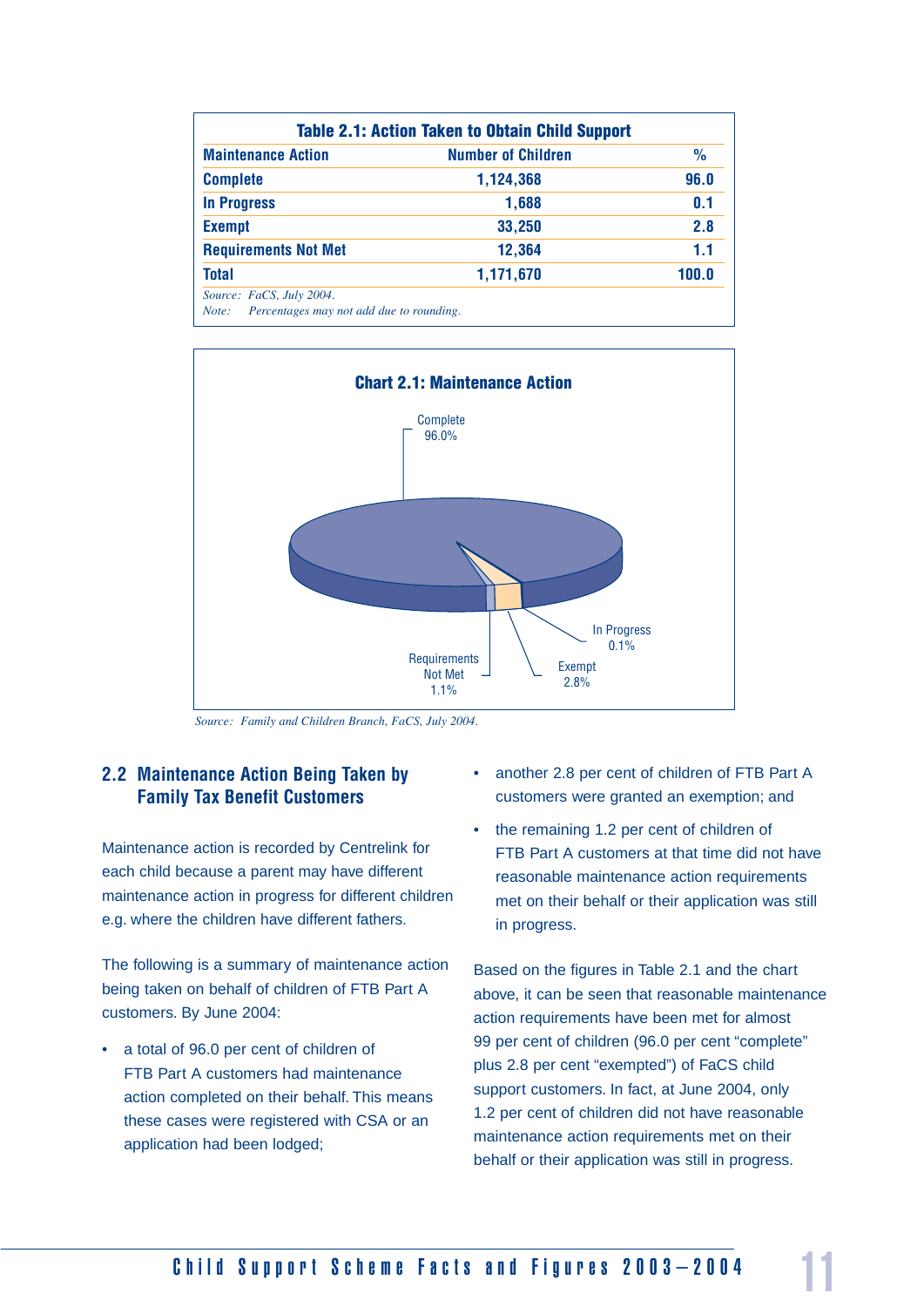#### **3.0 Caseload**

#### **3.1 Active Caseload<sup>5</sup>**

As at June 2004 there were 712,680 active cases. Some 2.3 per cent (or 16,048 cases) were Stage 1 active cases, and 97.7 per cent (or 696,632 cases) were Stage 2 active cases.<sup>6</sup> Each case has two CSA clients; the payer (the parent who pays the child support) and the payee (the parent who receives the child support). There are fewer payer and payee clients than active cases as some payers and payees are involved in more than one case. As a result, CSA had approximately 1.3 million payers and payees by June 2004.

#### **3.2 Caseload by Stage and Collection Method**

The Stage 1 active caseload has been declining since 1993. This will continue as the children in Stage 1 move out of the child support eligible population. The trends in both Stage 1 and Stage 2 caseloads are reflected in Table 3.1 and Chart 3.1.

|         |                          |               | Table 3.1: Caseload by Stage <sup>1</sup> |               |                      |
|---------|--------------------------|---------------|-------------------------------------------|---------------|----------------------|
| 30 June | Stage 1<br><b>Number</b> | $\frac{1}{2}$ | <b>Stage 2</b><br><b>Number</b>           | $\frac{1}{2}$ | <b>Total</b>         |
| 1991    | 62,758                   | 60.9          | 40,348                                    | 39.1          | 103,106              |
| 1992    | 70,787                   | 50.7          | 68,865                                    | 49.3          | 139,652              |
| 1993    | 73,819                   | 34.9          | 137,762                                   | 65.1          | 211,581              |
| 1994    | 61,082                   | 22.0          | 217,103                                   | 78.0          | 278,185              |
| 1995    | 60,226                   | 17.9          | 276,091                                   | 82.1          | 336,317              |
| 1996    | 58,442                   | 14.8          | 336,466                                   | 85.2          | 394,908              |
| 1997    | 54,645                   | 12.2          | 393,400                                   | 87.8          | 448,045              |
| 1998    | 50,935                   | 10.3          | 443,599                                   | 89.7          | 494,534              |
| 1999    | 45,986                   | 8.6           | 489,583                                   | 91.4          | 535,569              |
| 2000    | 40,664                   | 7.1           | 529,046                                   | 92.9          | 569,710              |
| 2001    | 34,650                   | 5.7           | 577,682                                   | 94.3          | 612,332              |
| 2002    | 30,626                   | 4.7           | 626,706                                   | 95.3          | 657,3322             |
| 2003    | 22,235                   | 3.2           | 663,734                                   | 96.8          | 685,9693             |
| 2004    | 16,048                   | 2.3           | 696,632                                   | 97.7          | 712,680 <sup>4</sup> |

*Source: Child Support Agency, June 2004.*

*Note:* 1. Active caseload figures for Stage 1 in this table include "processing not finalised", "registered and collecting", *ìelections not to collectî and ìkeyed court orders/no applicationsî. Active caseload figures for Stage 2 in this table include "processing not finalised", "total assessed, registered and collecting" and "total assessed but not collecting".* 

2. The FaCS Annual Report 2001-02 reports 667,957 cases, which is higher than the figure recorded in this table and *elsewhere in this report. The higher figure in the annual report includes cases that had ended with arrears, whereas this table only counts cases with a current liability (nil and above nil liabilities).*

3. The FaCS Annual Report 2002-03 reports 711,541 cases, which includes cases that had ended with arrears, whereas this *table only counts cases with a current liability (nil and above nil liabilities).*

4. The FaCS Annual Report 2003-04 reports 747,830 cases, which includes cases that had ended with arrears, whereas this *table only counts cases with a current liability (nil and above nil liabilities). Percentages may not add due to rounding.*

5 "Active Cases" include Stage 1 and Stage 2 cases that are registered and have a current liability collected, where processing is not finalised, and cases that have been assessed but where the liability is being collected privately.

<sup>6</sup> *Child Support Agency Monthly Performance Report for June 2004* (CS5), p. 7.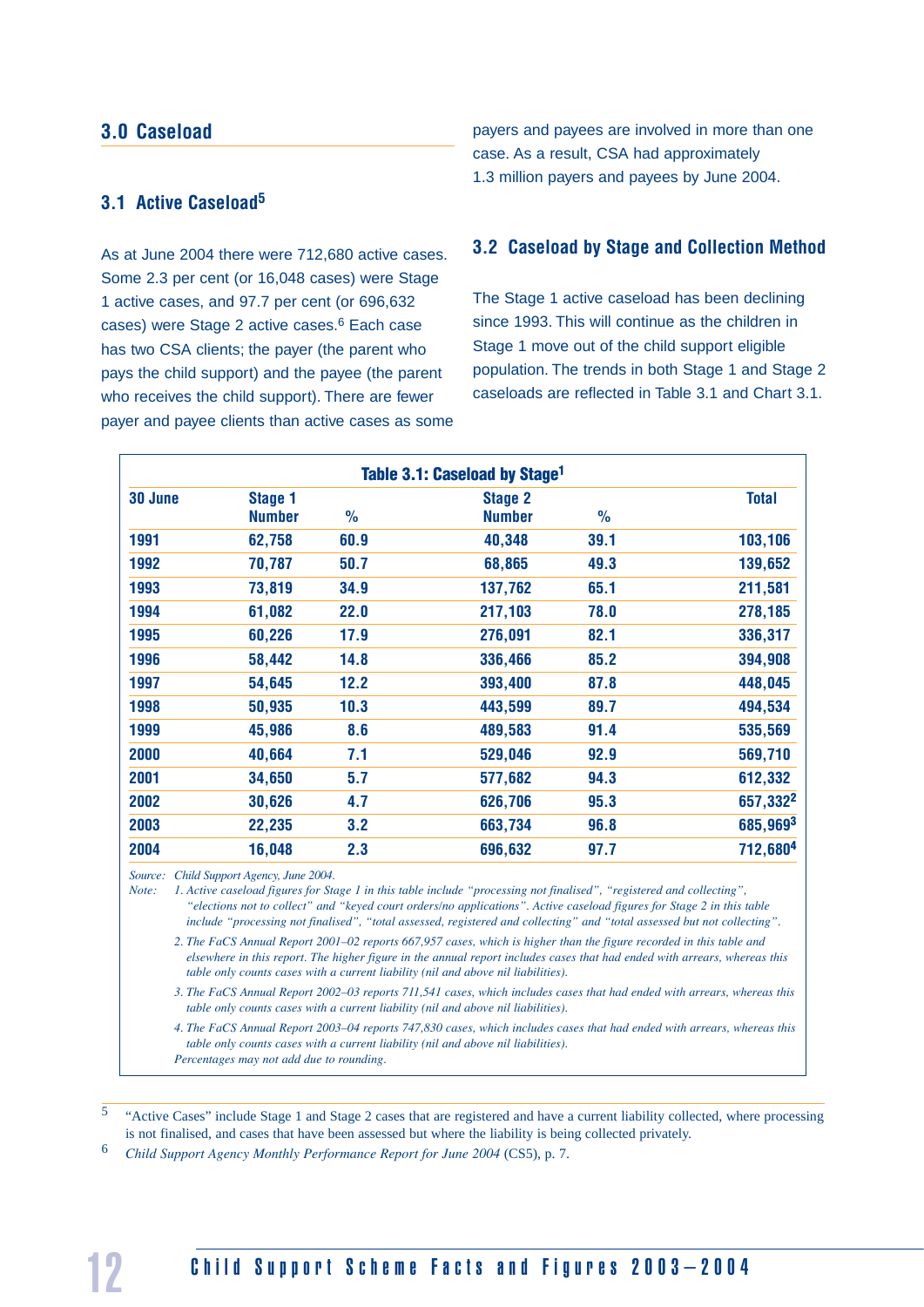Chart 3.1 shows the annual rate of increase in active cases was lower in 2003–04 than 2002–03. Between 1993 and 1994 the caseload grew by an average of 5,550 cases per month. This compares with an increase of 3,750 cases per month between June 2001 and June 2002, an increase of 2,386 cases between June 2002 and

June 2003 and 2,226 cases between June 2003 and June 2004.

The increase in the percentage of Private Collect cases to 51.8 per cent of all cases (see Table 3.2 and Charts 3.2 and 3.3 below) is consistent with the Government's aim to ensure child support arrangements are non–intrusive to personal privacy.



*Source: Client Research Unit, June 2004.*

| <b>End June</b> | <b>CSA Collect</b> |      |               | <b>Private Collect</b> | <b>Total</b> |
|-----------------|--------------------|------|---------------|------------------------|--------------|
|                 | <b>Number</b>      | %    | <b>Number</b> | %                      |              |
| 1994            | 180,581            | 66.4 | 91,468        | 33.6                   | 272,049      |
| 1995            | 209,477            | 63.3 | 121,514       | 36.7                   | 330,991      |
| 1996            | 235,008            | 60.7 | 152,018       | 39.3                   | 387,026      |
| 1997            | 261,000            | 59.3 | 179,241       | 40.7                   | 440,241      |
| 1998            | 281,473            | 57.6 | 207,569       | 42.4                   | 489,042      |
| 1999            | 295,290            | 56.0 | 232,064       | 44.0                   | 527,354      |
| 2000            | 308,047            | 54.8 | 254,237       | 45.2                   | 562,284      |
| 2001            | 317,724            | 52.3 | 289,443       | 47.7                   | 607,167      |
| 2002            | 331,202            | 50.6 | 323,234       | 49.4                   | 654,436      |
| 2003            | 338,055            | 49.4 | 346,815       | 50.6                   | 684,870      |
| 20042           | 342,414            | 48.2 | 368,619       | 51.8                   | 711,033      |

*Source: Child Support Agency, June 2004.*

*Notes: 1. The active caseload numbers in this table exclude cases where processing has not been finalised and therefore does not agree with caseload figures elsewhere in this publication.*

 *2. The CSA Collect total for June 2004 includes 1,679 cases where the payee resides overseas.*

 *Percentages may not add due to rounding.*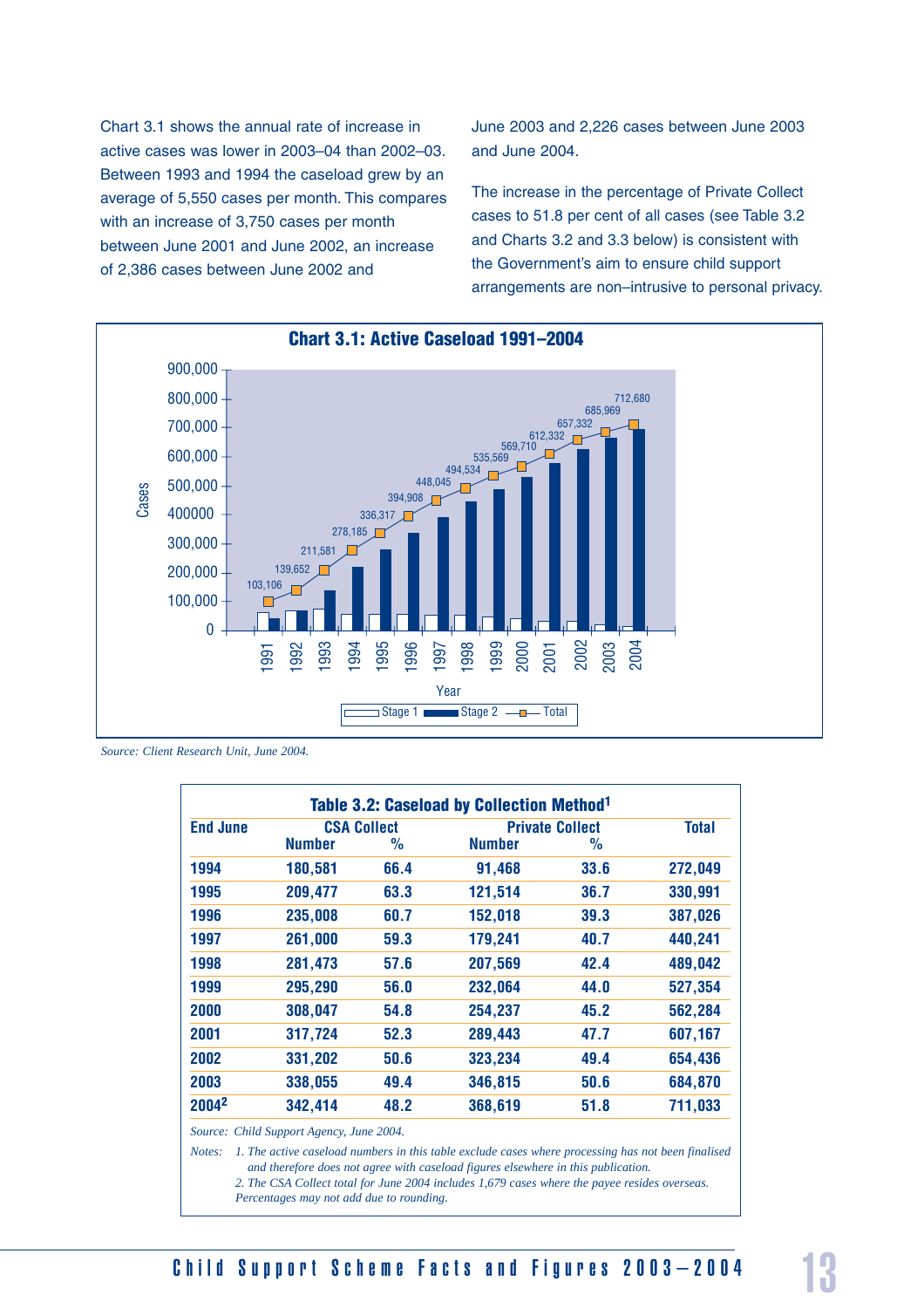



#### **3.3 International Cases**

Table 3.3 records the growth in international cases in the Australian Child Support Scheme. The increase has arisen due to a number of legislative and regulatory amendments that came into force on 1 July 2000 that significantly changed how Australia gives effect to its international obligations in relation to child and spousal maintenance. These amendments, and Australia's entry into three international maintenance agreements, have broadened child support arrangements and have transferred the

responsibility for the majority of international child support matters to the Child Support Agency (CSA) using administrative processes. These arrangements are under the following:

- *Agreement between the Government of Australia and the Government of New Zealand on Child and Spousal Maintenance* (Aus–NZ Agreement);
- *Agreement between the Government of the United States of America and the Government of Australia for the Enforcement of Maintenance (Support) obligations* (US–Australia Agreement);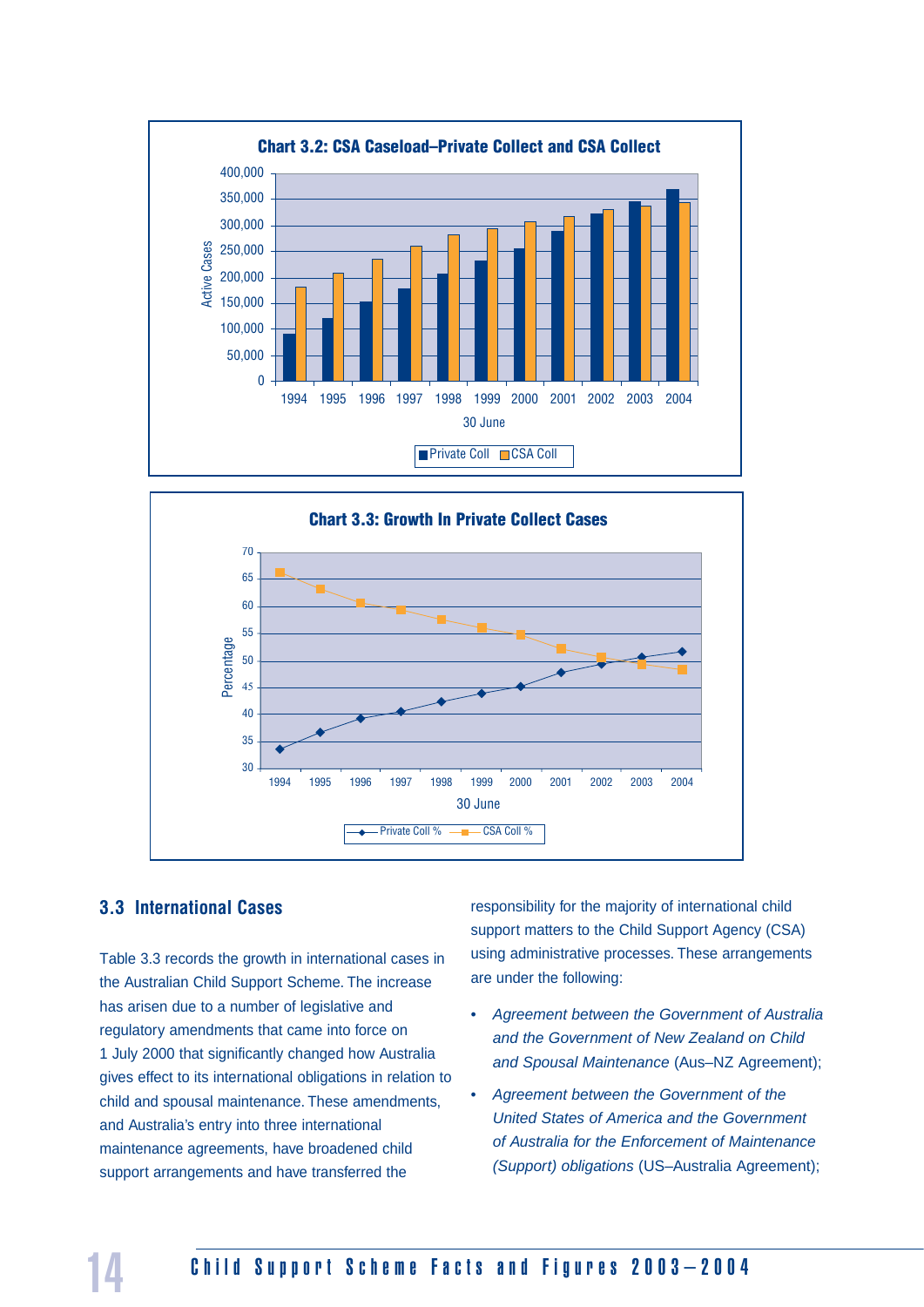- *Hague Convention on the Recognition and Enforcement of Decisions Relating to Maintenance Obligations 1973* (Hague);
- *Convention on the Recovery Abroad of Maintenance signed at New York on 20 June 1956* (UNCRAM); and
- various bilateral reciprocal arrangements (principally with Commonwealth countries and some European countries).

The effect of the legislative amendments and introduction of the regulations were:

• CSA became the Central Authority responsible for International maintenance matters;

- extend the eligibility of Australian Administrative Assessments where the liable parents reside in a Reciprocating Jurisdiction (7 exemptions). This allows for new applications for assessments as well as existing assessments to continue where liable parents leave Australia to reside in a Reciprocating Jurisdiction;
- CSA is able to transmit Australian liabilities for recognition and enforcement to the 92 Reciprocating Jurisdictions;
- where the liable parent resides in Australia, liabilities determined by a judicial or administrative authority in a reciprocating jurisdiction are now transmitted directly to CSA for registration and enforcement.

|         |                                      | Table 3.3: International Caseload and International Cases as a Percentage of Active Caseload |                        |
|---------|--------------------------------------|----------------------------------------------------------------------------------------------|------------------------|
| 30 June | <b>International</b><br><b>Cases</b> | <b>International Cases</b><br>as a $%$ of the<br><b>Active Caseload</b>                      | <b>Active Caseload</b> |
| 1997    | 1,702                                | 0.38                                                                                         | 448,045                |
| 1998    | 1,876                                | 0.38                                                                                         | 494,534                |
| 1999    | 2,510                                | 0.47                                                                                         | 535,569                |
| 2000    | 2,718                                | 0.48                                                                                         | 569,710                |
| 2001    | 5,806                                | 0.95                                                                                         | 612,332                |
| 2002    | 9,007                                | 1.37                                                                                         | 657,332                |
| 2003    | 14,247                               | 2.07                                                                                         | 685,969                |
| 2004    | 17,4901                              | 2.45                                                                                         | 712,680                |

*Source: CS5 Report, CSA, June 2004.*

*Notes: 1. In this table the International Cases total for 2004 is 259 higher than the total recorded in Table 4.8 because this table also includes international cases where processing has not been finalised.*

#### **3.4 Assessment Type**

Table 3.4 and Chart 3.4 show the assessment types by CSA Collect and Private Collect arrangements. The majority of assessments are formula based. Private Collect arrangements are

more likely to be based on agreements than CSA Collect arrangements (5.2 per cent as opposed to 3.2 per cent). CSA Collect cases are over 6 times more likely to have a liability that is based on a change of assessment from the formula than Private Collect cases (4.1 per cent to 0.6 per cent).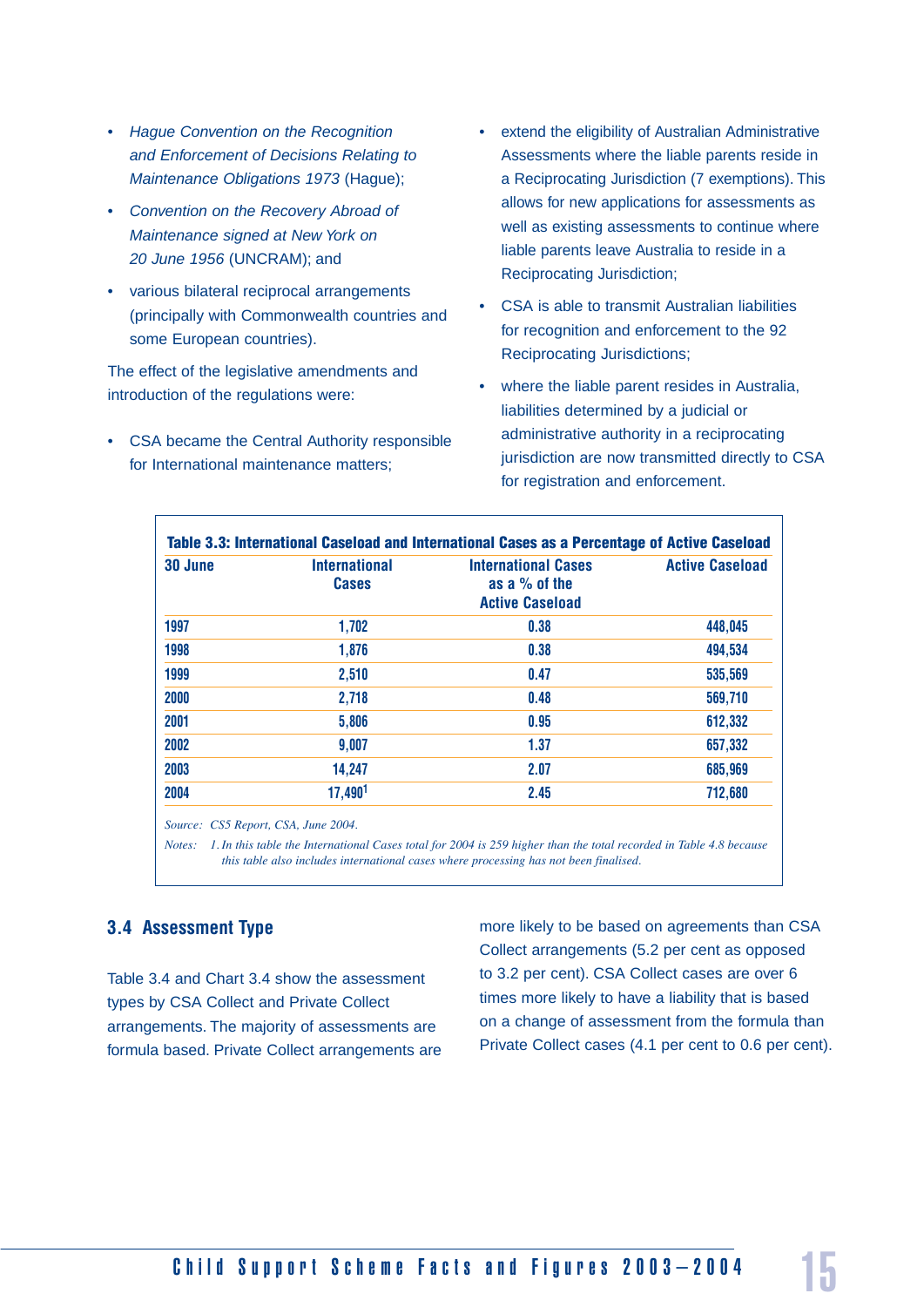| <b>Assessment Type</b>      | <b>CSA Collect</b> |       | <b>Private Collect</b> |               |         | <b>Total</b>  |
|-----------------------------|--------------------|-------|------------------------|---------------|---------|---------------|
|                             | No.                | $\%$  | No.                    | $\frac{9}{6}$ | No.     | $\frac{9}{6}$ |
| <b>Formula</b>              | 306,464            | 92.3  | 340,832                | 94.0          | 647,296 | 93.2          |
| <b>Agreements</b>           | 10,570             | 3.2   | 18,972                 | 5.2           | 29,542  | 4.3           |
| <b>Change of Assessment</b> | 13,533             | 4.1   | 2,112                  | 0.6           | 15,645  | 2.3           |
| <b>Court Orders</b>         | 1,380              | 0.4   | 554                    | 0.2           | 1.934   | 0.3           |
| <b>Total</b>                | 331,947            | 100.0 | 362,470                | 100.0         | 694,417 | 100.0         |

*Source: Child Support Agency, June 2004.*

*Notes: 1. Excludes cases where processing was not finalised.*

 *Percentages may not add due to rounding.*



*Source: Child Support Agency, June 2004*

#### **3.5 Change of Assessment**

In 1992 a change was introduced to allow parents to apply to CSA for a departure from a formula assessment of child support. Prior to that, an application had to be made to the Court. Since 1992 there have been more than 200,000 applications.

For the 12 months ending June 2004, 75 per cent of applications were accepted, and of these, 53 per cent resulted in the assessment being varied. Change of Assessment applications have been declining as a percentage of the active Stage 2 caseload, being 8.3 per cent in 1997–98, 4.8 per cent in 2002–03 and 3.8 per cent in 2003–04.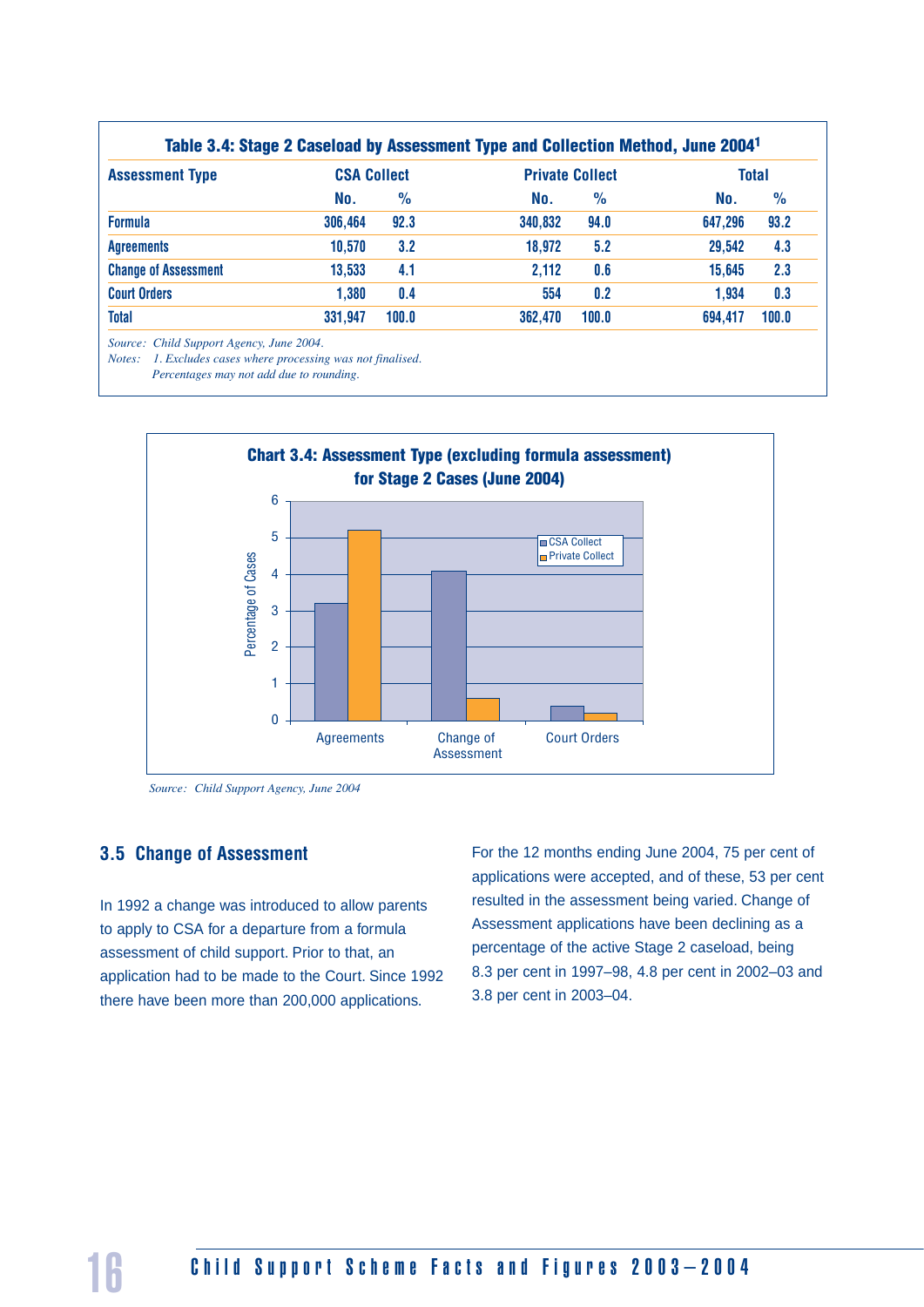|                                       | <b>Payer Initiated</b> |               | <b>Payee Initiated</b> |               | <b>Registrar Initiated</b> | <b>Total</b>  |        |               |
|---------------------------------------|------------------------|---------------|------------------------|---------------|----------------------------|---------------|--------|---------------|
|                                       | No.                    | $\frac{9}{6}$ | No.                    | $\frac{0}{0}$ | No.                        | $\frac{q}{q}$ | No     | $\frac{0}{0}$ |
| <b>Applications accepted</b>          |                        |               |                        |               |                            |               |        |               |
| <b>Assessment varied</b>              | 6,276                  | 42.3          | 7,616                  | 64.5          | 371                        | 91.2          | 14,263 | 52.8          |
| <b>Assessment not varied</b>          | 2,998                  | 20.2          | 1,691                  | 14.3          | 13                         | 3.2           | 4,702  | 17.4          |
| Refused to make decision <sup>1</sup> | 1,197                  | 8.1           | 169                    | 1.4           | 0                          | 0.0           | 1,366  | 5.0           |
| <b>Client agreement</b>               | 15                     | 0.1           | 10                     | 0.1           | 5                          | 1.2           | 30     | 0.1           |
| <b>Total</b>                          | 10,486                 | 70.7          | 9,486                  | 80.3          | 389                        | 95.6          | 20,361 | 75.3          |
| <b>Applications not accepted</b>      |                        |               |                        |               |                            |               |        |               |
| <b>Withdrawn</b>                      | 1,529                  | 10.3          | 904                    | 7.6           | 12                         | 0.3           | 2,445  | 9.0           |
| Incomplete                            | 2,445                  | 16.5          | 1,250                  | 10.6          | 4                          | 1.0           | 3,699  | 13.7          |
| Ineligible                            | 356                    | 2.4           | 175                    | 1.5           | $\overline{2}$             | 0.5           | 533    | 2.0           |
| <b>Total</b>                          | 4,330                  | 29.3          | 2,329                  | 19.7          | 18                         | 4.4           | 6,677  | 24.7          |
| <b>Applications finalised</b>         | 14,816                 | 100.0         | 11,815                 | 100.0         | 407                        | 100.0         | 27,038 | 100.0         |

*Source: Child Support Agency, June 2004.*

*Notes: 1. The CSA case officer may refuse to make a decision where the case is too complex, Section 98E of the Child Support (Registration and Collection) Act.*

 *Percentages may not add due to rounding.*

#### **3.6 Type of Care Arrangement**

small minority of cases in both groups. Private Collect percentages for cases with "substantial", "shared" and "major" care, however, are more than twice that of CSA Collect cases.

Table 3.6 indicates that care arrangements other than "sole" (where the child spends more than 70 per cent of the nights with one parent) are a

|                    |                                          |         |                    | Table 3.6: Stage 2 Caseload by Care Code, June 2004 |                        |         |               |  |  |
|--------------------|------------------------------------------|---------|--------------------|-----------------------------------------------------|------------------------|---------|---------------|--|--|
|                    | Time children spend with payee           |         | <b>CSA Collect</b> |                                                     | <b>Private Collect</b> |         | <b>Total</b>  |  |  |
| <b>Care Code</b>   | % of Nights                              | No.     | $\%$               | No.                                                 | $\%$                   | No      | $\frac{9}{6}$ |  |  |
| <b>Substantial</b> | $30.0 - 39.9$                            | 1,060   | 0.3                | 2,697                                               | 0.7                    | 3,757   | 0.5           |  |  |
| <b>Shared</b>      | $40.0 - 59.9$                            | 7,064   | 2.1                | 24,814                                              | 6.8                    | 31,878  | 4.6           |  |  |
| <b>Major</b>       | $60.0 - 69.9$                            | 6,420   | 1.9                | 12,051                                              | 3.3                    | 18,471  | 2.7           |  |  |
| <b>Sole</b>        | 70.0 and over                            | 317,403 | 95.6               | 322,908                                             | 89.1                   | 640,311 | 92.2          |  |  |
| <b>Total</b>       |                                          | 331,947 | 100.0              | 362,470                                             | 100.0                  | 694,417 | 100.0         |  |  |
|                    | Source: Child Support Agency, June 2004. |         |                    |                                                     |                        |         |               |  |  |

*Notes: Percentages may not add due to rounding.*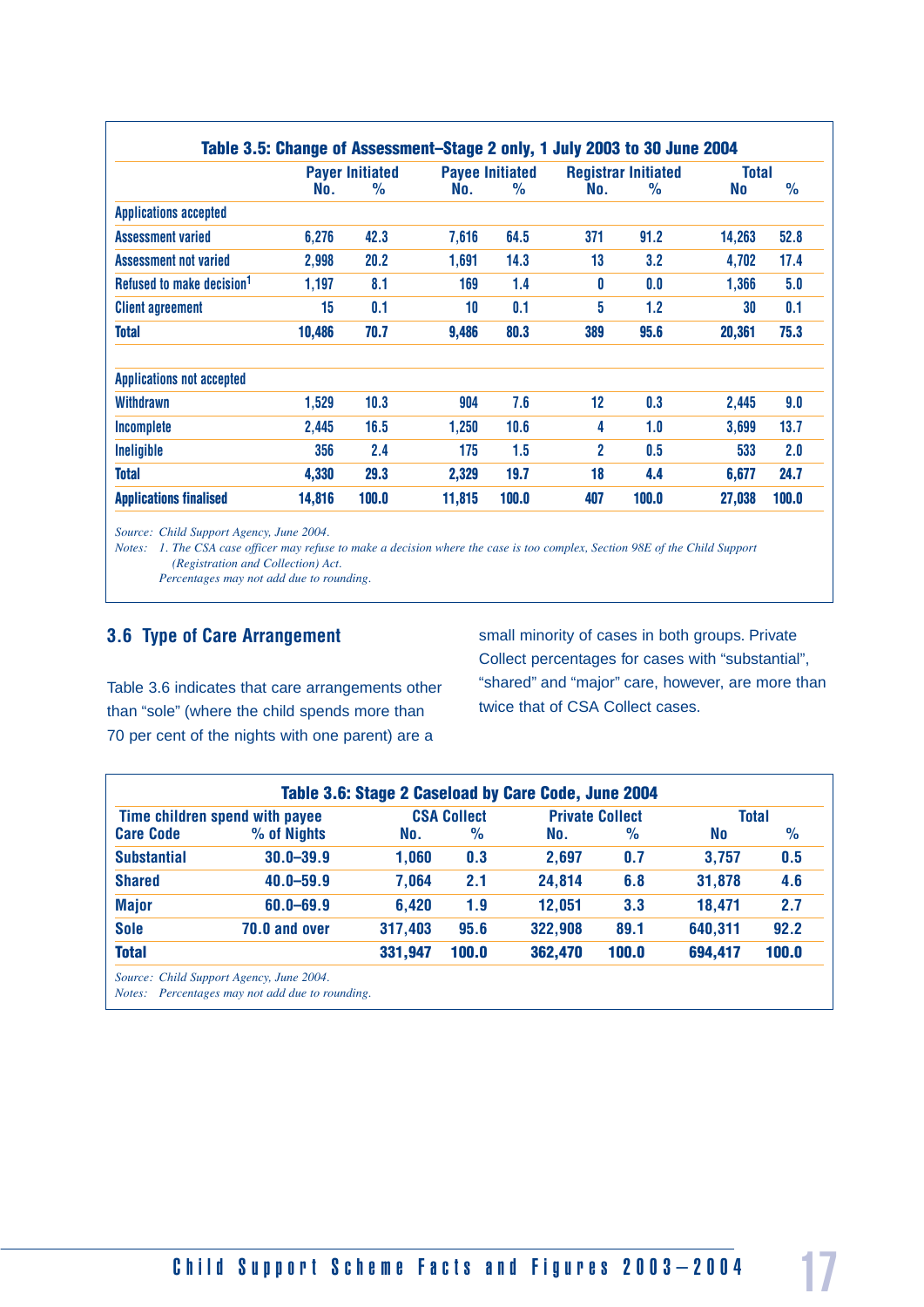### **4.0 Client Overview by Collection Method and Stage**

#### payers than there are cases. The number of payers and payees involved in multiple cases are recorded in Tables 4.1 and 4.2 below.

#### **4.1 Number of Clients**

As at June 2004 there were 712,680 active cases recorded on the Child Support System. However, a number of clients are involved in more than one case, meaning that there are fewer payees or

Tables 4.1 and 4.2 show that around 93 per cent of payers and payees are involved in just one case. About 7 per cent of payers and payees are involved in two cases, while just 0.4 per cent of all payers and payees are involved in three or more cases.

| <b>Number of Cases</b> |               | <b>CSA Collect</b><br><b>Private Collect</b> |               |       |               | <b>Total</b>  |  |
|------------------------|---------------|----------------------------------------------|---------------|-------|---------------|---------------|--|
|                        | <b>Number</b> | $\%$                                         | <b>Number</b> | $\%$  | <b>Number</b> | $\frac{1}{2}$ |  |
|                        | 280,572       | 90.5                                         | 335,997       | 95.7  | 616,569       | 93.2          |  |
| $\mathbf{2}$           | 27,016        | 8.7                                          | 14,323        | 4.1   | 41,339        | 6.3           |  |
| 3                      | 2,271         | 0.7                                          | 779           | 0.2   | 3,050         | 0.5           |  |
| 4                      | 190           | 0.1                                          | 52            | 0.0   | 242           | 0.0           |  |
| 5 and over             | 39            | 0.0                                          | 4             | 0.0   | 43            | 0.0           |  |
| <b>Total</b>           | 310,088       | 100.0                                        | 351,155       | 100.0 | 661,243       | 100.0         |  |

 *Percentages may not add due to rounding.*

| <b>Number of Cases</b> | <b>CSA Collect</b> |       | <b>Private Collect</b> |       | <b>Total</b>  |       |
|------------------------|--------------------|-------|------------------------|-------|---------------|-------|
|                        | <b>Number</b>      | $\%$  | <b>Number</b>          | $\%$  | <b>Number</b> | $\%$  |
|                        | 279,777            | 90.3  | 328,494                | 94.6  | 608,271       | 92.5  |
| 2                      | 27,998             | 9.0   | 18,049                 | 5.2   | 46,047        | 7.0   |
| 3                      | 2,038              | 0.7   | 824                    | 0.2   | 2,862         | 0.4   |
| 4 and over             | 122                | 0.0   | 37                     | 0.0   | 159           | 0.0   |
| <b>Total</b>           | 309,935            | 100.0 | 347,404                | 100.0 | 657,339       | 100.0 |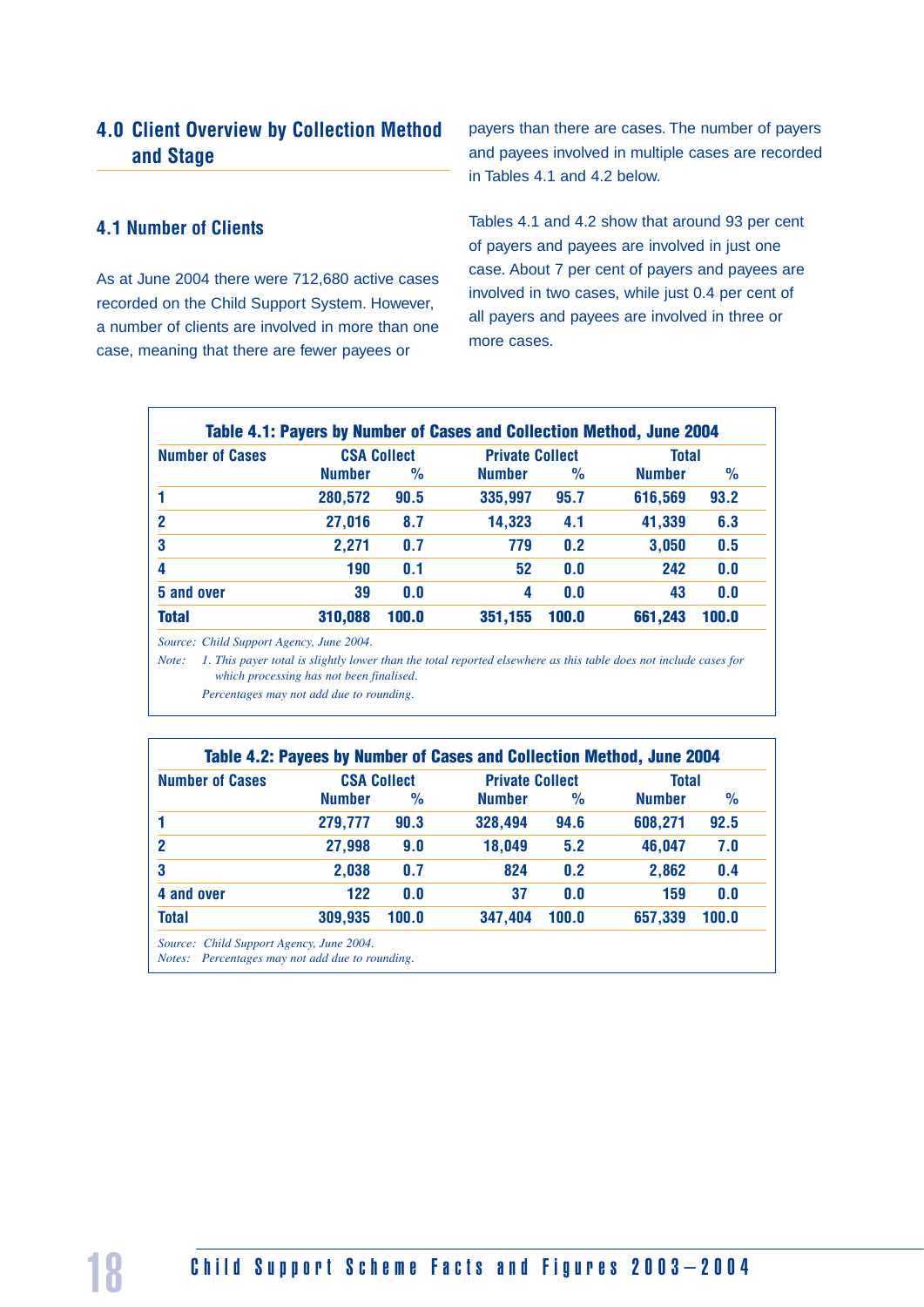#### **4.2 Number of Children**

The following sections record the number of "eligible children" and the number of "relevant dependent children" under Stage 2 of the Child Support Scheme.

#### *4.2.1 Children Covered by Child Support Assessments (Stage 2)*

There were 1,078,761 children involved in cases registered with CSA as at 30 June 2004. Children who are eligible to be included in a formula assessment are:

- 1. children who were born on or after 1 October 1989; or
- 2. children whose parents separated on or after 1 October 1989; or

3. children who have a sibling born on or after 1 October 1989. The child must also be under 18, not married or in a de facto relationship, not adopted by someone else and either an Australian citizen or resident or present in Australia on the day of application.

Table 4.3 shows the number of children covered by child support assessments by CSA Collect and Private Collect groups. There is little difference in the distribution of eligible children between CSA Collect and Private Collect cases. For example, 62 per cent of Stage 2 CSA Collect cases have one eligible child, while almost 56 per cent of Stage 2 Private Collect cases have one eligible child. There are up to two eligible children in 90 per cent of CSA Collect cases and 88 per cent in Private Collect cases. There are up to three children in about 98 per cent of cases in both CSA Collect and Private Collect categories.

|                                    |              |                    |                        | Table 4.3: Eligible Children per Case-Stage 2 cases only, June 2004 |                        |                        |              |                   |                        |  |
|------------------------------------|--------------|--------------------|------------------------|---------------------------------------------------------------------|------------------------|------------------------|--------------|-------------------|------------------------|--|
| No. of                             |              | <b>CSA Collect</b> |                        |                                                                     | <b>Private Collect</b> |                        |              | <b>Total</b>      |                        |  |
| <b>Children</b><br><b>Per Case</b> | <b>Cases</b> | <b>Children</b>    | $%$ of<br><b>Cases</b> | <b>Cases</b>                                                        | <b>Children</b>        | $%$ of<br><b>Cases</b> | <b>Cases</b> | <b>Children</b>   | $%$ of<br><b>Cases</b> |  |
|                                    | 206,650      | 206,650            | 62.4                   | 201,020                                                             | 201,020                | 55.5                   | 407,670      | 407,670           | 58.8                   |  |
| $\overline{2}$                     | 92,444       | 184,888            | 27.9                   | 116,519                                                             | 233,038                | 32.2                   | 208,963      | 417,926           | 30.1                   |  |
| 3                                  | 24,757       | 74,271             | 7.5                    | 34,353                                                              | 103,059                | 9.5                    | 59,110       | 177,330           | 8.5                    |  |
| 4                                  | 5,546        | 22,184             | 1.7                    | 8,099                                                               | 32,396                 | 2.2                    | 13,645       | 54,580            | 2.0                    |  |
| 5                                  | 1,166        | 5,830              | 0.4                    | 1,754                                                               | 8,770                  | 0.5                    | 2,920        | 14,600            | 0.4                    |  |
| 6                                  | 334          | 2,004              | 0.1                    | 426                                                                 | 2,556                  | 0.1                    | 760          | 4,560             | 0.1                    |  |
| 7                                  | 97           | 679                | 0.0                    | 107                                                                 | 749                    | 0.0                    | 204          | 1,428             | 0.0                    |  |
| 8 or more                          | 36           | 297                | 0.0                    | 44                                                                  | 370                    | 0.0                    | 80           | 667               | 0.0                    |  |
| <b>Total</b>                       | 331,030      | 496,803            | 100.0                  | 362,322                                                             | 581,958                | 100.0                  |              | 693,352 1,078,761 | 100.0                  |  |

*Source: Child Support Agency, July 2004.*

*Notes: Percentages may not add due to rounding.*

Table 4.4 shows a comparison between international and domestic cases. International cases are about 5 per cent more likely to have only one child than domestic cases. Domestic cases

have on average 1.56 children per case while international cases have on average less eligible children (1.48) per case.

Caseload figures exclude "processing not finalised" cases.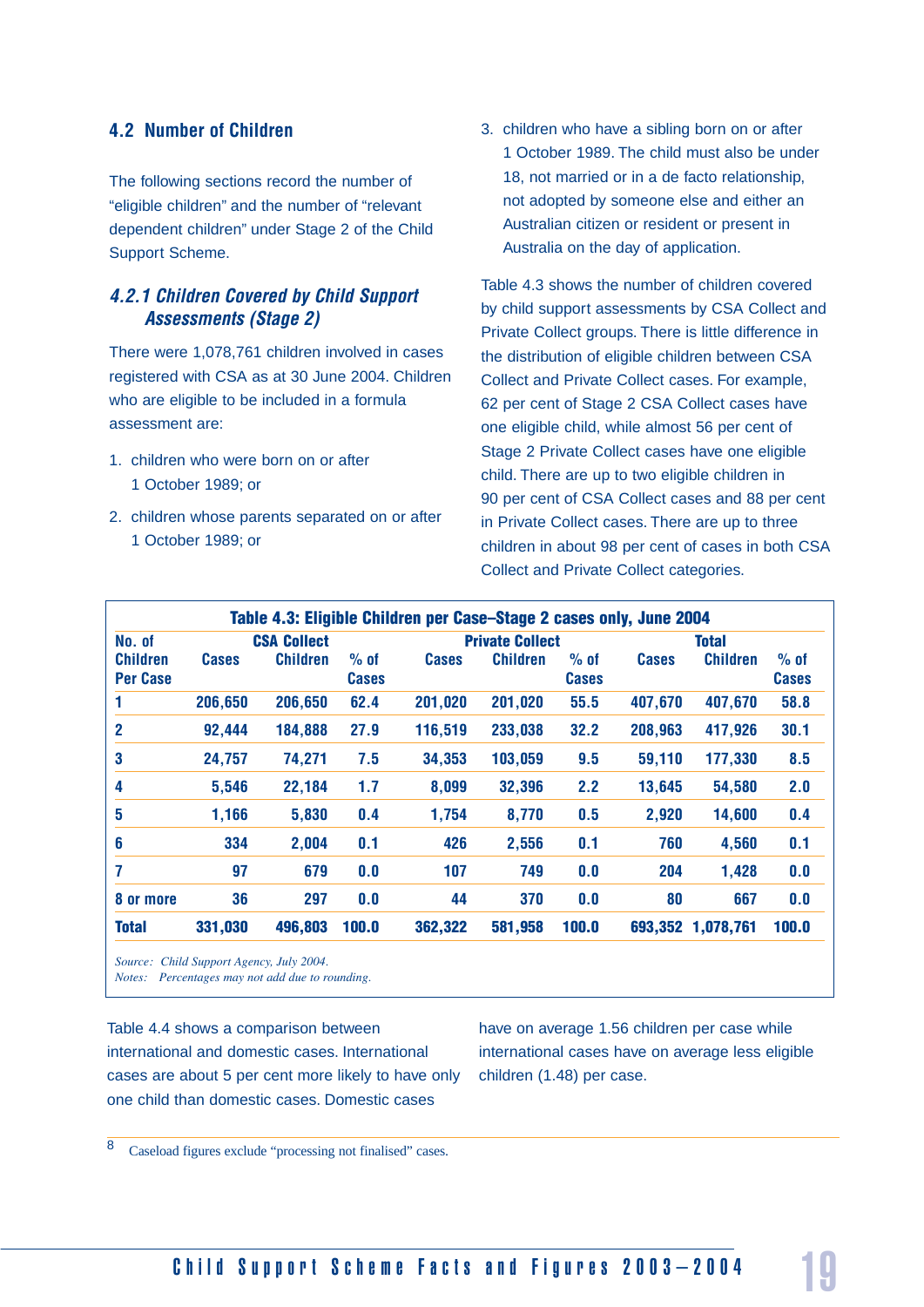| Table 4.4: Eligible Children per Case-Stage 2 Cases only, June 2004 |              |                       |            |              |                            |            |              |                   |            |
|---------------------------------------------------------------------|--------------|-----------------------|------------|--------------|----------------------------|------------|--------------|-------------------|------------|
|                                                                     |              | <b>Domestic cases</b> |            |              | <b>International Cases</b> |            |              | <b>Total</b>      |            |
|                                                                     | <b>Cases</b> | <b>Children</b>       | % of Cases | <b>Cases</b> | <b>Children</b>            | % of Cases | <b>Cases</b> | <b>Children</b>   | % of Cases |
|                                                                     | 397,847      | 397,847               | 58.7       | 9,823        | 9,823                      | 63.5       | 407,670      | 407,670           | 58.8       |
| $\mathbf{2}$                                                        | 204,640      | 409,280               | 30.2       | 4,323        | 8,646                      | 28.0       | 208,963      | 417,926           | 30.1       |
| 3                                                                   | 58,097       | 174,291               | 8.6        | 1,013        | 3,039                      | 6.6        | 59,110       | 177,330           | 8.5        |
| 4                                                                   | 13,425       | 53,700                | 2.0        | 220          | 880                        | 1.4        | 13,645       | 54,580            | 2.0        |
| 5                                                                   | 2,859        | 14,295                | 0.4        | 61           | 305                        | 0.4        | 2,920        | 14,600            | 0.4        |
| 6                                                                   | 745          | 4,470                 | 0.1        | 15           | 90                         | 0.1        | 760          | 4,560             | 0.1        |
| 7                                                                   | 201          | 1,407                 | 0.0        | 3            | 21                         | 0.0        | 204          | 1,428             | 0.0        |
| 8 or more                                                           | 77           | 641                   | 0.0        | 3            | 26                         | 0.0        | 80           | 667               | 0.0        |
| <b>Total</b>                                                        |              | 677,8911,055,931      | 100.0      | 15,461       | 22,830                     | 100.0      |              | 693,352 1,078,761 | 100.0      |

*Notes: Percentages may not add due to rounding.*

#### *4.2.2 Payers' Subsequent Families*

Formula assessments make allowance for "relevant dependent children" of the payer. These are children under the age of 18 years who are the natural or adopted child of a parent and that parent is the sole or principal provider of ongoing daily care for the child, or has major care of the child.

The impact of the presence of relevant dependent children is to increase the payer's exempt income amount. Almost 7 per cent of all assessments are adjusted for relevant children as shown in Table 4.5.

| <b>No. of Children</b>                        |               | <b>CSA Collect</b> | <b>Private Collect</b> |               | <b>Total</b>  |               |
|-----------------------------------------------|---------------|--------------------|------------------------|---------------|---------------|---------------|
|                                               | <b>Number</b> | $\frac{9}{6}$      | <b>Number</b>          | $\frac{0}{0}$ | <b>Number</b> | $\frac{0}{0}$ |
|                                               | 18,182        | 5.5                | 10,073                 | 2.8           | 28,255        | 4.1           |
| 2                                             | 10,322        | 3.1                | 4,299                  | $1.2$         | 14,621        | 2.1           |
| 3                                             | 2,900         | 0.9                | 992                    | 0.3           | 3,892         | 0.6           |
| 4                                             | 730           | 0.2                | 214                    | 0.1           | 944           | 0.1           |
| 5 or more                                     | 277           | 0.1                | 85                     | 0.0           | 362           | 0.1           |
| <b>Total cases with</b><br>relevant dependent |               |                    |                        |               |               |               |
| children                                      | 32,411        | 9.8                | 15,663                 | 4.3           | 48,074        | 6.9           |
| <b>Total Stage 2 cases</b>                    | 331,947       | 100.0              | 362,470                | 100.0         | 694,417       | 100.0         |

*Notes: Percentages may not add due to rounding.*

<sup>8</sup>Caseload figures exclude "processing not finalised" cases.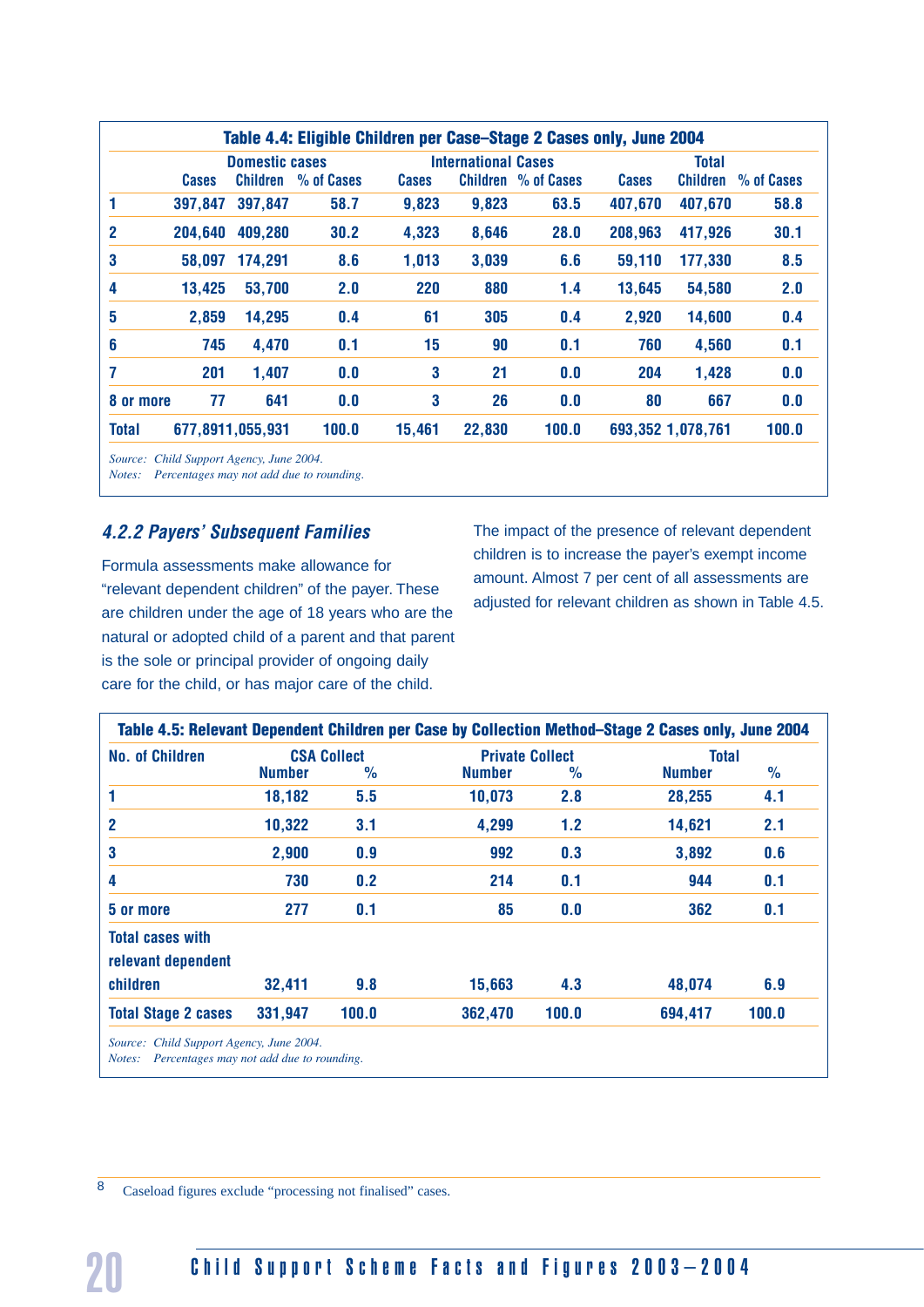#### **4.3 Number and Gender of Payers and Payees**

Table 4.6 shows that 90.5 per cent of CSA Collect payers are male and 9.3 per cent are female. Furthermore, 87.7 per cent of all Private Collect payers are male and 11.9 per cent are female.

Table 4.7 shows that 9.0 per cent of CSA Collect payees are male and 90.7 per cent of CSA Collect payees are female. Furthermore, 11.7 per cent of Private Collect payees are male and 87.9 per cent are female.

|                    |               | <b>CSA Collect</b> |               | <b>Private Collect</b> |               | <b>Total</b>  |
|--------------------|---------------|--------------------|---------------|------------------------|---------------|---------------|
|                    | <b>Number</b> | $\%$               | <b>Number</b> | $\%$                   | <b>Number</b> | $\frac{0}{0}$ |
| <b>Male</b>        | 309,796       | 90.5               | 321,909       | 87.7                   | 631,705       | 89.0          |
| <b>Female</b>      | 31,751        | 9.3                | 43,687        | 11.9                   | 75.438        | 10.6          |
| Total <sup>1</sup> | 342,379       | 100.0              | 367,213       | 100.0                  | 709,592       | 100.0         |

*Source: Child Support Agency, June 2004.*

*Notes: 1. The ʻtotal' figure includes 2,449 cases where the gender of the payer could not be identified from data held on the Child Support System (832 CSA Collect and 1,617 Private Collect).*

 *Percentages may not add due to rounding and due to the exclusion of cases where payer gender could not be determined from data held on the Child Support computer system.*

| <b>Table 4.7: Payee Gender by Collection Method, June 2004</b> |               |                    |               |                        |               |               |
|----------------------------------------------------------------|---------------|--------------------|---------------|------------------------|---------------|---------------|
|                                                                |               | <b>CSA Collect</b> |               | <b>Private Collect</b> |               | <b>Total</b>  |
|                                                                | <b>Number</b> | %                  | <b>Number</b> | $\frac{1}{2}$          | <b>Number</b> | $\frac{1}{2}$ |
| <b>Male</b>                                                    | 30,871        | 9.0                | 43,058        | 11.7                   | 73.929        | 10.4          |
| <b>Female</b>                                                  | 310,540       | 90.7               | 322,674       | 87.9                   | 633,214       | 89.2          |
| Total <sup>1</sup>                                             | 342,379       | 100.0              | 367,213       | 100.0                  | 709,592       | 100.0         |

*Source: Child Support Agency, June 2004.*

*Notes: 1. The ʻtotal' figure includes 2,449 cases where the gender of the payee could not be identified from data held on the Child Support System (968 CSA Collect and 1,481 Private Collect).*

 *Percentages may not add due to rounding and due to the exclusion of cases where payer gender could not be determined from data held on the Child Support computer system.*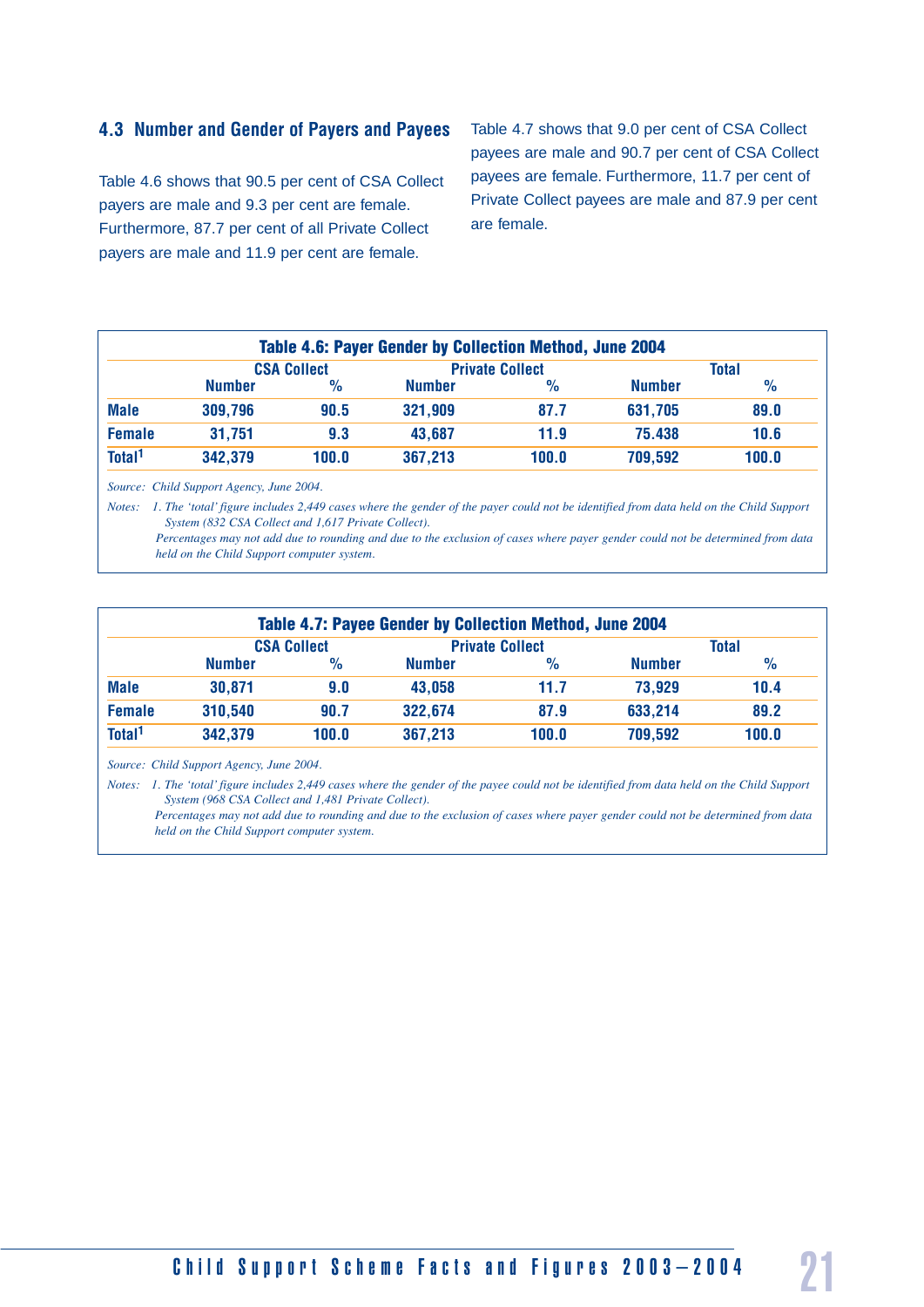#### **4.4 Age of Cases**

Table 4.8 divides the caseload into age of cases by domestic and international cases. Age data relates

to the year that the case was first registered. Over 57 per cent of international cases have been registered in the last 4 years; compared with over 32 per cent for domestic cases.

|                                            |       |                       |               | Table 4.8: Age of Cases by Domestic and International Status, June 2004 |               |               |               |  |
|--------------------------------------------|-------|-----------------------|---------------|-------------------------------------------------------------------------|---------------|---------------|---------------|--|
| <b>Case Age in</b><br>Years <sup>1</sup> . |       | <b>Domestic Cases</b> |               | <b>International Cases</b>                                              |               |               | <b>Total</b>  |  |
|                                            |       | <b>Number</b>         | $\frac{1}{2}$ | <b>Number</b>                                                           | $\frac{1}{2}$ | <b>Number</b> | $\frac{1}{2}$ |  |
| 1                                          | 20042 | 32,826                | 4.7           | 1,487                                                                   | 8.6           | 34,313        | 4.8           |  |
| $\overline{2}$                             | 2003  | 60,608                | 8.8           | 2,273                                                                   | $13.2$        | 62,881        | 8.9           |  |
| 3                                          | 2002  | 63,725                | 9.2           | 2,956                                                                   | 17.2          | 66,681        | 9.4           |  |
| 4                                          | 2001  | 69,041                | 10.0          | 3,147                                                                   | 18.3          | 72,188        | 10.2          |  |
| 5                                          | 2000  | 64,597                | 9.3           | 1,649                                                                   | 9.6           | 66,246        | 9.3           |  |
| $6\phantom{1}$                             | 1999  | 52,812                | 7.6           | 791                                                                     | 4.6           | 53,603        | 7.6           |  |
| 7                                          | 1998  | 48,996                | 7.1           | 717                                                                     | 4.2           | 49,713        | 7.0           |  |
| 8                                          | 1997  | 52,740                | 7.6           | 746                                                                     | 4.3           | 53,486        | 7.5           |  |
| 9                                          | 1996  | 48,107                | 6.9           | 655                                                                     | 3.8           | 48,762        | 6.9           |  |
| 10                                         | 1995  | 44,320                | 6.4           | 579                                                                     | 3.4           | 44,899        | 6.3           |  |
| 11                                         | 1994  | 43,997                | 6.4           | 573                                                                     | 3.3           | 44,570        | 6.3           |  |
| 12                                         | 1993  | 46,124                | 6.7           | 595                                                                     | 3.5           | 46,719        | 6.6           |  |
| 13                                         | 1992  | 27,726                | 4.0           | 392                                                                     | 2.3           | 28,118        | 4.0           |  |
| 14                                         | 1991  | 18,039                | 2.6           | 308                                                                     | 1.8           | 18,347        | 2.6           |  |
| 15                                         | 1990  | 14,121                | 2.0           | 216                                                                     | 1.3           | 14,337        | 2.0           |  |
| 16                                         | 1989  | 3,658                 | 0.5           | 118                                                                     | 0.7           | 3,776         | 0.5           |  |
| 17                                         | 1988  | 917                   | 0.1           | 29                                                                      | 0.2           | 946           | 0.1           |  |
| <b>Total</b>                               |       | 692,354               | 100.0         | 17,231                                                                  | 100.0         | 709,585       | 100.0         |  |

*Source: Child Support Agency, June 2004.*

*Notes: 1. Data relates to the year the case was registered.*

 *2. The 2004 data is for the half year to 30 June.*

 *Percentages may not add due to rounding.*

#### **4.5 Income of Payers and Payees**

Tables 4.9, 4.10, 4.11 and 4.12 show payer and payee incomes by CSA Collect and Private Collect arrangements from two sources: the Tax Returns Data Base (TRDB) and the Child Support System (CSS). The data from the TRDB is for all parents

who have lodged a tax return, and is the taxable income, i.e. after taxable deductions have been made. The data from the Child Support System includes the TRDB information but also includes estimated or derived income amounts for parents who have not lodged a tax return.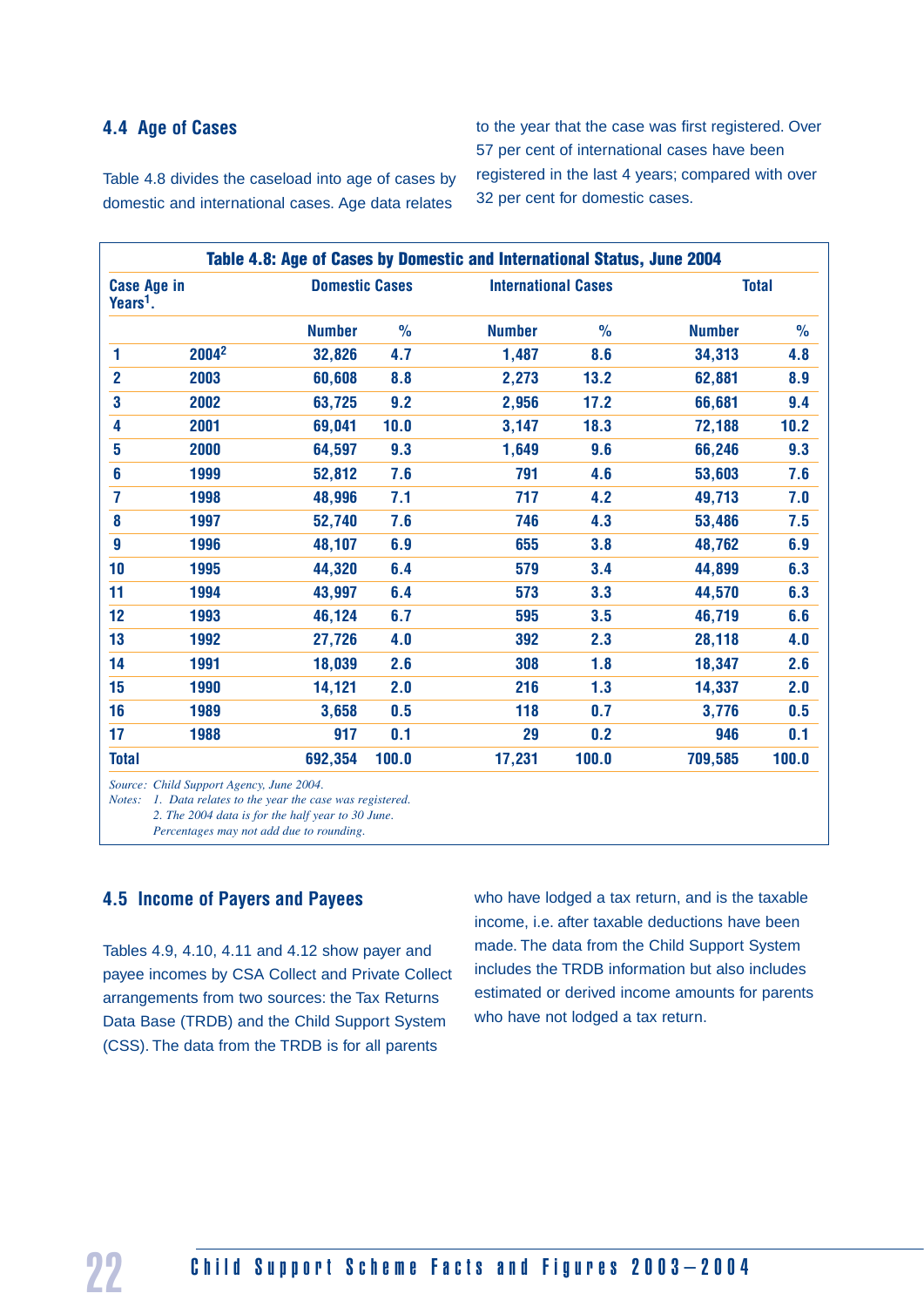| Table 4.9: Payer Child Support Income, June 2004 <sup>1</sup> |                    |                        |               |  |  |  |
|---------------------------------------------------------------|--------------------|------------------------|---------------|--|--|--|
| <b>Payers</b>                                                 | <b>CSA Collect</b> | <b>Private Collect</b> | <b>Totals</b> |  |  |  |
| <b>Total number</b>                                           | 342,379            | 367,212                | 709,592       |  |  |  |
| <b>Median</b>                                                 | \$17,994           | \$25,559               | \$22,333      |  |  |  |
| <b>Average</b>                                                | \$23,795           | \$31,935               | \$28,017      |  |  |  |
| <b>Maximum</b>                                                | \$3,070,355        | \$4,774,292            | \$4,774,292   |  |  |  |

*Source: Child Support Agency, June 2004.*

*Note: 1. These incomes include cases with nil liabilities (zero incomes).*

| Table 4.10: Payer Taxable Income (TRDB), June 2004 |                    |                        |               |  |  |  |
|----------------------------------------------------|--------------------|------------------------|---------------|--|--|--|
| Payers <sup>1</sup>                                | <b>CSA Collect</b> | <b>Private Collect</b> | <b>Totals</b> |  |  |  |
| <b>Total number</b>                                | 166,421            | 232,548                | 398,969       |  |  |  |
| <b>Median</b>                                      | \$30,844           | \$34,315               | \$32,804      |  |  |  |
| <b>Average</b>                                     | \$34,297           | \$39,002               | \$37,039      |  |  |  |
| <b>Maximum</b>                                     | \$38,921,926       | \$10,959,429           | \$38,921,926  |  |  |  |

*Source: Tax Returns Database and Child Support Agency, June 2004.*

*Notes: 1. There were 310,623 payers who were non-lodgers (175,958 CSA Collect and 134,665 Private Collect).*

| Table 4.11: Payee Child Support Income, June 2004 |                    |                        |               |  |  |  |
|---------------------------------------------------|--------------------|------------------------|---------------|--|--|--|
| <b>Payees</b>                                     | <b>CSA Collect</b> | <b>Private Collect</b> | <b>Totals</b> |  |  |  |
| <b>Total number</b>                               | 342,379            | 367,212                | 709,592       |  |  |  |
| Median <sup>1</sup>                               | \$11,166           | \$11,360               | \$11,252      |  |  |  |
| Average <sup>1</sup>                              | \$15,135           | \$15,047               | \$15,090      |  |  |  |
| <b>Maximum</b>                                    | \$1,560,000        | \$1,080,592            | \$1,560,000   |  |  |  |

*Source: Child Support Agency, June 2004.*

*Note: 1. Child Support Median and Average Incomes recorded in this table does not include many of the benefits paid to resident parents by Centrelink.*

| Table 4.12: Payee Taxable Income (TRDB), June 2004 |                    |                        |               |  |  |  |  |  |  |  |
|----------------------------------------------------|--------------------|------------------------|---------------|--|--|--|--|--|--|--|
| Payees <sup>1</sup>                                | <b>CSA Collect</b> | <b>Private Collect</b> | <b>Totals</b> |  |  |  |  |  |  |  |
| <b>Total number</b>                                | 176,357            | 203,294                | 379,651       |  |  |  |  |  |  |  |
| <b>Median</b>                                      | \$19,839           | \$19,209               | \$19,500      |  |  |  |  |  |  |  |
| <b>Average</b>                                     | \$22,330           | \$21,682               | \$21,983      |  |  |  |  |  |  |  |
| <b>Maximum</b>                                     | \$1,194,831        | \$1,073,427            | \$1,194,831   |  |  |  |  |  |  |  |

*Source: Tax Returns Database and Child Support Agency, June 2004. Notes: 1 There were 392,941 payees who were non-lodgers (166,022 CSA Collect and 163,919 Private Collect).*

Tables 4.9 to 4.12 show that payer median taxable incomes are significantly greater than the median taxable income of payees. Family Tax Benefit payments are not included in the incomes shown. Payees from Private Collect and CSA Collect

collection methods have similar median incomes but payers in Private Collect arrangements have significantly higher median child support incomes than those in CSA Collect arrangements. Payee Child Support Income and Taxable Income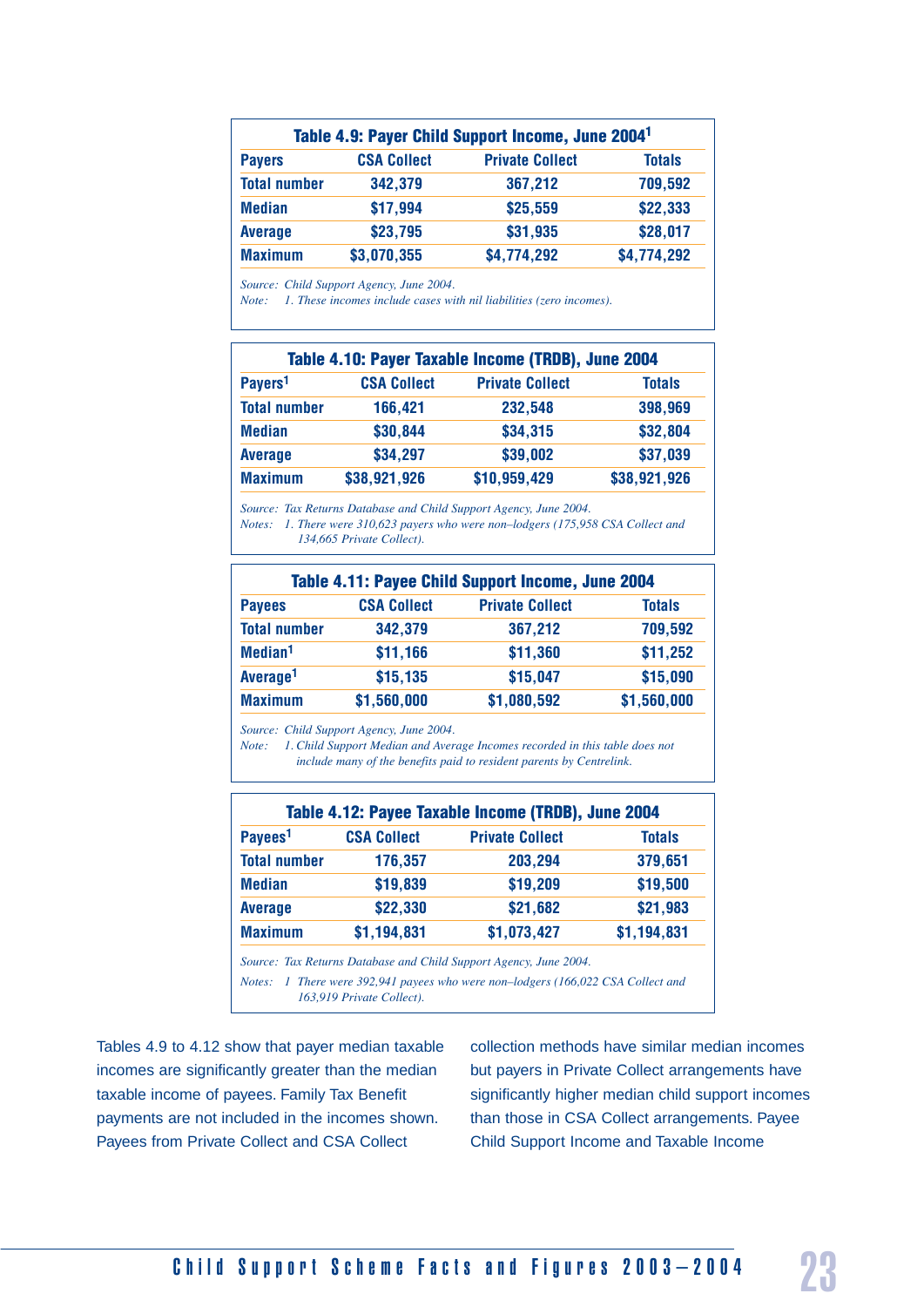amounts do not fully reflect the income available to these parents. For example, these incomes do not include untaxed income amounts such as some Centrelink benefits, or financial benefits associated with the possession of a Health Care Card. The CSA publication *Disposable Income Tables: Demonstrating Family Income Before and After Separation* takes into consideration some of these factors. For example, an intact family with a single taxable income of \$35,000 and two children aged between 5–12 years and 16–17 years actually has a disposable income of \$36,606 p.a. after tax has been deducted and Centrelink benefits added. After separation, the parent with full–time care of the children and not in paid employment, has an income of \$26,524 p.a., comprising \$12,069 in Parenting Payment Single, \$4,532 in Youth Allowance, \$1,885 in FTB Part A, \$2,084 in FTB Part B and a child support entitlement of \$5,954. By contrast, the payer parent with a taxable income of \$37,000 pays tax and \$5,954 in child support, leaving them with a disposable income of \$21,849 p.a.

#### **4.6 Income Sources of CSA Payers Who Lodge Tax Returns**

Table 4.13 shows the source of income for payers who lodged tax returns. It shows the numbers of payers who earned some or all of their income from these different sources. One payer may have earned income from a number of these sources.

The most common source of income for payers who lodged tax returns was salary and wages, with approximately 86 per cent of all payers deriving some or all of their income from this source. By comparison almost 17 per cent of payers who lodged tax returns received some or all of their income from Government benefits and allowances.

For those payers with an income the source with the highest average earnings was Salary and Wages (\$38,295) followed by Net Income or Loss from Business (\$21,618) and Partnerships and Trusts (\$18,421).

| <b>Top 10 Income Sources</b>              | <b>Number</b> | $\frac{0}{0}$ | <b>Average Earnings (\$)</b> |
|-------------------------------------------|---------------|---------------|------------------------------|
| <b>Salary and Wages</b>                   | 344,008       | 86.2          | 38,295                       |
| <b>Allowance, Director's Fees</b>         | 98,083        | 24.6          | 2,420                        |
| <b>Gross Interest</b>                     | 63,150        | 15.8          | 677                          |
| <b>Government Benefits and Allowances</b> | 66,073        | 16.6          | 4,237                        |
| <b>Net Income or Loss From Business</b>   | 38,680        | 9.7           | 21,618                       |
| <b>Dividends</b>                          | 47,689        | 12.0          | 3,212                        |
| <b>Gross Rent</b>                         | 31,822        | 8.0           | 9,212                        |
| <b>Partnerships and Trusts</b>            | 24,267        | 6.1           | 18,421                       |
| <b>Eligible Termination Payments</b>      | 13,307        | 3.3           | 9,611                        |
| <b>Lump Sum Payments</b>                  | 7,837         | 2.0           | 7,091                        |
| <b>Total for CSA Payers<sup>1</sup></b>   | 398,969       |               | 38,980 <sup>2</sup>          |
|                                           |               |               |                              |

#### **Table 4.13: Income Sources of CSA Payers Who Lodge Tax Returns, June 20043**

*Note: 1. This total differs from the sum of the main income sources because payers can earn income from more than one source. 2. This is the average income for all payers who lodged a tax return. Therefore it is not the sum of the average incomes. 3. The results in this table are derived from the Tax Return Data Base (TRDB) of the ATO and only include those CSA payers who lodged tax returns for the 2002–03 financial year. For this reason the number of payers in receipt of benefits is particularly*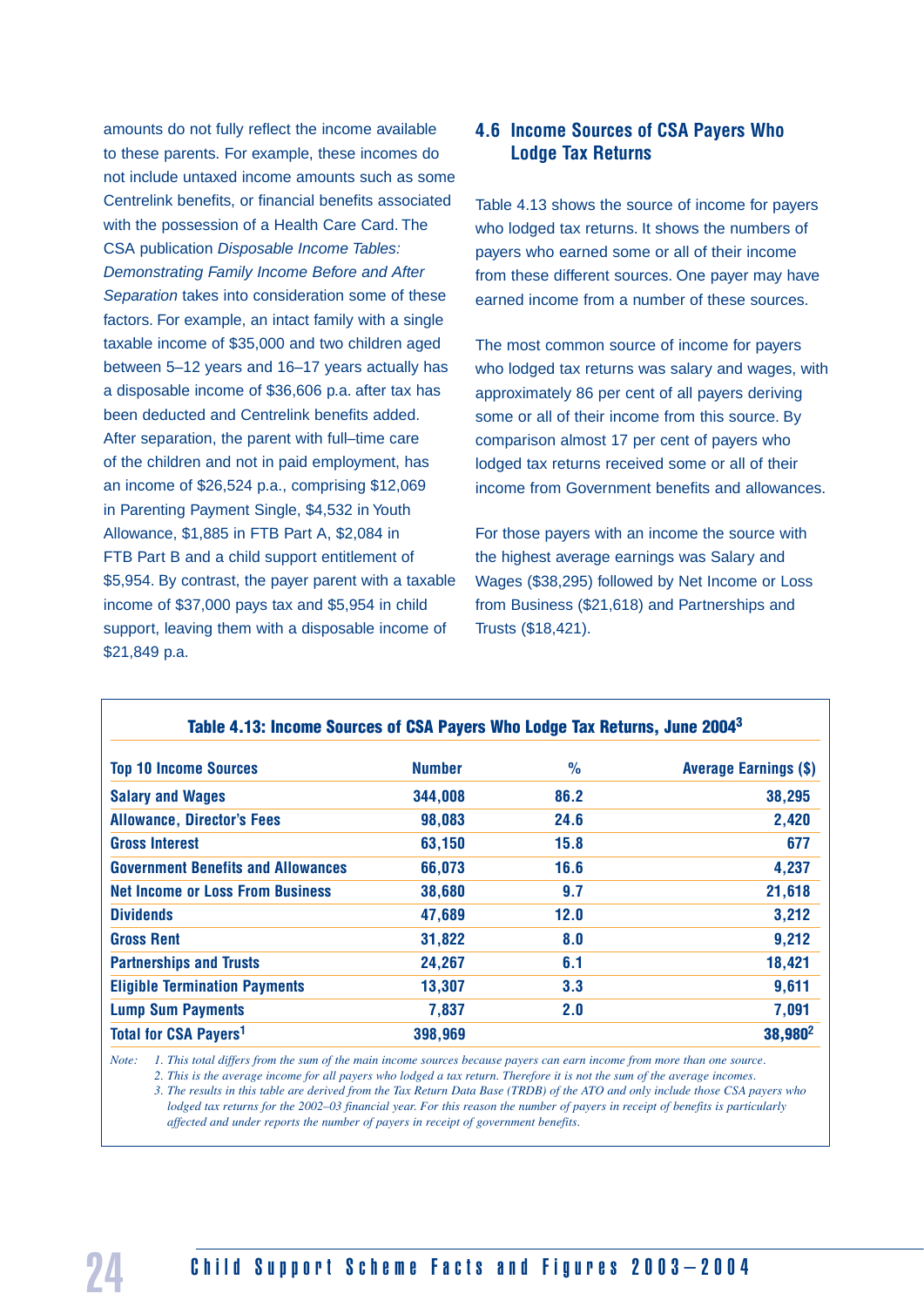#### **5.0 Scheme Outcomes**

#### **5.1 Liabilities**

The following liability statistics are broken down into CSA Collect and Private Collect categories.

#### *5.1.1 Liabilities by CSA and Private Collect*

Until 30 June 1999 payers were not required to pay child support if their liability calculated under the formula was less than \$260 per year. From 1 July 1999, however, a minimum liability of \$260 per year now applies to most parents.

There are a number of reasons why a parent is not required to pay child support, including the following:

- stage 1 court orders can have a clause that the payer will not have to pay child maintenance during periods of unemployment or in other circumstances;
- a Stage 1 payer can apply to CSA not to enforce the court order during periods of unemployment;
- where parents have an Agreement that the liability be nil; and
- where the parents equally share the care of their child and their incomes are also equal.

| <b>Liability</b>  |               | <b>CSA Collect</b> | <b>Private Collect</b> |                 |               | <b>Total</b>  |  |  |
|-------------------|---------------|--------------------|------------------------|-----------------|---------------|---------------|--|--|
|                   | <b>Number</b> | $\frac{9}{6}$      | <b>Number</b>          | $\frac{0}{0}$   | <b>Number</b> | $\frac{0}{0}$ |  |  |
| <b>Over \$260</b> | 180,044       | 52.6               | 241,491                | 65.8            | 421,535       | 59.4          |  |  |
| \$260             | 115,131       | 33.6               | 72,631                 | 19.8<br>187,762 |               |               |  |  |
| \$1 to \$259      | 29,218        | 8.5                | 11,800                 | 3.2             | 41,018        | 5.8           |  |  |
| <b>Nil</b>        | 17,986        | 5.3                | 41,291                 | 11.2            | 59,277        | 8.4           |  |  |
| <b>Total</b>      | 342,379       | 100.0              | 367,213                | 100.0           | 709,592       | 100.0         |  |  |

Tables 5.1 and 5.2 show the percentage of CSA Collect payers and Private Collect payers within specified liability ranges, while Chart 5.1 plots those percentages. The table and chart demonstrate that:

- a smaller proportion of CSA Collect cases have nil liabilities than Private Collect cases;
- a higher proportion of CSA Collect cases have \$260 minimum liabilities than Private Collect cases;
- a higher proportion of CSA Collect payers have liabilities under \$3,000; and
- a higher proportion of Private Collect payers have liabilities of between \$3,000 and \$14,000, which is in line with the data presented in Tables 4.9 and 4.10, indicating that payers' median incomes are significantly higher in Private Collect cases.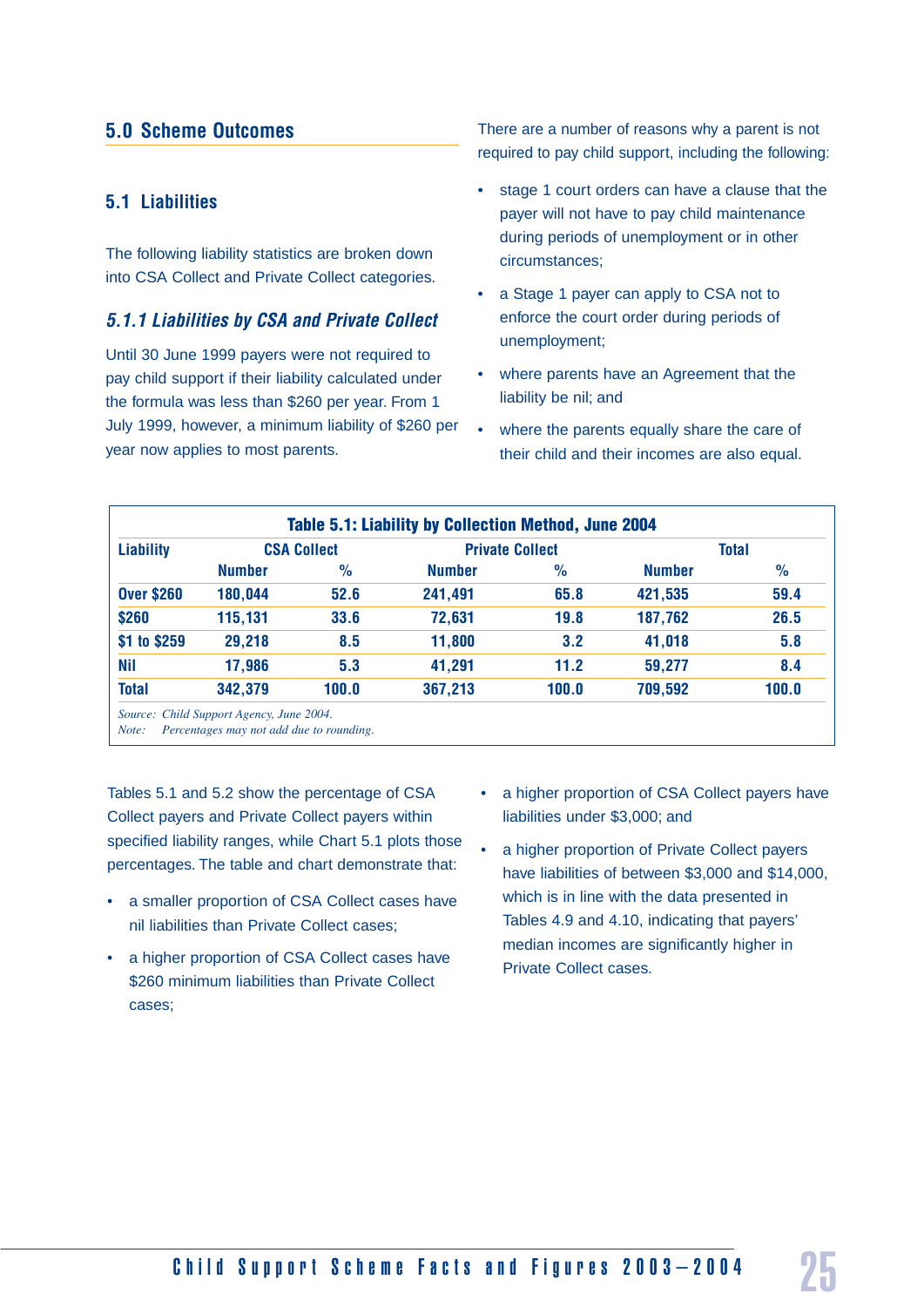|                     |               |                    | Table 5.2: Liability by Collection Method June 2004 |                        |               |               |  |  |  |
|---------------------|---------------|--------------------|-----------------------------------------------------|------------------------|---------------|---------------|--|--|--|
| <b>Annual Payer</b> |               | <b>CSA Collect</b> |                                                     | <b>Private Collect</b> |               | <b>Total</b>  |  |  |  |
| Liability (\$)      | <b>Number</b> | $\frac{1}{2}$      | <b>Number</b>                                       | $\frac{1}{2}$          | <b>Number</b> | $\frac{0}{0}$ |  |  |  |
| 0                   | 17,986        | 5.3                | 41,291                                              | 11.2                   | 59,277        | 8.4           |  |  |  |
| $1 - 259$           | 29,218        | 8.5                | 11,800                                              | 3.2                    | 41,018        | 5.8           |  |  |  |
| 260                 | 115,131       | 33.6               | 72,631                                              | 19.8                   | 187,762       | 26.5          |  |  |  |
| $261 - 500$         | 7,605         | 2.2                | 6,531                                               | 1.8                    | 14,136        | 2.0           |  |  |  |
| $501 - 1,000$       | 13,876        | 4.1                | 12,931                                              | 3.5                    | 26,807        |               |  |  |  |
| $1,001 - 2,000$     | 32,096        | 9.4                | 33,466                                              | 9.1                    | 65,562        | 9.2           |  |  |  |
| $2,001 - 3,000$     | 28,358        | 8.3                | 30,281                                              | 8.2                    | 58,639        | 8.3           |  |  |  |
| $3,001 - 4,000$     | 23,296        | 6.8                | 27,130                                              | 7.4                    | 50,426        |               |  |  |  |
| $4,001 - 5,000$     | 17,707        | 5.2                | 22,714                                              | 6.2                    | 40,421        | 5.7           |  |  |  |
| $5,001 - 6,000$     | 14,210        | 4.2                | 20,605                                              | 5.6                    | 34,815        | 4.9           |  |  |  |
| $6,001 - 7,000$     | 10,350        | 3.0                | 16,537                                              | 4.5                    | 26,887        | 3.8           |  |  |  |
| $7,001 - 8,000$     | 7,921         | 2.3                | 13,686                                              | 3.7                    | 21,607        | 3.0           |  |  |  |
| $8,001 - 9,000$     | 5,487         | 1.6                | 10,728                                              | 2.9                    | 16,215        | 2.3           |  |  |  |
| $9,001 - 10,000$    | 4,076         | 1.2                | 8,730                                               | 2.4                    | 12,806        | 1.8           |  |  |  |
| 10,001-11,000       | 3,189         | 0.9                | 7,160                                               | 1.9                    | 10,349        | 1.5           |  |  |  |
| 11,001-12,000       | 2,401         | 0.7                | 5,583                                               | 1.5                    | 7,984         | 1.1           |  |  |  |
| 12,001-13,000       | 1,908         | 0.6                | 4,509                                               | 1.2                    | 6,417         | 0.9           |  |  |  |
| 13,001-14,000       | 1,439         | 0.4                | 3,586                                               | 1.0                    | 5,025         | 0.7           |  |  |  |
| 14,001-15,000       | 1,058         | 0.3                | 2,774                                               | 0.8                    | 3,832         | 0.5           |  |  |  |
| 15,001-16,000       | 905           | 0.3                | 2,350                                               | 0.6                    | 3,255         | 0.5           |  |  |  |
| 16,001-17,000       | 703           | 0.2                | 1,875                                               | 0.5                    | 2,578         | 0.4           |  |  |  |
| 17,001-18,000       | 601           | 0.2                | 1,581                                               | 0.4                    | 2,182         | 0.3           |  |  |  |
| 18,001-19,000       | 497           | 0.1                | 1,315                                               | 0.4                    | 1,812         | 0.3           |  |  |  |
| 19,001-20,000       | 489           | 0.1                | 1,429                                               | 0.4                    | 1,918         | 0.3           |  |  |  |
| >20,001             | 1,872         | 0.5                | 5,990                                               | 1.6                    | 7,862         | 1.1           |  |  |  |
| <b>Total</b>        | 342,379       | 100.0              | 367,213                                             | 100.0                  | 709,592       | 100.0         |  |  |  |

*Source: Child Support Agency, June 2004.*

*Note: Percentages may not add due to rounding.*



# 26 Child Support Scheme Facts and Figures 2003-2004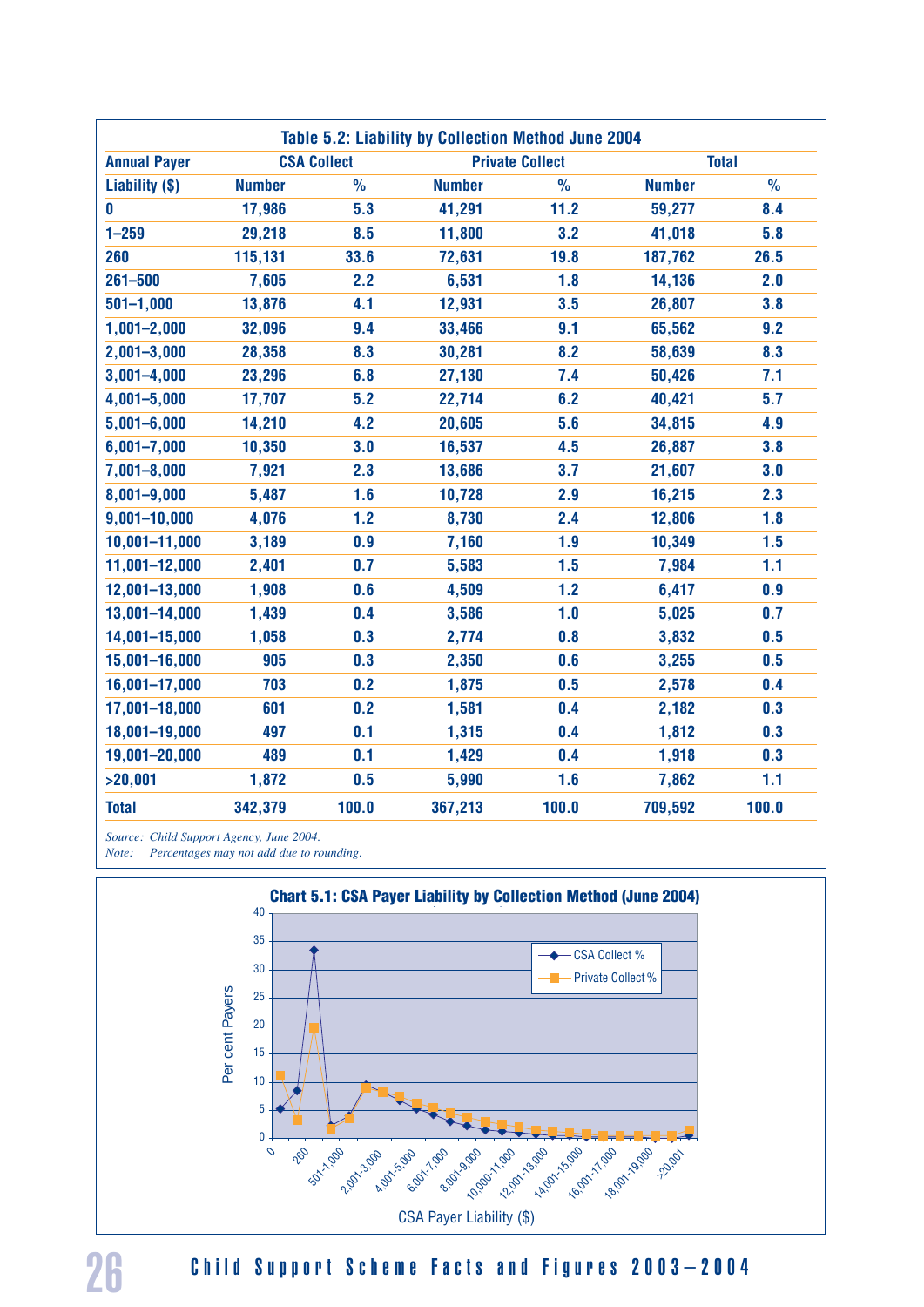#### *5.1.2 Average Child Support Liabilities*

Table 5.3 records the average annual child support for each Stage and Collection Method. There are two sets of averages: one set includes all cases and the other excludes cases where the assessment is \$260 a year or less. In Stage 2 cases, where liabilities of \$260 or less have been excluded, there is a difference of \$495.54 per year between the average Stage 2 Domestic liability (\$5,375.75 per year) and the average International

liability (\$4,880.21 per year). Where all cases have been included, the difference between the Stage 2 Domestic and Stage 2 International average liability figures is \$382.60 per year.

Table 5.4 outlines the total average weekly liability for Stage 2 CSA Collect and Private Collect cases based upon the number of eligible children. In almost all cases the average liabilities of the Private Collect cases are higher than the average liabilities for CSA Collect cases.

|                | Table 5.3: Average Child Support Liability by Stage and Collection Method, June 2004 |                       |                                                  |                    |                       |                                                                  |                    |  |  |  |
|----------------|--------------------------------------------------------------------------------------|-----------------------|--------------------------------------------------|--------------------|-----------------------|------------------------------------------------------------------|--------------------|--|--|--|
| <b>Stage</b>   | <b>Collection</b><br><b>Method</b>                                                   |                       | <b>Average Annual Liabilities</b><br>(all cases) |                    |                       | <b>Average Annual Liabilities</b><br>(Liability more than \$260) |                    |  |  |  |
|                |                                                                                      | <b>Domestic</b><br>\$ | <b>International</b><br>\$                       | <b>Total</b><br>\$ | <b>Domestic</b><br>\$ | <b>International</b><br>\$                                       | <b>Total</b><br>\$ |  |  |  |
| <b>Stage 1</b> | CSA                                                                                  | 2,668.15              | 5,230.49                                         | 2,893.33           | 2,683.49              | 5,125.56                                                         | 2,902.73           |  |  |  |
|                | <b>Private</b>                                                                       | 2,404.63              | 5,483.06                                         | 2,504.19           | 2,516.42              | 5,606.69                                                         | 2,616.91           |  |  |  |
|                | Total                                                                                | 2,582.40              | 5,266.70                                         | 2,771.70           | 2,629.09              | 5,193.54                                                         | 2,813.45           |  |  |  |
| <b>Stage 2</b> | <b>CSA</b>                                                                           | 2,568.07              | 2,897.74                                         | 2,580.08           | 4,552.75              | 4,734.49                                                         | 4,560.01           |  |  |  |
|                | <b>Private</b>                                                                       | 4,455.92              | 3,848.61                                         | 4,448.08           | 5,952.92              | 5,211.32                                                         | 5,943.52           |  |  |  |
|                | <b>Total</b>                                                                         | 3,532.49              | 3,149.89                                         | 3,523.09           | 5,375.75              | 4,880.21                                                         | 5,363.80           |  |  |  |
| All            | <b>CSA</b>                                                                           | 2,570.54              | 3,039.02                                         | 2,588.24           | 4,466.56              | 4,774.67                                                         | 4,479.62           |  |  |  |
|                | <b>Private</b>                                                                       | 4,432.21              | 3,896.06                                         | 4,425.17           | 5,897.59              | 5,227.55                                                         | 5,888.87           |  |  |  |
|                | <b>Total</b>                                                                         | 3,515.36              | 3,260.82                                         | 3,508.89           | 5,296.93              | 4,906.77                                                         | 5,286.96           |  |  |  |

*Source: Child Support Agency, June 2004.*

#### **Table 5.4: Average Weekly Liabilities by the Number of Eligible Children by Collection Method1– Stage 2 Cases only, June 2004**

| <b>Eligible Children</b> |               | <b>CSA Collect</b> |               | <b>Private Collect</b> | <b>Total</b>  |                   |  |
|--------------------------|---------------|--------------------|---------------|------------------------|---------------|-------------------|--|
|                          | <b>Number</b> | <b>Average \$</b>  | <b>Number</b> | <b>Average \$</b>      | <b>Number</b> | <b>Average \$</b> |  |
|                          | 196,766       | 39.24              | 176,630       | 60.73                  | 373,396       | 49.41             |  |
| $\overline{2}$           | 87,862        | 64.65              | 104,787       | 110.53                 | 192,649       | 89.60             |  |
| 3                        | 23,400        | 72.90              | 31,006        | 131.12                 | 54,406        | 106.08            |  |
| 4                        | 5,223         | 66.44              | 7,292         | 119.41                 | 12,515        | 97.30             |  |
| 5                        | 1,101         | 48.83              | 1,582         | 103.32                 | 2,683         | 80.96             |  |
| 6                        | 313           | 52.97              | 382           | 92.88                  | 695           | 74.91             |  |
| 7                        | 94            | 38.96              | 95            | 63.73                  | 189           | 51.41             |  |
| 8                        | 25            | 53.66              | 29            | 51.25                  | 54            | 52.37             |  |
| Total <sup>2</sup>       | 314,790       | 49.34              | 321,811       | 85.30                  | 636,601       | 67.52             |  |

*Source: Child Support Agency, June 2004.*

*Note: 1. Nil liability cases have been excluded from this table.*

 *2. Cases with more than 8 Eligible Children have been excluded from this table as the numbers are insignificant (14 cases have been excluded).*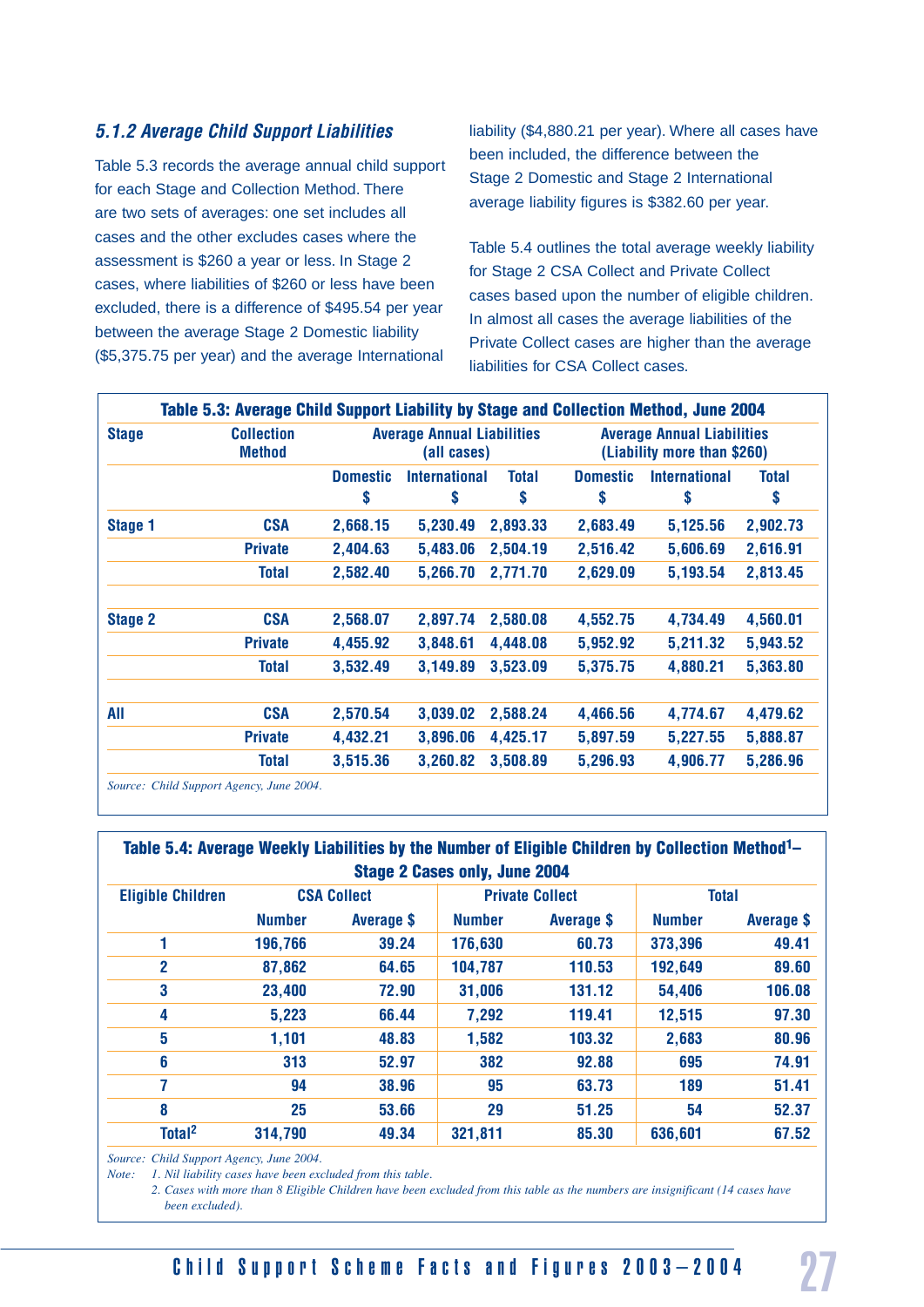#### **5.2 Payments**

#### *5.2.1 Total Credits and Liabilities*

Table 5.5 shows total liabilities and all credits since 1988. As at June 1991 a total of \$283 million in liabilities had been registered for payers, and

\$185 million had actually been collected. In other words CSA collections represented 65 per cent of all liabilities. By June 2004 CSA Collect cumulative liabilities had risen to \$7,818.0 million and cumulative credits were up to \$6,970.4 million. This resulted in an 89.2 per cent collection rate.

| <b>End June</b> | <b>Cumulative</b>      | <b>June 20041</b><br><b>Cumulative</b> | <b>Collection</b> |
|-----------------|------------------------|----------------------------------------|-------------------|
|                 | <b>Liabilities \$m</b> | <b>Credits \$m</b>                     | Rate %            |
| 1988-19912      | 283.0                  | 185.0                                  | 65.0              |
| 1988-1992       | 505.1                  | 346.4                                  | 69.0              |
| 1988-1993       | 784.9                  | 569.4                                  | 73.0              |
| 1988-1994       | 1,131.3                | 848.2                                  | 75.0              |
| 1988-1995       | 1,795.8                | 1,315.8                                | 73.3              |
| 1988-1996       | 2,228.4                | 1,729.1                                | 77.6              |
| 1988-1997       | 2,725.7                | 2,209.1                                | 81.0              |
| 1988-1998       | 3,305.6                | 2,761.3                                | 83.5              |
| 1988–1999       | 3,940.4                | 3,357.5                                | 85.2              |
| 1988-2000       | 4,645.2                | 4,010.5                                | 86.3              |
| 1988–2001       | 5,368.1                | 4,698.4                                | 87.5              |
| 1988–2002       | 6,151.7                | 5,392.9                                | 87.7              |
| 1988-2003       | 6,957.2                | 6,113.1                                | 87.9              |
| 1988-2004       | 7,818.0                | 6,970.4                                | 89.2              |

*Source: Child Support Agency, June 2004.*

*Notes:* 1. The difference between the "All Liabilities" figures and the "All Credits"

*figures are the Gross Maintenance Debt figures, not Net Maintenance Debt figures reported elsewhere in this publication. Net Maintenance Debt figures exclude Write Off amounts.*

- 
- *2. The 1991 credit and liability totals include amounts for 1988, 1989 and 1990.*



*Source: Child Support Agency, June 2004.*

## Child Support Scheme Facts and Figures 2003-2004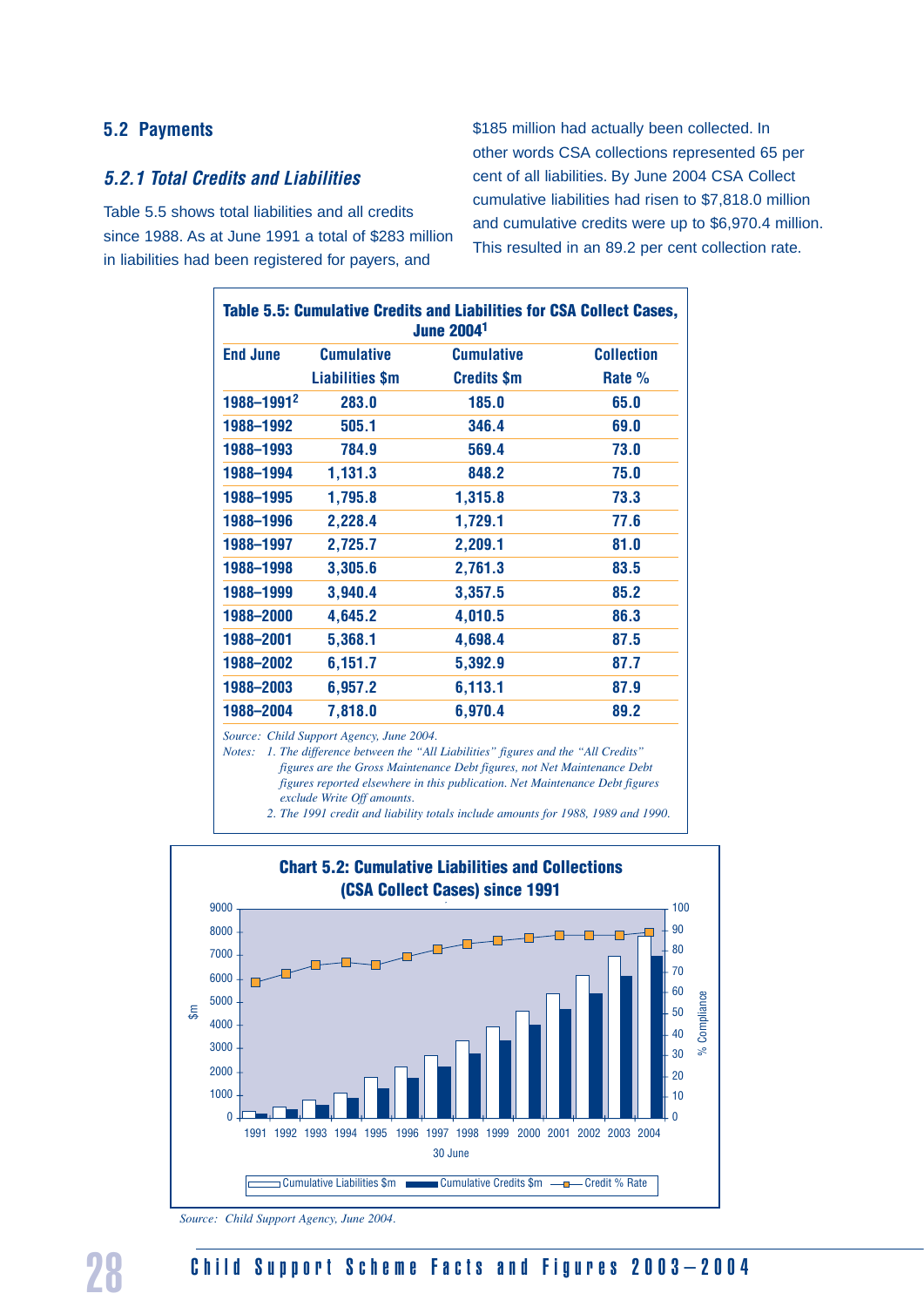

*Source: Child Support Agency, June 2004 Note:* The large increase in liabilities in 2002–03 can be mainly attributed to more accurate reports *on Private Collect liabilities due to the introduction of CSA's new computer system (CUBA).* 

The liabilities and collections in Table 5.5 are also depicted in Chart 5.2. Total liabilities are represented by the white bars, while the credits are recorded in the blue bars. Running across the top of the chart are the credit amounts as a percentage of all liabilities.

Chart 5.3 shows the total Private Collect liabilities for 1993–94 to 2003–04. The CSA assumes that the collection rate for privately collected child support is 100 per cent as payees are able to request collection by the CSA where the payer fails to meet their obligation.

been collected by CSA (CSA Collect), as well as payments that have been paid directly between parents but where the eligible carers are registered with CSA (Private Collect arrangements). The total amount of child support transferred in 2003–04 was \$2,186.0 million, including \$1,395.7 million in private collections and \$790.5 million in funds collected by the CSA. This is a \$242.2 million (12.5 per cent) increase on the 'transfers' total of \$1,944.0 million reported in 2002–03 (see Table 5.6 and Chart 5.4).

94 per cent of all (Private Collect and CSA collect cases combined) child support has been transferred between parents. This is over \$15 billion since 1988.

#### *5.2.2 Child Support Transferred*

|         |       |                                | Table 5.6: Transfers (\$m.) |                              |              |
|---------|-------|--------------------------------|-----------------------------|------------------------------|--------------|
|         |       | <b>CSA Collect<sup>1</sup></b> |                             | Private Collect <sup>2</sup> | <b>Total</b> |
| 30 June | \$    | $\frac{0}{0}$                  | \$                          | \$<br>$\frac{0}{0}$          |              |
| 1994    | 274.2 | 52.0                           | 253.1                       | 48.0                         | 527.3        |
| 1995    | 327.0 | 48.6                           | 346.5                       | 51.4                         | 673.5        |
| 1996    | 388.7 | 41.5                           | 547.9                       | 58.5                         | 936.6        |
| 1997    | 458.0 | 46.2                           | 533.5                       | 53.8                         | 991.5        |
| 1998    | 526.4 | 45.3                           | 636.5                       | 54.7                         | 1,162.9      |
| 1999    | 571.3 | 44.0                           | 727.9                       | 56.0                         | 1,299.2      |
| 2000    | 598.2 | 43.2                           | 788.0                       | 56.8                         | 1,386.2      |
| 2001    | 619.4 | 44.2                           | 780.7                       | 55.8                         | 1,400.1      |
| 2002    | 636.4 | 43.9                           | 814.2                       | 56.1                         | 1,450.6      |
| 2003    | 672.0 | 34.6                           | 1,272.0                     | 65.4                         | 1,944.0      |
| 2004    | 790.5 | 36.2                           | 1,395.7                     | 63.8                         | 2,186.2      |
|         |       |                                |                             |                              |              |

"Transfers" are child support liabilities that have

*Source: Child Support Agency, June 2004.*

*Notes: 1. The CSA Collect figures include amounts for Interim Disbursement, Final Disbursement, Emergency Disbursement and Non-Agency Payments (NAPs).*

 *2. Private Collect totals assume 100 per cent of privately paid child support is transferred. Where this is not so, the payee is entitled to ask the CSA to collect the liability.*

3. The large increase in credits in 2002–03 can be mainly attributed to more accurate reports on Private Collect credits due to the *introduction of CSA's new computer system (CUBA).*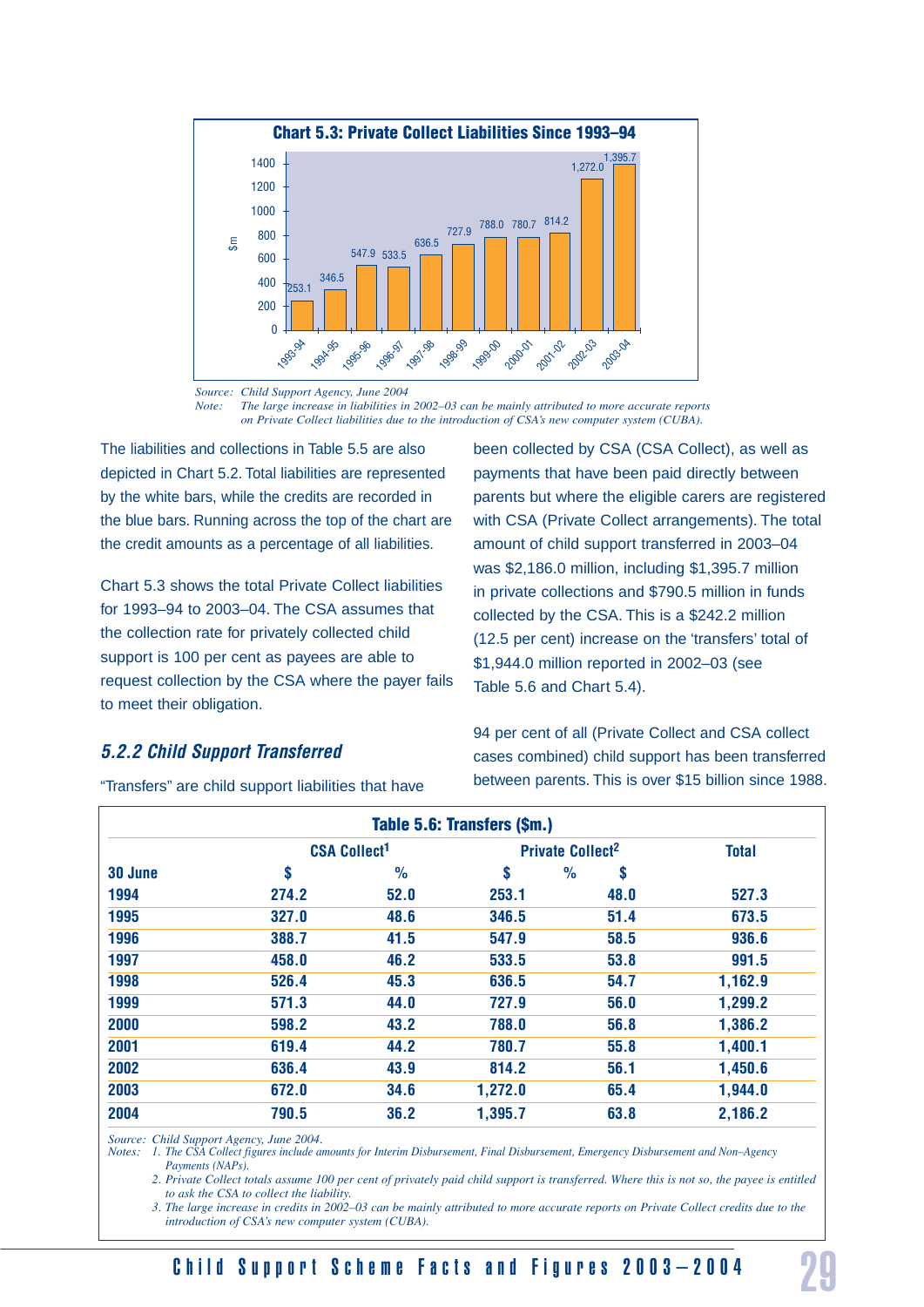

*Source: Child Support Agency, June 2004.*

#### *5.2.3 Collections—CSA Collect Cases*

Child support payments can be received by the CSA in a number of ways:

- Employer Withholding: these are monies withheld by the parent's employer and paid directly to CSA by the employer on the employee's behalf;
- Cash: monies paid by the parent directly to the CSA by cheque or money order;
- Tax Refund Intercept Payments (TRIPs): these are monies intercepted from a payers tax refund by CSA; or
- Non–Agency Payments (NAPs): these are payments made directly to the payee or a third party by the payer instead of to the CSA. These payments are made in lieu of child support and might include money or the payment of medical bills, school fees etc.

Table 5.7 and Chart 5.5 show that the Cash component, as a percentage of child support payments, is increasing while TRIPs are decreasing. The percentage amount collected through NAPs and Employer Withholding has been relatively stable.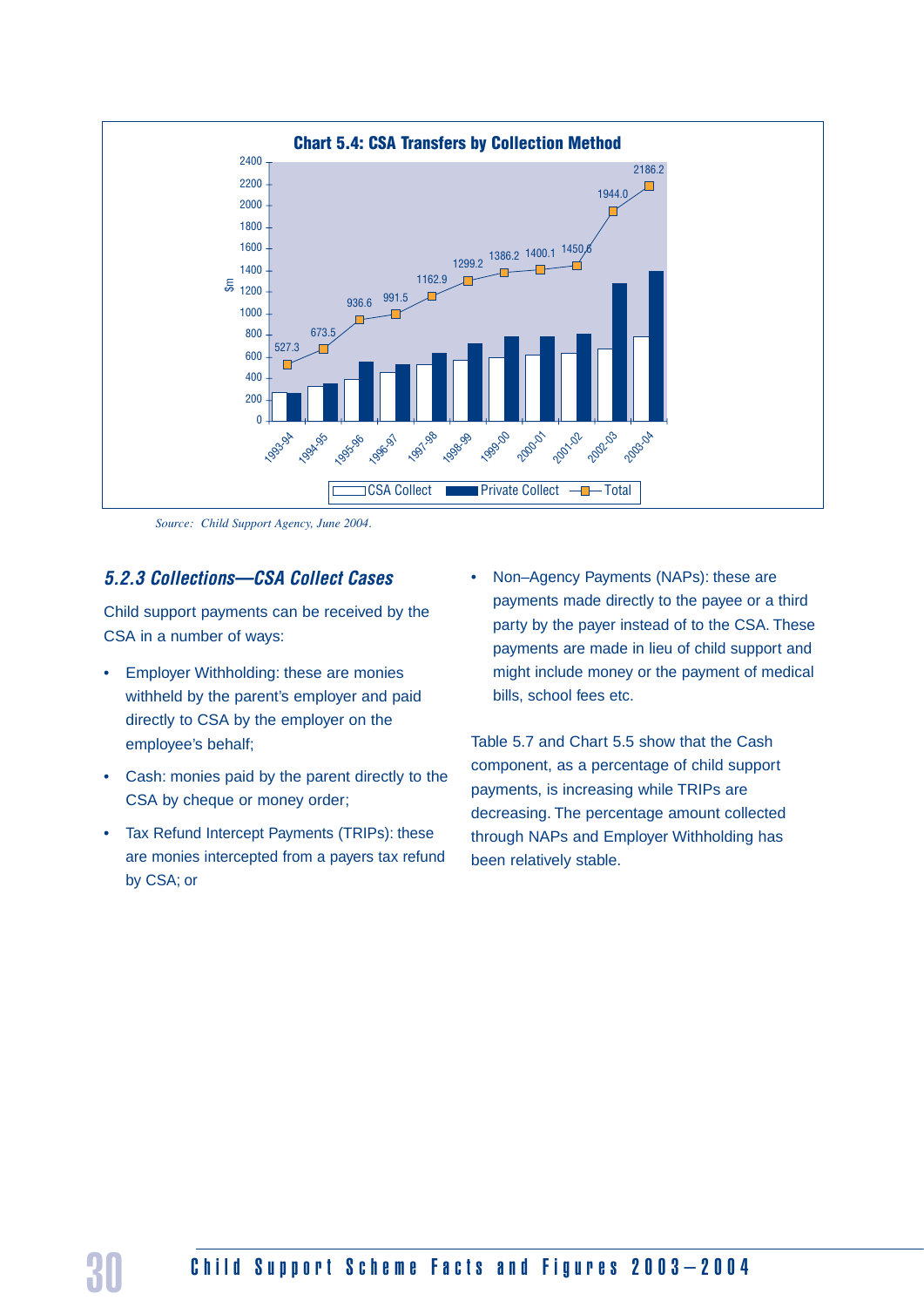| <b>Table 5.7: Child Support Payments-Percentages</b> |                             |                   |              |             |  |  |  |  |  |  |
|------------------------------------------------------|-----------------------------|-------------------|--------------|-------------|--|--|--|--|--|--|
| 30 June                                              | <b>Employer Withholding</b> | Cash <sup>2</sup> | <b>TRIPS</b> | <b>NAPs</b> |  |  |  |  |  |  |
| 1998                                                 | 53.1                        | 30.6              | 8.9          | 7.4         |  |  |  |  |  |  |
| 1999                                                 | 51.1                        | 33.4              | 8.5          | 6.9         |  |  |  |  |  |  |
| 2000                                                 | 48.8                        | 35.6              | 9.1          | 6.5         |  |  |  |  |  |  |
| 2001                                                 | 46.4                        | 39.2              | 8.8          | 5.7         |  |  |  |  |  |  |
| 20021                                                | 44.4                        | 41.3              | 8.9          | 5.3         |  |  |  |  |  |  |
| 2003                                                 | 40.9                        | 45.4              | 8.2          | 5.4         |  |  |  |  |  |  |
| 2004                                                 | 41.1                        | 46.2              | 7.1          | 5.6         |  |  |  |  |  |  |

*Source: Child Support Agency, June 2004.*

*Notes: 1. The data for 2001–02 relates to the period up to the end February 2002. Data was not available for the remainder of the financial year due to the redevelopment of the CSA's computer system (CUBA).*

 *2. Cash in this table includes cheques, Australia Post Billpay, BPay, and s72A enforcement payments.*



#### *5.2.4 Liabilities and Debt—CSA Collect Cases*

Table 5.8 shows the number of payers in each income range by the size of gross maintenance debt (GMD) attributable to both current liability cases and ended cases. The table shows that only 2.9 per cent of payers have a maintenance debt greater than \$10,000. The debt associated with these payers, however, comprises 49.0 per cent of the total debt. Of equal note is the \$331.8 million (or 39.1 per cent) of debt associated with payers who have incomes of \$12,000 or less.

While 64.7 per cent of domestic cases in Table 5.9 have no debt only 32.3 per cent of international cases have no debt. Only 2.6 per cent of domestic cases have debts of over \$10,000 but 12.9 per cent of international cases have debts of over \$10,000.

Table 5.10 shows that 51.4 per cent of domestic payers with debt were in the \$0–\$12,000 income range, and their debt accounted for 37.3 per cent of the domestic gross maintenance debt. This compares with 56.4 per cent of international payers with debt who have incomes of \$12,000 or less and account for 54.1 per cent of the gross maintenance debt associated with all international cases. Approximately 5.2 per cent of domestic payers with debt had incomes of \$50,000 or higher, and they accounted for 8.0 per cent of the gross maintenance debt associated with domestic cases. About 5.6 per cent of international payers with debt had incomes of \$50,000 and over, and accounted for 10.9 per cent of the international gross maintenance debt.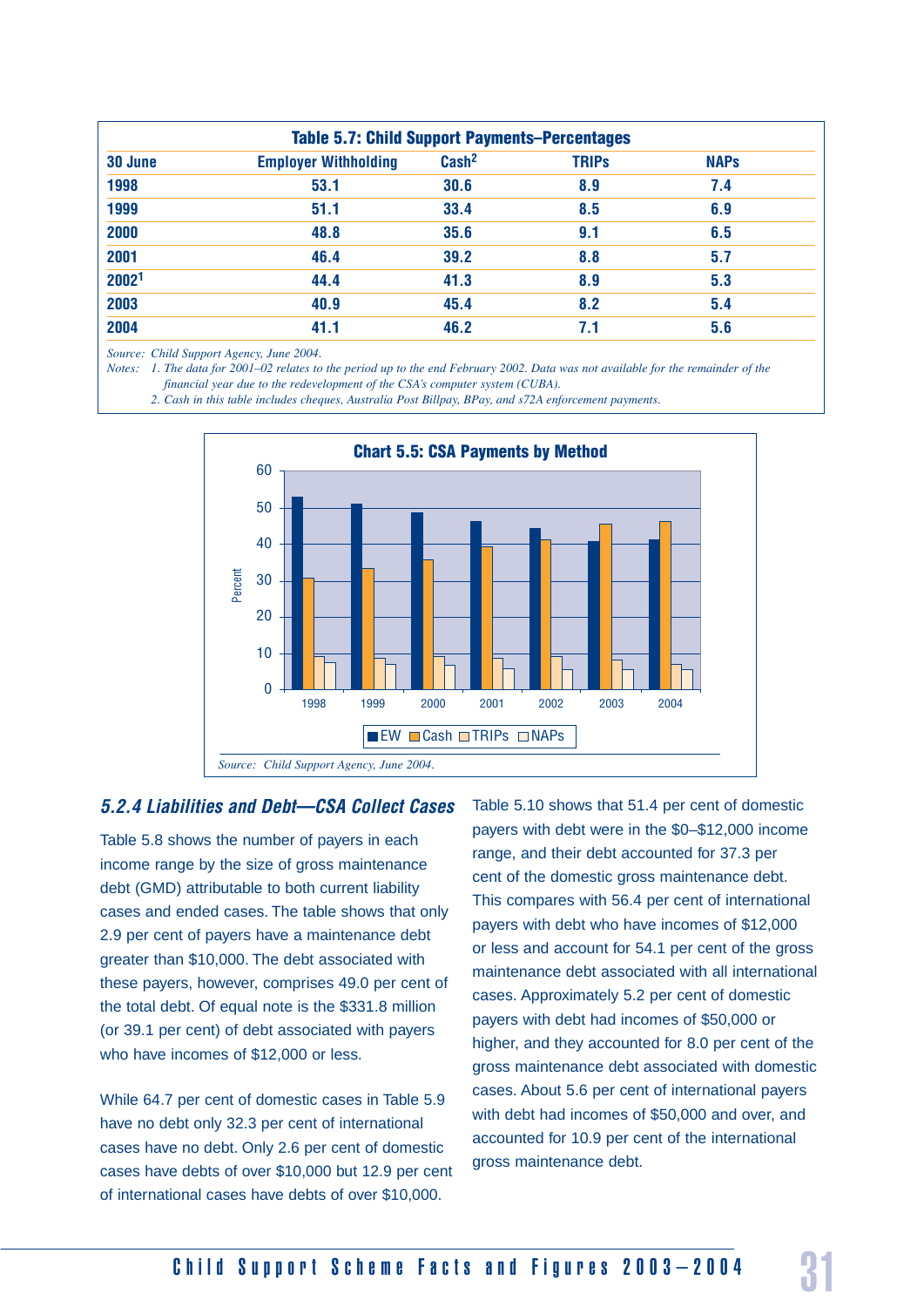| Table 5.8: Payer Gross Maintenance Debt by Payer Child Support Income, June 2004<br>(including CSA Collect and Private Collect cases that have ended with arrears) | Payer Child Support Income | <b>Total</b><br>\$50,000+<br>\$20-50,000<br>$$12 - 20,000$<br>$$0 - 12,000$ | ಸಿ<br>.ok<br>gi<br>sum<br>$\mathfrak{s}$<br>.<br>2<br>$\overline{\mathbf{s}}$<br>Sum<br><u>ş</u><br><u>ង្</u><br><b>Sum</b><br>غ<br>န္တ<br><b>Sum</b> | 63.8<br>475,892<br>$\overline{0}$ . $\overline{0}$<br>81,896<br>$\overline{0}$ . $\overline{0}$<br>212,770<br>$\overline{0}$ . $\overline{0}$<br>51,453<br>0.0 | 10.1<br>75,424<br>$0.\overline{3}$<br>2,933<br>$\frac{1}{1}$ .6<br>15,318<br>0.8<br>8,541<br>4.4 | 3.9<br>28,787<br>0.5<br>1,280<br>2.7<br>7,250<br>1.2<br>3,267<br>6.3 | 4.9<br>36,363<br>1.3<br>1,768<br>7.4<br>10,146<br>2.9<br>4,046<br>14.7 | 4.7<br>35,200<br>2.9<br>1,980<br>17.5<br>12,090<br>6.0<br>4,166<br>23.9 | 5<br>45,266<br>8.3<br>2,557<br>60.2<br>18,316<br>18.2<br>5,569<br>60.8 | 3.6<br>26,887<br>11.6<br>1,613<br>85.8<br>12,038<br>22.4<br>3,175<br>70.6 | 2.9<br>21,697<br>46.1<br>2,054<br>175.5<br>9,824<br>42.5<br>2,308<br>151.0 |  |
|--------------------------------------------------------------------------------------------------------------------------------------------------------------------|----------------------------|-----------------------------------------------------------------------------|-------------------------------------------------------------------------------------------------------------------------------------------------------|----------------------------------------------------------------------------------------------------------------------------------------------------------------|--------------------------------------------------------------------------------------------------|----------------------------------------------------------------------|------------------------------------------------------------------------|-------------------------------------------------------------------------|------------------------------------------------------------------------|---------------------------------------------------------------------------|----------------------------------------------------------------------------|--|
|                                                                                                                                                                    |                            |                                                                             | .<br>اع<br>Debt (\$)<br>Maint.                                                                                                                        | 129,773                                                                                                                                                        | 48,632<br>$1 - 260$                                                                              | 16,990<br>$261 - 500$                                                | 20,403<br>$501 - 1K$                                                   | 16,964<br>$1,001 - 2K$                                                  | 18,824<br>$2,001 - 5K$                                                 | 10,061<br>5,001-10K                                                       | 7,511<br>$10,000+$                                                         |  |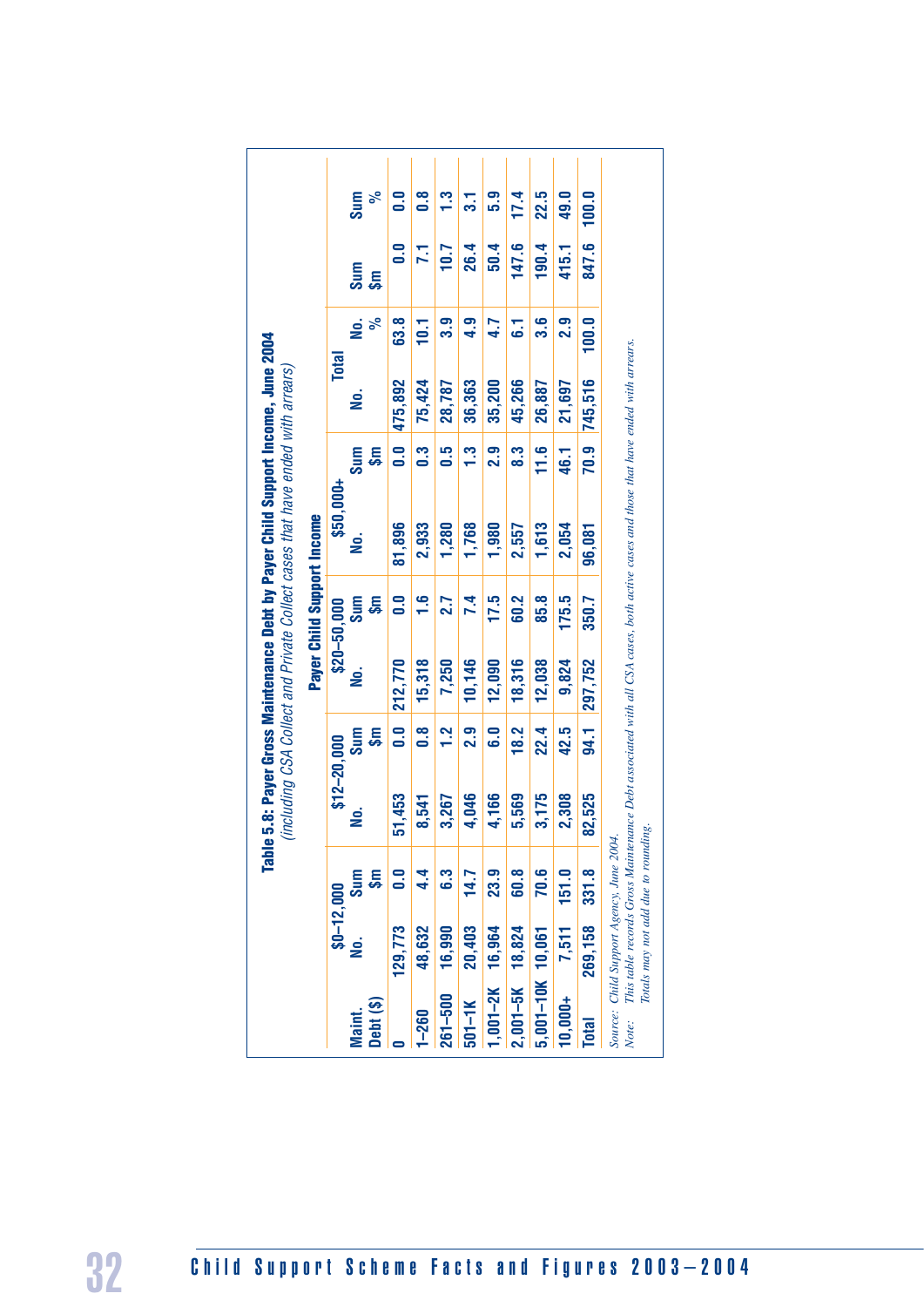#### **Table 5.9: Payer Gross Maintenance Debt, June 2004**

|               |                 |       |               |        |                       | (Including CSA Collect and Private Collect cases that have ended with arrears) |         |              |                    |       |  |  |
|---------------|-----------------|-------|---------------|--------|-----------------------|--------------------------------------------------------------------------------|---------|--------------|--------------------|-------|--|--|
|               |                 |       |               |        | <b>Payer Location</b> |                                                                                |         |              |                    |       |  |  |
| Debt (\$)     | <b>Domestic</b> |       |               |        | <b>International</b>  |                                                                                |         | <b>Total</b> |                    |       |  |  |
|               | No.             | No. % | <b>Sum Sm</b> | No.    | No. %                 | Sum \$m                                                                        | No.     |              | No.% Sum \$m Sum % |       |  |  |
| 0             | 469,311         | 64.7  | 0.0           | 6,581  | 32.3                  | 0.0                                                                            | 475,892 | 63.8         | 0.0                | 0.0   |  |  |
| $1 - 260$     | 73,463          | 10.1  | 6.9           | 1,961  | 9.6                   | 0.2                                                                            | 75,424  | 10.1         | 7.1                | 0.8   |  |  |
| $261 - 500$   | 27,522          | 3.8   | 10.3          | 1,265  | 6.2                   | 0.5                                                                            | 28,787  | 3.9          | 10.7               | 1.3   |  |  |
| $501 - 1K$    | 34,268          | 4.7   | 24.8          | 2,095  | 10.3                  | 1.5                                                                            | 36,363  | 4.9          | 26.4               | 3.1   |  |  |
| $1,001 - 2K$  | 33,779          | 4.7   | 48.3          | 1,421  | 7.0                   | 2.0                                                                            | 35,200  | 4.7          | 50.4               | 5.9   |  |  |
| $2,001 - 5K$  | 42,729          | 5.9   | 139.0         | 2,537  | 12.5                  | 8.5                                                                            | 45,266  | 6.1          | 147.6              | 17.4  |  |  |
| $5,001 - 10K$ | 25,007          | 3.4   | 176.9         | 1,880  | 9.2                   | 13.5                                                                           | 26,887  | 3.6          | 190.4              | 22.5  |  |  |
| $10,000+$     | 19,062          | 2.6   | 346.0         | 2,635  | 12.9                  | 69.0                                                                           | 21,697  | 2.9          | 415.1              | 49.0  |  |  |
| <b>Total</b>  | 725.141         | 100.0 | 752.3         | 20.375 | 100.0                 | 95.3                                                                           | 745.516 | 100.0        | 847.6              | 100.0 |  |  |

*Source: Child Support Agency, June 2004.*

*Note: This table records Gross Maintenance Debt associated with all CSA cases, both active and those that have ended with arrears. Totals may not add due to rounding.*

|                    |                 |                      |                   |                             |        |                       |                   |                             | Table 5.10: Payer Gross Maintenance Debt for Payers with Debt only, June 2004<br>(Including CSA Collect and Private Collect cases that have ended with arrears) |                      |                         |                    |
|--------------------|-----------------|----------------------|-------------------|-----------------------------|--------|-----------------------|-------------------|-----------------------------|-----------------------------------------------------------------------------------------------------------------------------------------------------------------|----------------------|-------------------------|--------------------|
|                    |                 |                      |                   |                             |        | <b>Payer Location</b> |                   |                             |                                                                                                                                                                 |                      |                         |                    |
| <b>Total Payer</b> | <b>Domestic</b> |                      |                   |                             |        | <b>International</b>  |                   | <b>Total</b>                |                                                                                                                                                                 |                      |                         |                    |
| Income<br>\$)      | No.             | No.<br>$\frac{9}{6}$ | <b>Sum</b><br>\$m | <b>Sum</b><br>$\frac{0}{0}$ | No.    | No.<br>$\frac{0}{0}$  | <b>Sum</b><br>\$m | <b>Sum</b><br>$\frac{0}{0}$ | No.                                                                                                                                                             | No.<br>$\frac{0}{0}$ | <b>Sum</b><br><b>Sm</b> | <b>Sum</b><br>$\%$ |
| $0-12K$            | 131,606         | 51.4                 | 280.3             | 37.3                        | 7,779  | 56.4                  | 51.6              | 54.1                        | 139,385                                                                                                                                                         | 51.7                 | 331.8                   | 39.1               |
| <b>12K-20K</b>     | 30,041          | 11.7                 | 89.0              | 11.8                        | 1,031  | 7.5                   | 5.1               | 5.4                         | 31,072                                                                                                                                                          | 11.5                 | 94.1                    | 11.1               |
| <b>20K-50K</b>     | 80,766          | 31.6                 | 322.6             | 42.9                        | 4,216  | 30.6                  | 28.2              | 29.6                        | 84,982                                                                                                                                                          | 31.5                 | 350.7                   | 41.4               |
| $50,000+$          | 13,417          | 5.2                  | 60.5              | 8.0                         | 768    | 5.6                   | 10.4              | 10.9                        | 14,185                                                                                                                                                          | 5.3                  | 70.9                    | 8.4                |
| <b>Total</b>       | 255,830         | 100.0                | 752.3             | 100.0                       | 13,794 | 100.0                 | 95.3              | 100.0                       | 269,624                                                                                                                                                         | 100.0                | 847.6                   | 100.0              |

*Source: Child Support Agency, June 2004.*

*Note: This table records Gross Maintenance Debt associated with all CSA cases, both active and those that have ended with arrears. Totals may not add due to rounding.*

#### *5.2.5 Debt—CSA Collect Cases*

Table 5.11 and Chart 5.6 record Scheme arrears amounts as at the end of the past eight financial years. Column A in Table 5.11 records Cumulative Net Maintenance Debt (NMD). Column B records write–off amounts (debt deemed to be currently uncollectible) while Column C reports Cumulative Gross Maintenance Debt (GMD), which is calculated by adding NMD and write–off together. Cumulative GMD associated with overseas cases is recorded in Column E, while Column F

expresses the Cumulative GMD associated with overseas cases as a percentage of all GMD.

CSA research indicates that GMD has been increasing over recent years as a result of three key factors: the dramatic increase in the number of overseas cases that have come to Australia with large debts; the increase in debt associated with cases that have a \$260 p.a. minimum liability; and because of the rate of growth in the total caseload, including ended cases with debt.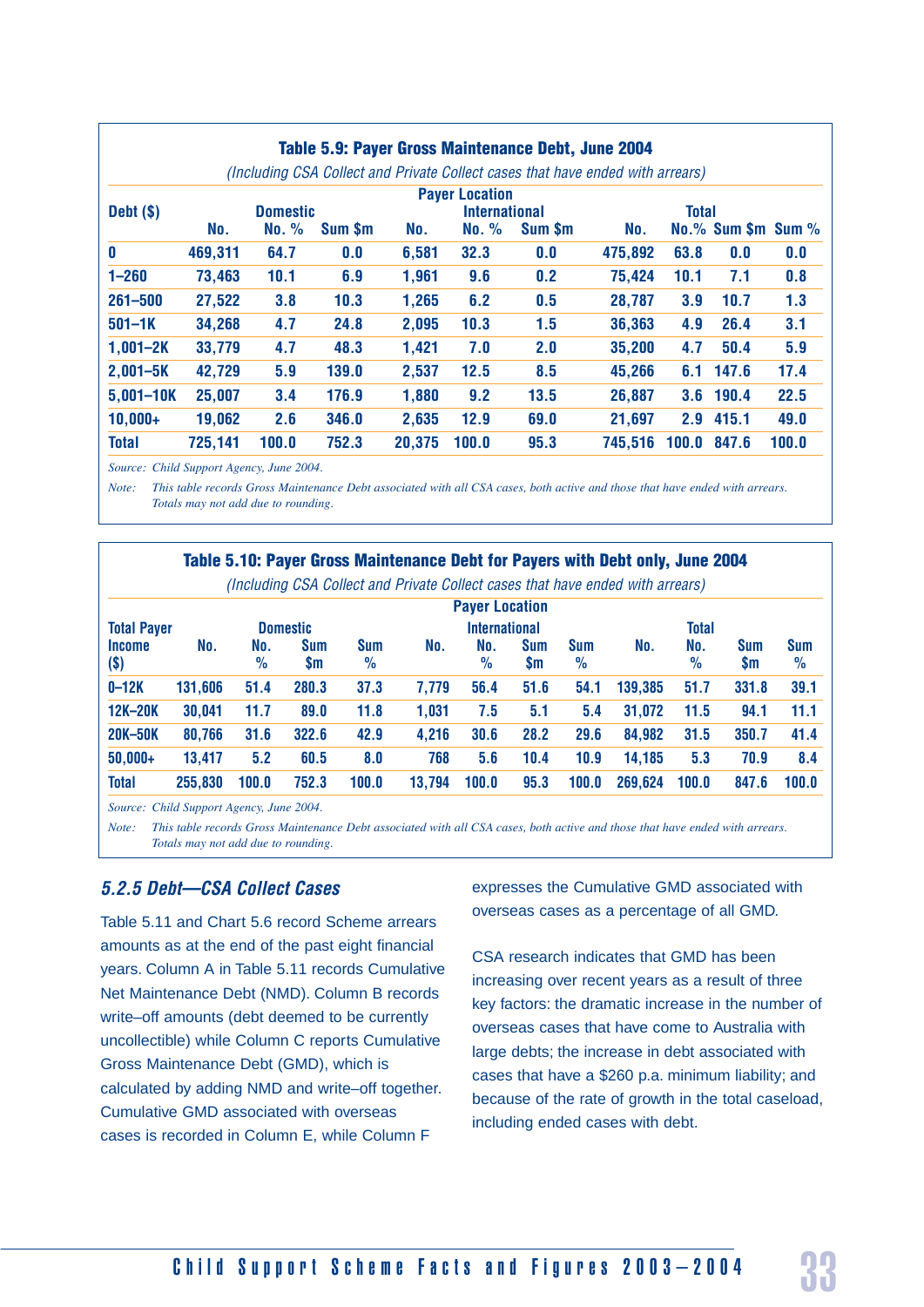Total gross maintenance debt has increased by \$3.5 million (0.4 per cent) between June 2003 and June 2004. This compares with the increase of \$85.4 million (11.3 per cent) in the previous financial year. Domestic debt has decreased by

\$13.1 million from \$765.4 million at June 2003 to \$752.3 million at June 2004. At the same time international debt has increased by \$16.6 million (21.1 per cent) from \$78.7 million to \$95.3 million.

| 30 June | А.<br><b>Cumulative Net</b><br><b>Maintenance</b><br>Debt $(\$m.)$ | B.<br>Write-Off<br>$$m.$ ) | C.<br><b>Cumulative</b><br><b>Gross Maintenance</b><br>Debt (GMD)<br>$$m.$ ) | D.<br><b>Cumulative</b><br><b>GMD on</b><br><b>Domestic</b><br>Cases (\$m.) | Е.<br><b>Cumulative</b><br><b>GMD on</b><br><b>Overseas</b><br>Cases (\$m.)<br><b>Total GMD</b> | F.<br><b>Cumulative</b><br><b>GMD on</b><br><b>Overseas</b><br>Cases as % of |
|---------|--------------------------------------------------------------------|----------------------------|------------------------------------------------------------------------------|-----------------------------------------------------------------------------|-------------------------------------------------------------------------------------------------|------------------------------------------------------------------------------|
| 1997    | 458.4                                                              | 58.2                       | 516.6                                                                        | 506.7                                                                       | 9.9                                                                                             | 1.9                                                                          |
| 1998    | 450.3                                                              | 94.0                       | 544.3                                                                        | 532.2                                                                       | 12.1                                                                                            | 2.2                                                                          |
| 1999    | 455.6                                                              | 127.2                      | 582.8                                                                        | 564.2                                                                       | 18.6                                                                                            | 3.2                                                                          |
| 2000    | 542.6                                                              | 92.2                       | 634.7                                                                        | 613.8                                                                       | 20.9                                                                                            | 3.3                                                                          |
| 2001    | 595.9                                                              | 73.7                       | 669.7                                                                        | 645.8                                                                       | 23.9                                                                                            | 3.6                                                                          |
| 2002    | 673.7                                                              | 85.1                       | 758.7                                                                        | 714.2                                                                       | 44.5                                                                                            | 5.9                                                                          |
| 2003    | 762.0                                                              | 82.1                       | 844.1                                                                        | 765.4                                                                       | 78.7                                                                                            | 9.3                                                                          |
| 2004    | 763.1                                                              | 84.5                       | 847.6                                                                        | 752.3                                                                       | 95.3                                                                                            | 11.2                                                                         |





*Source: Child Support Agency, June 2004.*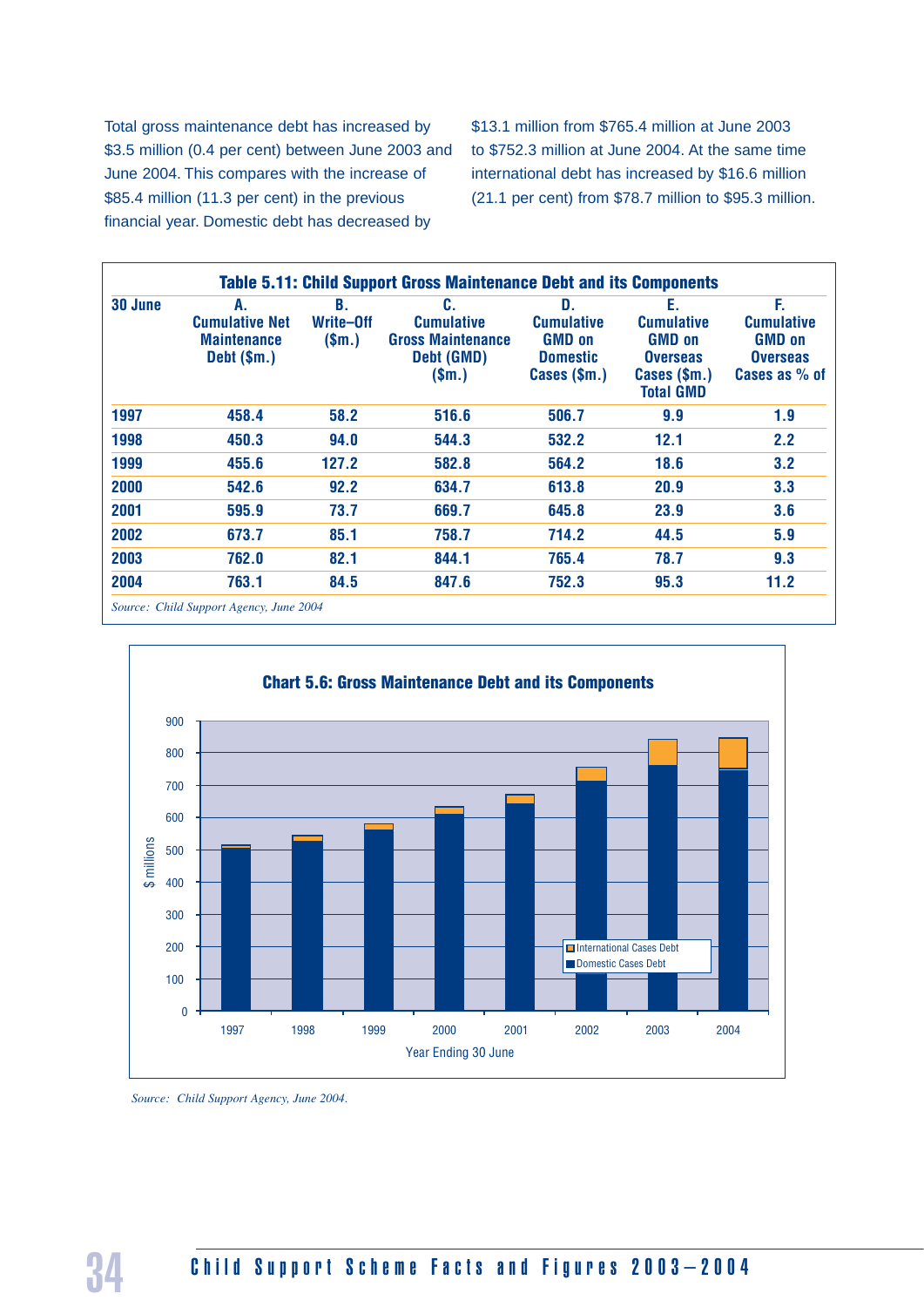

*Source: Child Support Agency, June 2004.*



*Source: Child Support Agency, June 2004.*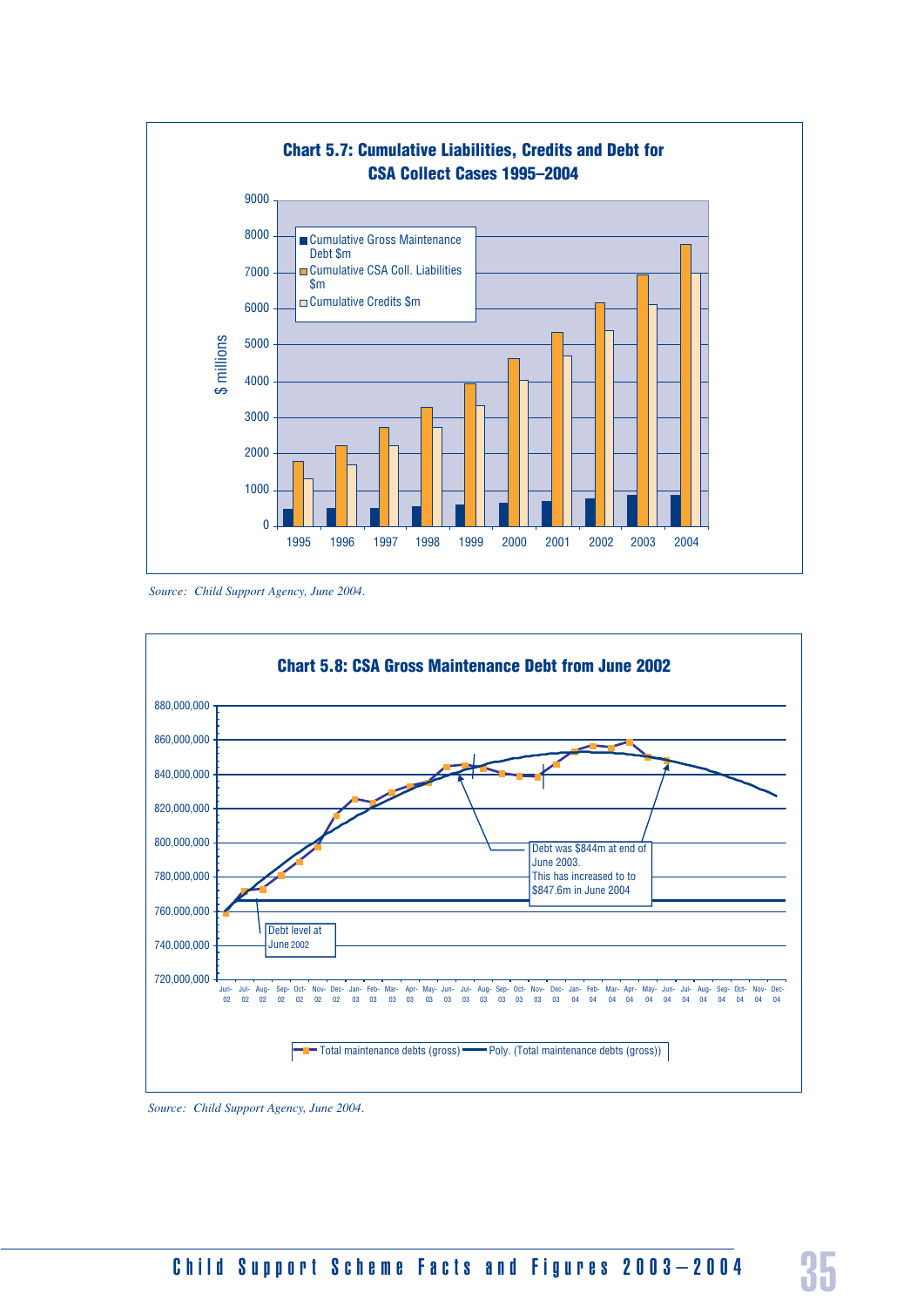Chart 5.8 shows a decline in the overall growth rate in gross maintenance debt in 2003–04 compared with 2002–03. This confirms that the Child Support Agency's debt reduction strategies are clearly working. The annual increase in debt to June 2003 was \$85.4m while the annual increase to June 2004 was only \$3.5m. Of particular note has been the reduction in domestic debt in 2003–04.

#### **6.0 Legal Services Overview**

#### **6.1 Background**

The Child Support Scheme Legal Services Program is a national Commonwealth program designed to help disadvantaged parents who receive or who are seeking child support and parents who pay child support understand their rights and responsibilities under the Child Support Scheme (the scheme).

The scheme aims to provide information, legal advice, minor assistance, and, when appropriate, legal representation to low income parents (particularly Department of Family and Community Services customers) to ensure that children with separated parents benefit from the Child Support Scheme. The scheme also aims to secure an appropriate level of financial support for separated parents with children

Legal Aid Commissions in each State and Territory, and thirteen specialist Community Legal Services located throughout Australia, provide services to parents eligible to receive child support and parents responsible for paying child support.

The following broad activities are undertaken by legal services on behalf of carer parents:

- assistance in preparing and completing legal documents;
- obtaining court orders;
- advising self–representing clients about what is involved in attending court;
- assistance with establishing proof of parentage:
- assisting clients interpret child support documents from other government bodies;
- assisting stage 2 clients understand the change of assessment process; and
- court representation as appropriate.

In addition to the above activities for carer parents, a number of broad activities are undertaken on behalf of liable parents including:

- assisting clients understand their rights of appeal under the change of assessment arrangements;
- assisting clients interpret their child support obligations;
- assisting with preparing and completing legal documents;
- advising self-representing clients about what is involved in attending court;
- court representation as appropriate.

The Child Support Agency also actively supports clients by liaising directly with the legal service providers to resolve child support issues. The Child Support Agency also refers clients to independent legal services as appropriate, to ensure that clients are fully informed and have access to legal advice and information.

Legal aid commissions expend funds on child support matters in accordance with Commonwealth priorities and guidelines.

The legal aid agreements for 2000–01 to 2003–04 incorporate an outputs–based reporting framework which identifies expenditure on particular categories of service delivery, including child support. The legal aid agreements require legal aid commissions to report performance information on a quarterly basis. The report addresses financial performance, service delivery, quarterly performance data, including actual performance against budget and estimated workload for each service output.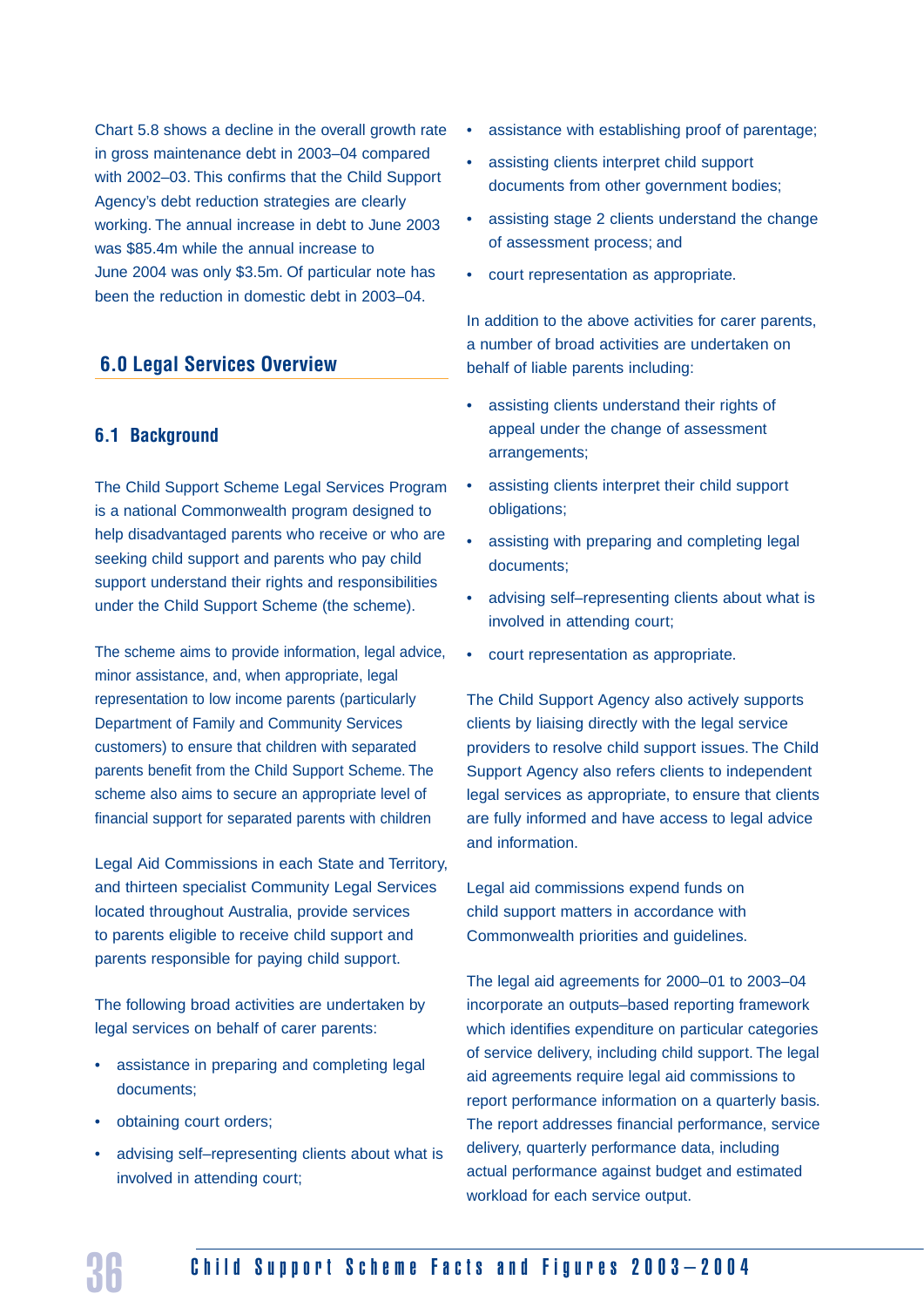In addition, provisions in the agreement require legal aid commissions to provide statistical information on a monthly basis.

The Department meets with each commission 3 times per year to discuss performance. Monitoring of performance will be undertaken on an ongoing basis through the examination of information and data provided by commissions in accordance with the agreements.

Commonwealth funding for child support matters is also administered through the Community Legal Services Program to thirteen centres in Australia who provide specialist child support legal services to clients. In the 2003–04 financial year, the total allocation was \$1,341,235.

#### **6.2 Statistics and Advice Work Types**

#### *6.2.1 Community Legal Services Statistics*

During 2003–04, community legal centres reported to the Commonwealth using a new data collection

system, CLSIS (Community Legal Services Information System). No data can be provided at this time. It is anticipated that complete data will be available in 2004–05

#### **7.0 Savings and Costs**

#### **7.1 Savings**

Savings to Government outlays are achieved as a result of the application of the maintenance income test to payments of more than base rate Family Tax Benefit (FTB) Part A. As at June 2004, payments of more than the base rate Family Tax Benefit Part A are reduced by 50 cents for each dollar of maintenance received above \$1,150 per annum for a parent with one child from a previous relationship. The threshold is increased where there are additional children or if there is a couple with both partners receiving maintenance.

| <b>Table 7.1: Total Savings Assigned to the Child Support Scheme</b> |               |               |               |                |                          |                   |                          |
|----------------------------------------------------------------------|---------------|---------------|---------------|----------------|--------------------------|-------------------|--------------------------|
| 1995-96<br>$\mathsf{sm}$                                             | 1996-97<br>Sm | 1997-98<br>Sm | 1998-99<br>Sm | 1999-00<br>Sm. | $2000 - 01$<br><b>Sm</b> | $2001 - 02$<br>Sm | $2002 - 03$<br><b>Sm</b> |
| 283                                                                  | 318           | 378.3         | 419.2         | 425.01         | 380.4                    | 423.0             | 433.5                    |

*Source: Department of Family and Community Services, June 2003.*

*Notes: 1. This figure was revised from the \$594.4m reported by FaCS in July 2000.*



*Source: Department of Family and Community Services, June 2003.*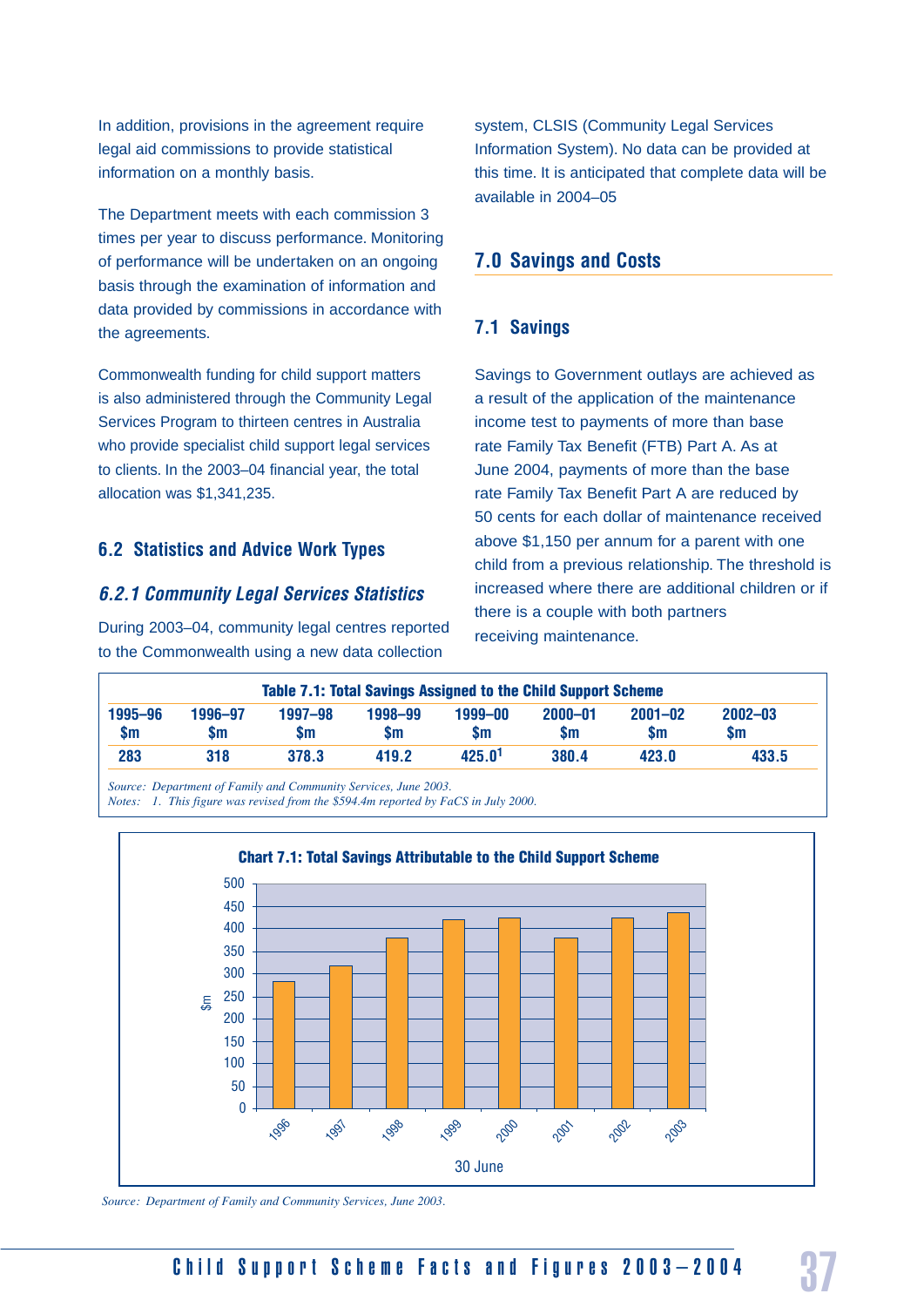

*Source: Child Support Agency Monthly Performance Report (CS5), CSA, June 2003.*

|  | <b>7.2 Scheme Costs</b> |  |
|--|-------------------------|--|
|--|-------------------------|--|

| Table 7.2: Savings and Costs of the Child Support Scheme <sup>1,2,3</sup> |                        |                  |                        |                        |                |                          |                          |                    |
|---------------------------------------------------------------------------|------------------------|------------------|------------------------|------------------------|----------------|--------------------------|--------------------------|--------------------|
| <b>Agency/Dept</b>                                                        | $95 - 96$<br><b>Sm</b> | $96 - 97$<br>\$m | $97 - 98$<br><b>Sm</b> | $98 - 99$<br><b>Sm</b> | 99-2000<br>\$m | $2000 - 01$<br><b>Sm</b> | $2001 - 02$<br><b>Sm</b> | $2002 - 03$<br>\$m |
| <b>CSA</b>                                                                | 114.8                  | 160.6            | 169.7                  | 108.1                  | 198.2          | 203.7                    | 214.0                    | 233.2              |
| <b>FaCS</b>                                                               | 12.4                   | 8.6              | 10.4                   | 2.7 <sup>4</sup>       | 3.0            | 2.3                      | 2.3                      | 1.4                |
| <b>AGD</b>                                                                | 4.3                    | 4.7              | 7.5                    | 7.8                    | 7.8            | 7.8                      | $5.3^{5}$                | $5.5^{5}$          |
| <b>Scheme Costs</b>                                                       | 131.6                  | 173.9            | 187.7                  | 190.6                  | 209.0          | 213.8                    | 221.6                    | 240.1              |
| <b>Savings in FaCS</b>                                                    |                        |                  |                        |                        |                |                          |                          |                    |
| pay't                                                                     | 283                    | 318              | 378                    | 419                    | 425            | 380                      | 423                      | 433.5              |
| Net Savings <sup>6</sup>                                                  | 151                    | 144              | 191                    | 228                    | 216            | 166                      | 201                      | 193                |

*Source: Child Support Agency, Department of Family and Community Services and Attorney-General's Department.* 

*Notes: 1. The 1996-97, 1997-98 and 1998-99 CSA costs figures are not directly comparable with the 1995-96 figure of \$114.85 million. The later figures are accrued cost estimates which include, for example, all CSA costs for salaries, administrative costs, leave, IT redevelopment, internal user charges (IUCs) etc.*

2. The 1999–2000 savings attributable to the Child Support Scheme are not comparable with data for earlier years. The increase in savings reflects *steps taken by Centrelink to streamline the process for private collection customers.*

3. Attorney–General's Department 1996-97, 1997-98 and 1998-99 costs for its responsibilities within the Child Support Scheme are not comparable with data for earlier years. The 1996-97, 1997-98 and 1998-99 figures are the actual amounts that A-G's spent administering its child support *work: earlier figures are amounts that were allocated by the Department of Finance for those CSS responsibilities.*

4. With the creation of the Department of Family and Community Services in the 1998-99 year and the establishment of Centrelink as an entity *separate to FaCS, a decision was taken by FaCS to remove Centrelink costs in relation to the Child Support Scheme.*

 *5. Expenditure by Legal Aid Commissions on Commonwealth matters is undertaken by Commissions in accordance with Commonwealth legal*  aid priorities. As such the Attorney-General's Department does not set funding levels to be expended by Legal Aid Commissions on particular areas of law. In 2002-03, Legal Aid Commissions (excluding Tasmania, ACT and NT) expended \$4.169 million on child support representation. *Expenditure excludes resources dedicated to the provision of advice/information for child support matters. In addition, Community Legal Centres expended \$1.303 million on the provision of services for child support matters.*

 *6. Net Savings equals Net Savings to Government outlays minus Scheme Costs.*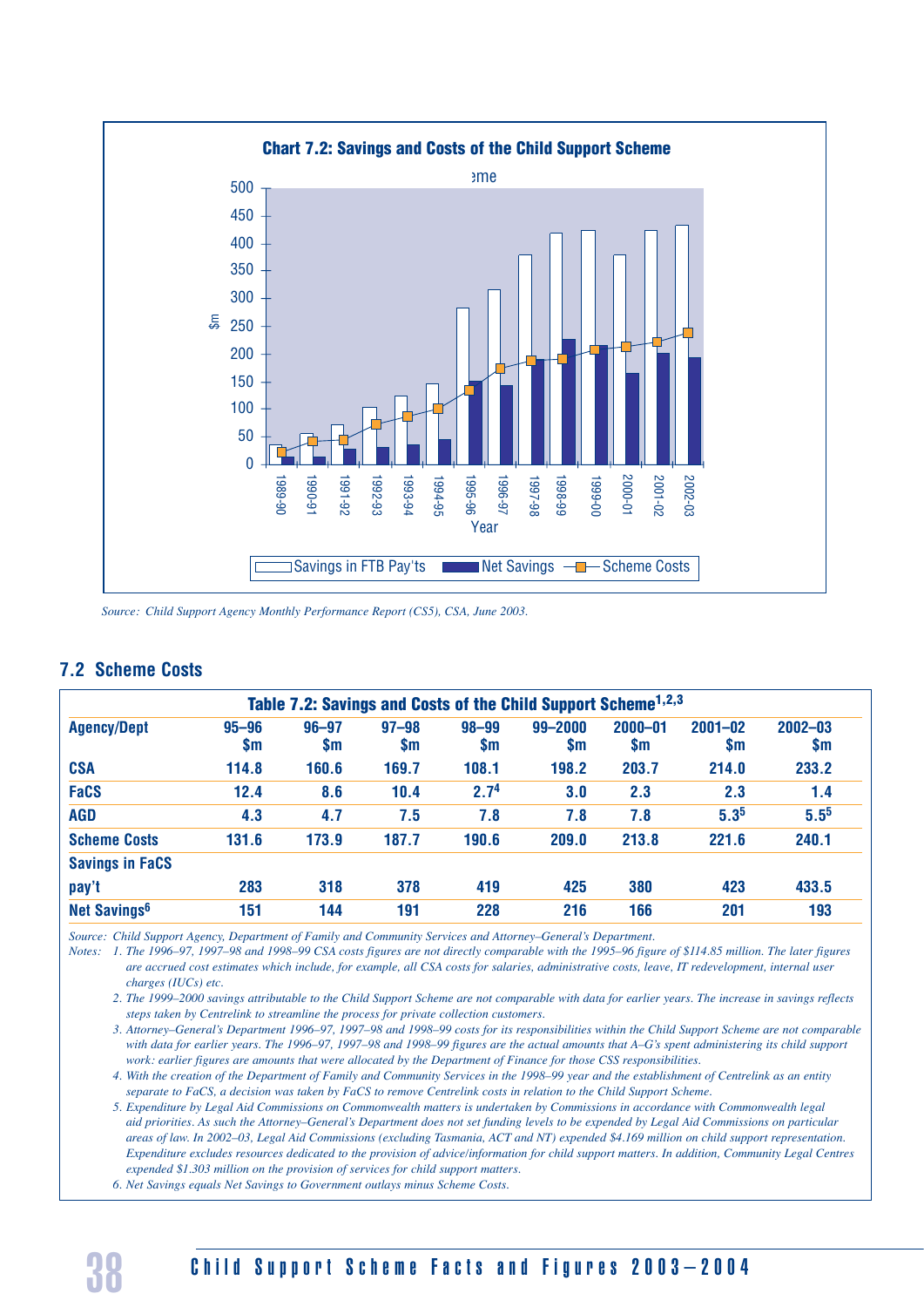#### **7.3 Comparisons with Overseas Agencies**

The Australian Child Support Agency has conducted preliminary research into how broad cost–effectiveness indicators of the Australian Child Support Scheme compare with other child support organisations.

The reader should note that these figures have not been standardised using agreed definitions, although an international project is continuing to develop such

standards between the Australia, New Zealand, USA, Canada and UK child support organisations. Given the lack of standardisation between the information for each jurisdiction, close comparisons between these data are inadvisable. Surveyed agencies define collections in different ways.<sup>7</sup>

#### **7.4 CSA Staff**

Table 7.4 records staffing levels for CSA at June 2004. The table also notes the gender breakdown by classification levels.

|                                      |         | Table 7.3: Comparative Statistics for Australian and Overseas Child Support Programs (1998–99) <sup>1,2</sup> |                               |                                                         |                                         |                 |                                                           |                                                |                    |
|--------------------------------------|---------|---------------------------------------------------------------------------------------------------------------|-------------------------------|---------------------------------------------------------|-----------------------------------------|-----------------|-----------------------------------------------------------|------------------------------------------------|--------------------|
| <b>Country</b>                       |         | Total A\$m.<br><b>Collected or</b><br><b>Transferred</b>                                                      | <b>Program</b><br>Costs A\$m. | A\$<br><b>Collected</b><br>for each \$1<br><b>Spent</b> | <b>Cost of</b><br><b>Collecting \$1</b> | <b>Caseload</b> | <b>Agency</b><br><b>Staff</b><br><b>Numbers</b><br>(FTEs) | Cost A\$<br>per<br><b>Agency</b><br><b>FTE</b> | <b>Arrears A\$</b> |
| <b>Australia</b>                     | 1997-98 | 1,162.9                                                                                                       | 169.7                         | 6.85                                                    | 14.6 cents                              | 494,534         | 2,587                                                     | 65,597                                         | 450.3              |
|                                      | 1998-99 | 1,299.2                                                                                                       | 180.1                         | 7.21                                                    | 13.9 cents                              | 535,569         | 2,663                                                     | 67,634                                         | 455.6              |
|                                      | 1999-00 | 1,386.2                                                                                                       | 198.2                         | 6.99                                                    | 14.3 cents                              | 569,710         | 2,714                                                     | 75,055                                         | 542.6              |
| Canada <sup>3</sup>                  | 1998-99 | 1,225.6                                                                                                       | n/a                           | n/a                                                     | n/a                                     | 389,273         | 1,590                                                     | 62,830                                         | 1,746.6            |
| <b>New</b><br><b>Zealand</b>         | 1997-98 | 153.2                                                                                                         | 33.7                          | 4.55                                                    | 22.0 cents                              | 131,750         | 509                                                       | 66,220                                         | 224.9              |
|                                      | 1998-99 | 160.2                                                                                                         | 36.4                          | 4.40                                                    | 22.7 cents                              | 132,500         | 475                                                       | 76,571                                         | 259.1              |
| <b>United</b><br><b>Kingdom</b>      | 1998-99 | 1,686.7                                                                                                       | 589.3                         | 2.86                                                    | <b>35.0 cents</b>                       | 923,960         | 9,299                                                     | 63,372                                         | n/a                |
| <b>United</b><br>States <sup>4</sup> | 1996-97 | 22,673.9                                                                                                      | 5,815.8                       | 3.90                                                    | <b>25.6 cents</b>                       | 19,057,164      | 52,483                                                    | 110,987                                        | 75,703.8           |
|                                      | 1997-98 | 24,342.9                                                                                                      | 6,082.4                       | 4.00                                                    | <b>25.0 cents</b>                       | 19,419,449      | 56,212                                                    | n/a                                            | n/a                |

*Notes: 1. Currency amounts in this table are A\$ and were converted using the exchange rate quoted in The Australian Financial Review, 7 July 2000. These topline results do not necessarily reflect different policy aims and administrative arrangements between agencies.*

 *2. Australian staff numbers in this table are Average Staffing Level (ASL). There was also a small number of FaCS staff dedicated to the Child Support Scheme, and a small number of staff in the Attorney-General's Department who had child support responsibilities.* 

|                    |      | Table 7.4: CSA Total Staff by Gender and Classifications, June 2004 <sup>1, 2, 3</sup> |               |      |                    |  |  |
|--------------------|------|----------------------------------------------------------------------------------------|---------------|------|--------------------|--|--|
|                    | Male | $\%$                                                                                   | <b>Female</b> | $\%$ | <b>Total Staff</b> |  |  |
| CSO <sub>1–6</sub> | 733  | 26.9                                                                                   | 1,995         | 73.1 | 2,728              |  |  |
| $EL1-2$            | 78   | 38.9                                                                                   | 123           | 61.1 | 202                |  |  |
| <b>SES</b>         |      | 54.5                                                                                   |               | 45.5 | 11                 |  |  |
| <b>Total</b>       | 817  | 27.8                                                                                   | 2.124         | 72.2 | 2,941              |  |  |

*Source: Child Support Agency, June 2004.*

*Notes: 1. Numbers are Actual Full Time Equivalents (FTE) which include staff on unpaid leave. Unpaid categories include staff who are on leave without pay, unpaid maternity leave, and compensation.*

 *2. Staff on Higher Duties Allowance (HDA) are recorded at HDA level rather than their nominal classification.*

3. The bulk of Scheme staff are employed by the CSA. There is also a small number of staff employed in other areas of FaCS, and the Attorney-*General's Department, both of which also have administrative responsibilities under the Child Support Scheme.*

 *Percentages may not add due to rounding.*

<sup>7</sup> The reader is referred to the paper *Child Support Schemes: Australia and Comparisons*, Client Research Unit, Child Support Agency, March 2001.

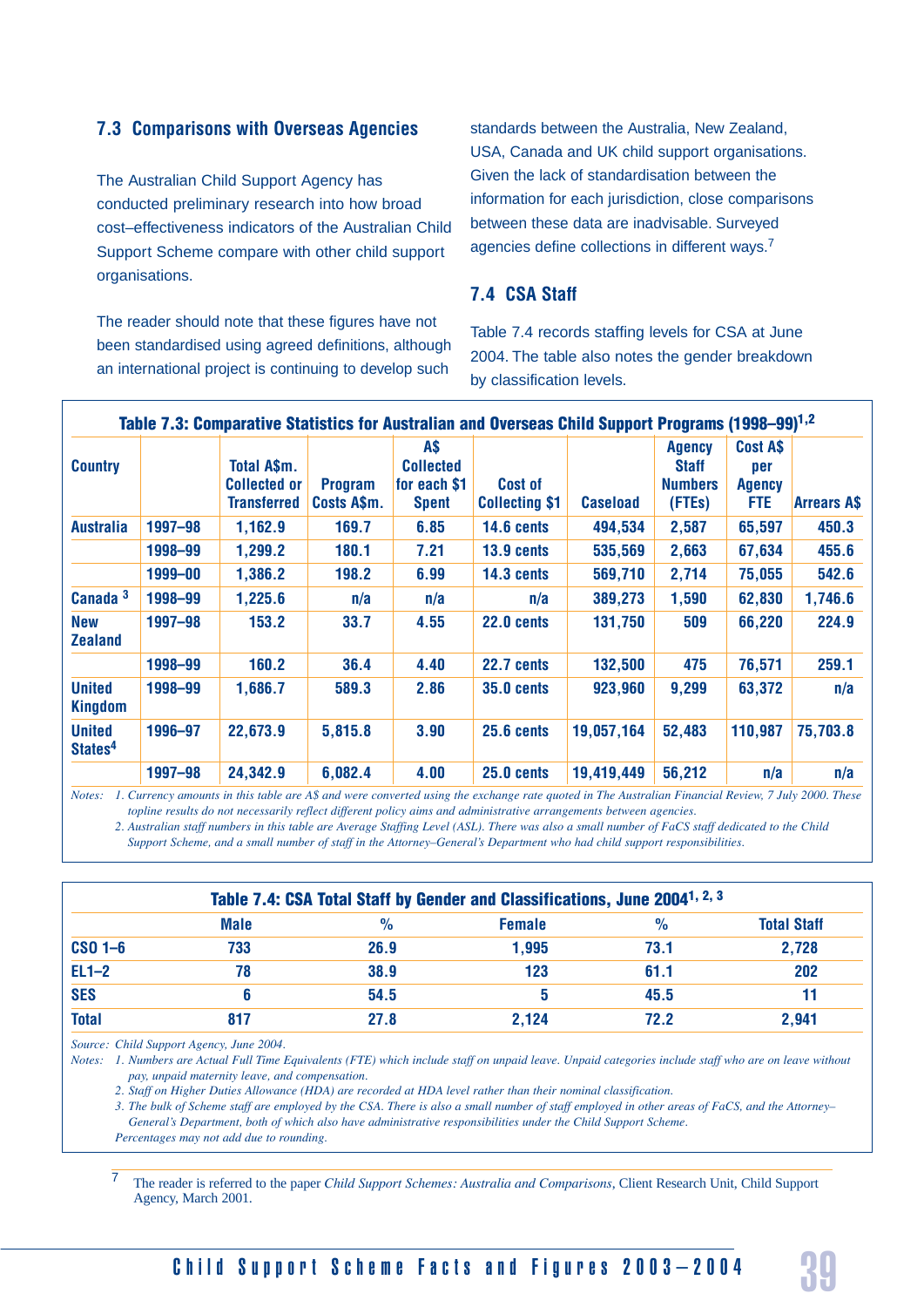At the end of June 2004 there were 2,941 FTE staff in the CSA. Of that number 2,124 were female (72 per cent) and 817 were male (28 per cent). At levels Child Support Officer (CSO) 1–6 (and equivalents) 73 per cent of all officers were female but at the Senior Executive Staff levels males accounted for 55 per cent of CSA staff.

#### **7.5 CSA Telephone Performance**

Research has established that CSA clients prefer communicating by telephone. Recognising this fact, the CSA has allocated considerable time and funding to improving its telephone system. This effort is reflected in the telephone performance statistics in Table 7.5.

| <b>Table 7.5: CSA Telephone Statistics</b> |                                            |                                  |                                 |                                                                            |  |  |
|--------------------------------------------|--------------------------------------------|----------------------------------|---------------------------------|----------------------------------------------------------------------------|--|--|
| <b>End June</b>                            | Main Queue <sup>1</sup><br>(calls per day) | <b>Response Time<sup>2</sup></b> | <b>IVR Calls</b><br>per day $3$ | <b>Total Phone</b><br><b>Traffic (queue</b><br>and IVR total) <sup>4</sup> |  |  |
| 1994                                       | 5,000                                      | n/a                              | n/a                             | 5,000                                                                      |  |  |
| 1995                                       | 9,000                                      | $80\%$ in 3 mins                 | n/a                             | 9,000                                                                      |  |  |
| 1996                                       | 6,000                                      | $80\%$ in 2 mins                 | n/a                             | 6,000                                                                      |  |  |
| 1997                                       | 8,000                                      | $90\%$ in 2 mins                 | 2,308                           | 10,300                                                                     |  |  |
| 1998                                       | 8,500                                      | 93.3% in 2 mins                  | 4,154                           | 12,700                                                                     |  |  |
|                                            |                                            | 83.5% in 30 secs                 |                                 |                                                                            |  |  |
| 1999                                       | 8,500                                      | $86\%$ in 2 mins                 | 4,681                           | 13,200                                                                     |  |  |
| 2000                                       | 8,450                                      | 87% in 2 mins                    | 6,287                           | 14,700                                                                     |  |  |
| 2001                                       | 9,371                                      | 95.5% in 2 mins                  | 5,753                           | 15,124                                                                     |  |  |
| 2002                                       | 8,679                                      | 88.5% in 2 mins                  | 5,177                           | 13,856                                                                     |  |  |
|                                            |                                            | 79.3% in 30 secs                 |                                 |                                                                            |  |  |
| 2003                                       | 9,332                                      | 93.8% in 2 mins                  | 6,499                           | 15,831                                                                     |  |  |
|                                            |                                            | 85.3% in 30 secs                 |                                 |                                                                            |  |  |
| 2004                                       | 8,763                                      | 97.3% in 2 mins                  | 7,295                           | 16,058                                                                     |  |  |
|                                            |                                            | 91.3% in 30 secs                 |                                 |                                                                            |  |  |

*Source: CSA, as at 30 June for the years in question.*

*Notes: 1. Main Queue includes public calls, which have been logged on to the CSA phone system. The total excludes Change of Assessment (COA) and Complaints calls.*

 *2. Response time is calculated on calls logged in to the Main Queue.*

3. IVR (Interactive Voice Response) was introduced by the CSA during 1995-96. An IVR traffic figure for that year is not available. *The calls to the Main Queue decreased during that year as a result of the introduction of the IVR. IVR calls are counted on a monthly basis given that the system operates 7 days per week. In this instance, however, calls have been calculated on a daily basis using the following method. In 2000-01 there were 113,159 IVR calls per month or 1.5 million for the year. This figure was then divided by 260, which is the number of days in a working year, to produce the result of 5,753. This makes the IVR calls per day consistent with the way the calls per day are measured for the Main Queue.*

 *4. The totals in this column include all Main Queue calls and IVR calls calculated on a daily basis using the method described in note 3 above.*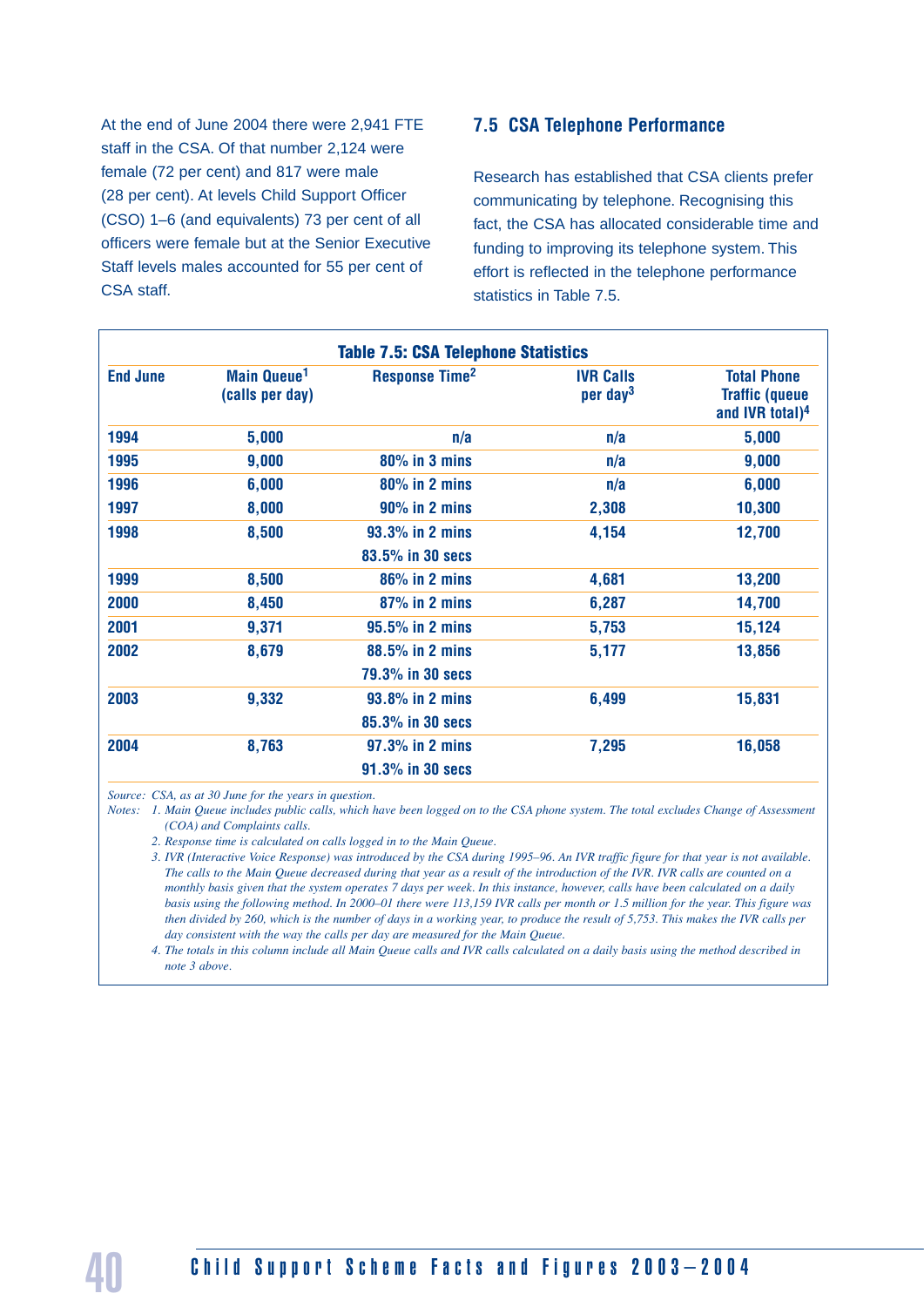# **APPENDIX 1: Contact Details**

Parents are able to obtain information from the Child Support Agency, Centrelink and legal service providers on the following numbers.

## **Child Support Agency**

| $\bullet$ | <b>General Enquiries</b>                                                                          | <b>Phone 13 1272</b> |
|-----------|---------------------------------------------------------------------------------------------------|----------------------|
|           | • CSA Info Service (IVR automated<br>service for quick account enquiries and general information) | <b>Phone 13 1107</b> |
|           | • Child Support Change of Assessment                                                              | <b>Phone 13 1141</b> |
|           | • CSA Complaints                                                                                  | <b>Phone 13 2919</b> |
| $\bullet$ | Web site                                                                                          | www.csa.gov.au       |

### **Centrelink**

#### *Services*

| $\bullet$ | <b>Appointments</b>                     | 13 1021                 |
|-----------|-----------------------------------------|-------------------------|
| $\bullet$ | <b>Self-Service</b>                     | 13 6240                 |
| $\bullet$ | <b>Customer Relations</b>               | Freecall™1800 050 004   |
| $\bullet$ | <b>Centrelink Multilingual Call</b>     | 13 1202                 |
| $\bullet$ | <b>TTY</b>                              | Freecall™1800 810 586   |
| $\bullet$ | <b>TTY Customer Relations</b>           | Freecall™1800 000 567   |
|           | <b>Programs</b>                         |                         |
| $\bullet$ | <b>Employment Services</b>              | 13 2850                 |
| $\bullet$ | <b>Retirement Services</b>              | 13 2300                 |
| $\bullet$ | Disability, Sickness and Carers         | 13 2717                 |
| $\bullet$ | <b>Family Assistance Office</b>         | 13 6150                 |
| $\bullet$ | <b>Youth and Student Services</b>       | 13 2490                 |
| $\bullet$ | <b>ABSTUDY</b>                          | 13 23 17                |
| $\bullet$ | <b>Centrelink website</b>               | www.centrelink.gov.au   |
| $\bullet$ | <b>Family Assistance Office website</b> | www.familyassist.gov.au |
|           |                                         |                         |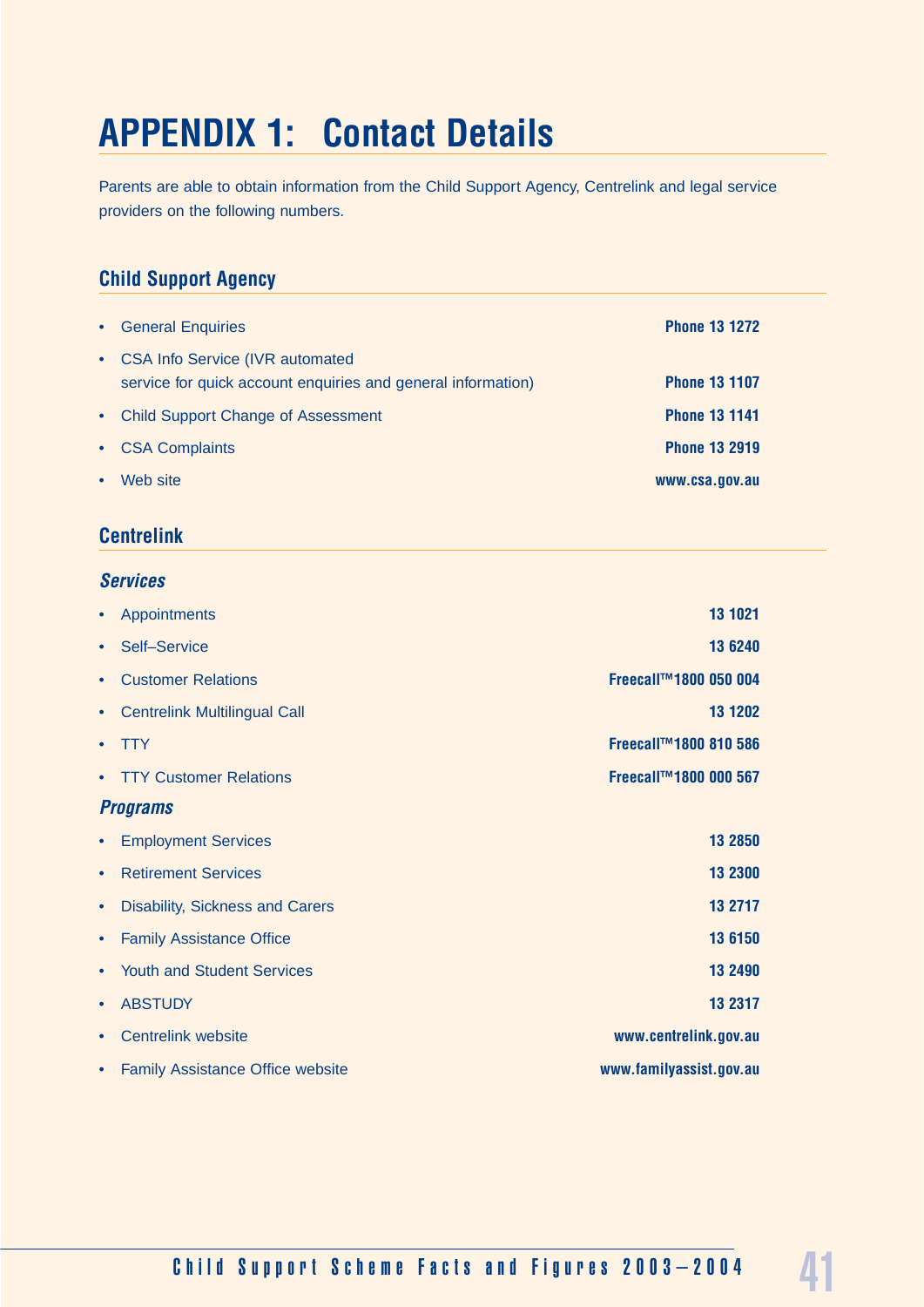### **Family Court of Australia**

| $\bullet$ | Website:        |              |           |                                                | www.familycourt.gov.au |
|-----------|-----------------|--------------|-----------|------------------------------------------------|------------------------|
| $\bullet$ | Adelaide        | 08 8205 2666 | $\bullet$ | <b>Melbourne</b>                               | 03 8600 3777           |
| $\bullet$ | <b>Brisbane</b> | 07 3248 2200 | $\bullet$ | <b>Newcastle</b>                               | 02 4926 1255           |
| $\bullet$ | Canberra        | 02 6267 0511 | $\bullet$ | Parramatta                                     | 02 9893 5555           |
| $\bullet$ | Dandenong       | 03 9767 6200 | $\bullet$ | Sydney                                         | 02 9217 7111           |
| $\bullet$ | Darwin          | 08 8981 1488 | $\bullet$ | <b>Townsville</b>                              | 07 4722 9333           |
| $\bullet$ | <b>Hobart</b>   | 03 6232 1725 | $\bullet$ | Family Court of Western Australia 08 9224 8222 |                        |

# **Federal Magistrates Service**

| $\bullet$ Ph: | 1300 367 110   |
|---------------|----------------|
| • Website:    | www.fms.gov.au |

# **Other Support Services**

#### **Family Relationship Services**

| $\bullet$ | Centacare:                        | 1300 138 070 |
|-----------|-----------------------------------|--------------|
|           | • Family Services Australia:      | 1300 365 859 |
| $\bullet$ | <b>Relationships Australia:</b>   | 1300 364 277 |
|           | • Telephone Interpreting Service: | 13 14 50     |
| $\bullet$ | Lifeline                          | 13 11 14     |
| $\bullet$ | <b>Mensline Australia</b>         | 1300 789 978 |
| $\bullet$ | <b>Kids Helpline</b>              | 1800 789 978 |
|           |                                   |              |

Financial counselling services are available in each state:

| $\cdot$ NSW   | 1800 808 488 |           | - Tas         | 03 6223 4595 |
|---------------|--------------|-----------|---------------|--------------|
| $\bullet$ Vic | 03 9614 5433 | $\bullet$ | - WA          | 08 9221 9411 |
| $\cdot$ Old   | 07 3257 1957 |           | $\bullet$ ACT | 02 6257 1788 |
| $\bullet$ SA  | 08 8202 5182 |           | $\bullet$ NT  | 08 8932 6111 |

Family Law Hotline: **1800 050 321 (Toll free information line).**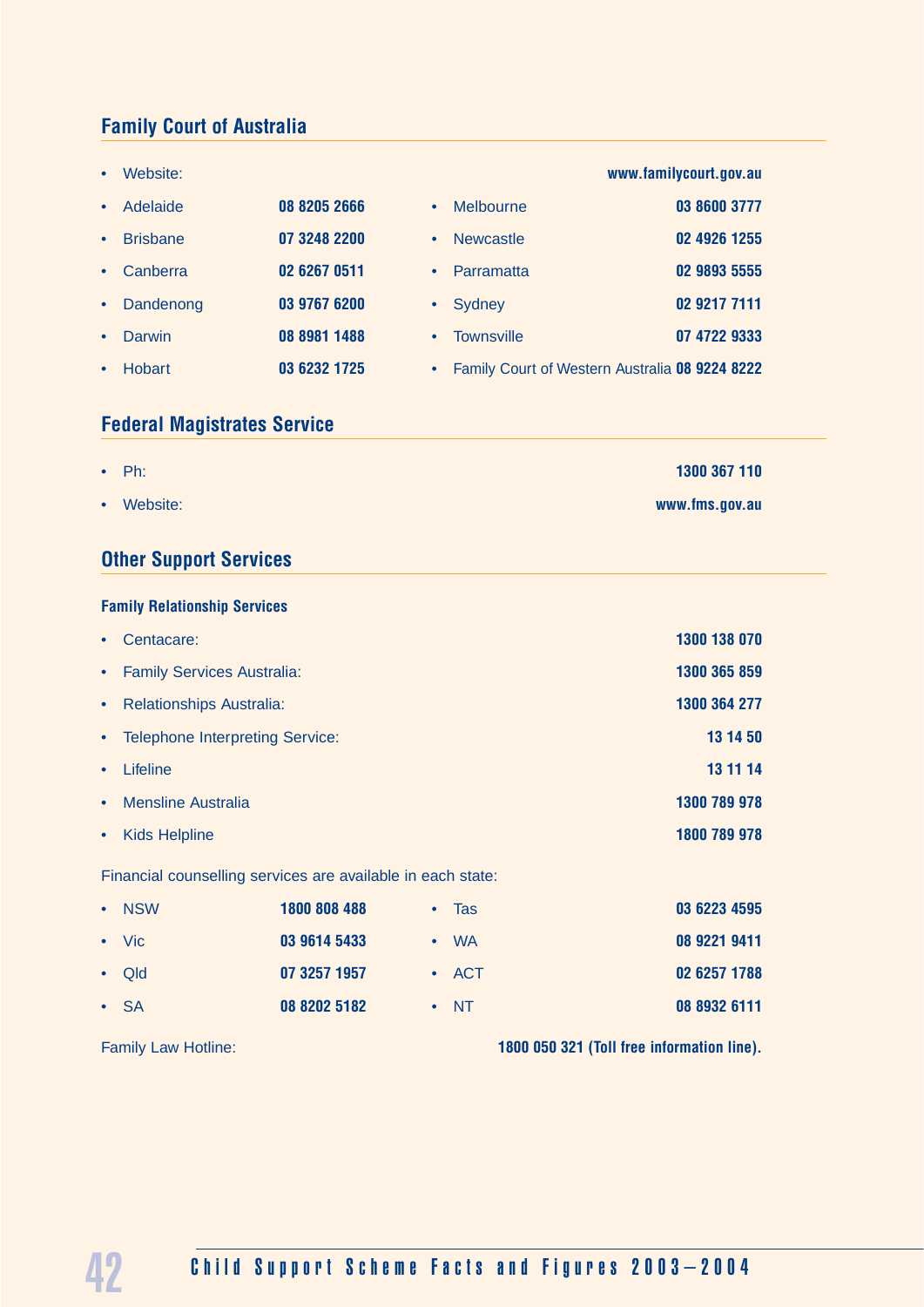# **Carer Parent Services**

#### **Child Support Scheme**

Legal Aid Commission.

If you require assistance to understand your rights and responsibilities under the Child Support Scheme, a number of Legal Aid related agencies throughout Australia provide specialised independent services. For more information or advice about how the Scheme applies to you, please contact one of the services listed below.

| <b>AUSTRALIAN CAPITAL TERRITORY</b>                                                                                                                                  |                                                               | <b>NORTHERN TERRITORY</b>                                                                             |  |
|----------------------------------------------------------------------------------------------------------------------------------------------------------------------|---------------------------------------------------------------|-------------------------------------------------------------------------------------------------------|--|
| Legal Aid Office (ACT)                                                                                                                                               | Phone: (02) 6243 3411<br><b>Advice Line: 1300 654 314</b>     | Northern Territory Legal Aid Commission<br><b>Family Law Advice Sessions</b><br>Phone: (08) 8999 3000 |  |
| <b>NEW SOUTH WALES</b>                                                                                                                                               |                                                               | <b>Advice Line</b>                                                                                    |  |
| <b>Legal Aid Commission of NSW</b>                                                                                                                                   |                                                               | Phone: 1800 019 343                                                                                   |  |
|                                                                                                                                                                      | Phone: (02) 9744 3833<br><b>Phone: 1800 451 784 Toll Free</b> | <b>QUEENSLAND</b><br><b>Legal Aid Queensland</b>                                                      |  |
| <b>Macarthur Legal Centre</b>                                                                                                                                        | Phone: (02) 4628 2042                                         | <b>Child Support Unit</b><br>Phone: 1300 651 188 (Toll Free)<br>Fax: (07) 3238 3545                   |  |
| Illawarra Legal Centre Inc.                                                                                                                                          | Phone: (02) 4276 1939                                         | Caxton Legal Centre Inc.<br>Phone: (07) 3254 1811                                                     |  |
| <b>Southwest Sydney Legal Centre</b>                                                                                                                                 | Phone: (02) 9601 7777                                         | <b>VICTORIA</b>                                                                                       |  |
| <b>SOUTH AUSTRALIA</b><br><b>Legal Service Commission of South Australia</b>                                                                                         |                                                               | Victoria Legal Aid<br>Phone: (03) 9269 0408<br>1800 677 402                                           |  |
| <b>Child Support Section</b>                                                                                                                                         | Phone: (08) 8463 3576<br>1300 366 424                         | Peninsula Community Legal Centre Inc.<br>Phone: (03) 9783 3600                                        |  |
| <b>Southern Community Justice Centre</b>                                                                                                                             | Phone: (08) 8384 5222                                         | Geelong Community Legal Service Inc.<br>Phone: (03) 5229 0775                                         |  |
| <b>Westside Community Lawyers</b>                                                                                                                                    | Phone: (08) 8243 5521                                         | Springvale Monash Legal Service<br>Phone: (03) 9562 3144                                              |  |
| <b>Para District Legal Service</b>                                                                                                                                   | Phone: (08) 8281 6911                                         | Springvale Community Aid and Advice Bureau Inc.<br>Phone: (03) 9546 5255                              |  |
| <b>TASMANIA*</b>                                                                                                                                                     |                                                               | <b>WESTERN AUSTRALIA</b>                                                                              |  |
| Legal Aid Commission of Tasmania<br><b>Hobart</b>                                                                                                                    |                                                               | Legal Aid Western Australia<br><b>Child Support Legal Unit</b><br><b>Carer parents</b>                |  |
| Launceston                                                                                                                                                           | Phone: (03) 6233 8383<br>Phone: (03) 6336 2050                | Phone: (08) 9261 6253<br>1300 650 579                                                                 |  |
|                                                                                                                                                                      |                                                               | <b>Bunbury Community Legal Centre</b><br>Phone: (08) 9791 3206                                        |  |
| <b>Hobart Community Legal Service</b>                                                                                                                                | Phone: (03) 6223 2500                                         | <b>Gosnells Community Centre</b><br>Phone (08) 9398 1455                                              |  |
| * Carer parents in the south of the state should contact<br>the Hobart Community Legal Service. Carers in the<br>north and northwest of the state should contact the |                                                               |                                                                                                       |  |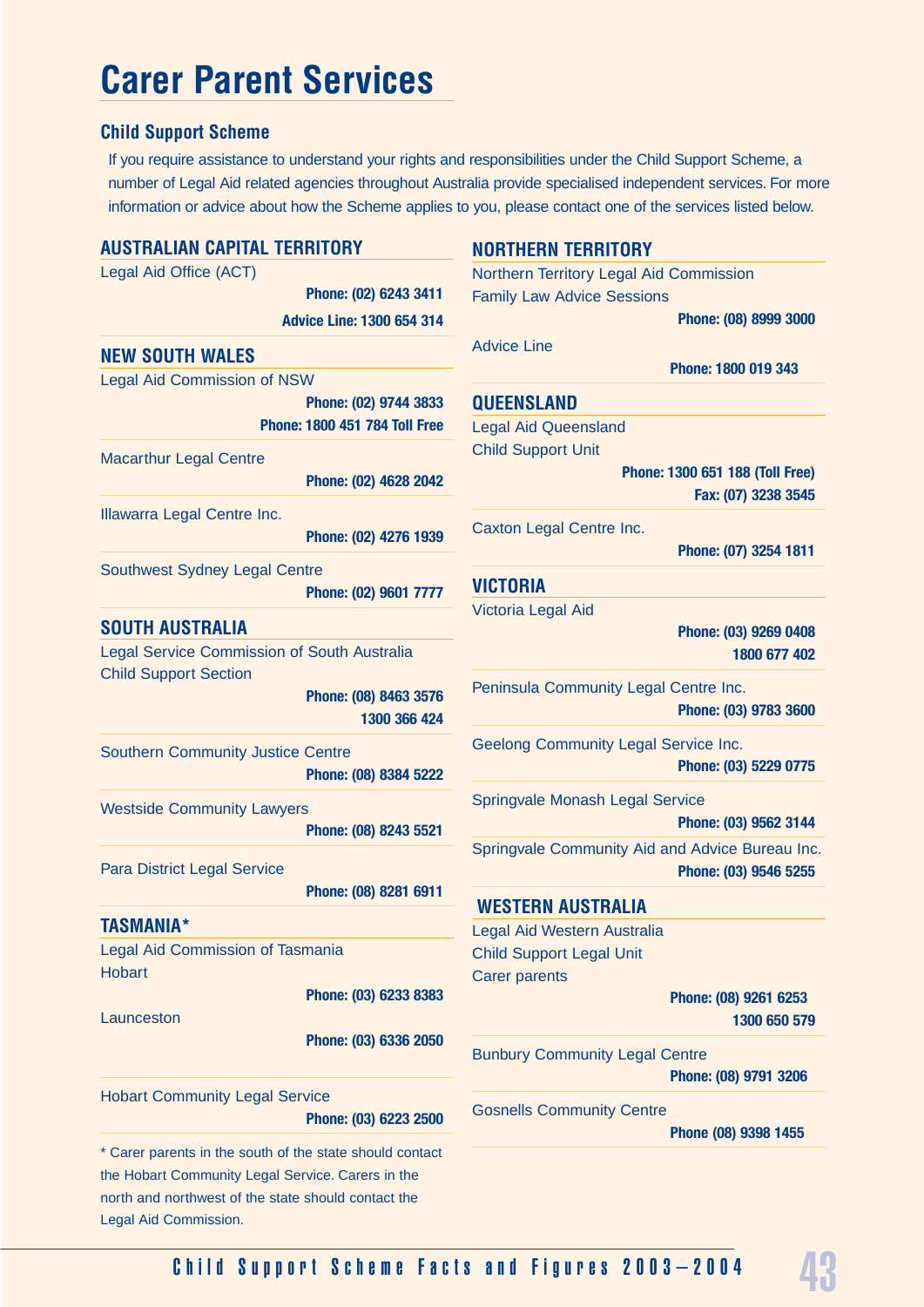# **Liable Parent Services**

#### **Child Support Scheme**

If you require assistance to understand your rights and responsibilities under the Child Support Scheme, a number of Legal Aid related agencies throughout Australia provide specialised independent services. These services may be able to assist you to purchase a self–help kit, attend an information session or receive telephone information and/or advice. For more information or advice about how the Scheme applies to you, please contact one of the services listed below.

| <b>AUSTRALIAN CAPITAL TERRITORY</b>              |                                              | <b>NORTHERN TERRITORY</b>                                                           |                               |
|--------------------------------------------------|----------------------------------------------|-------------------------------------------------------------------------------------|-------------------------------|
| Legal Aid Office (ACT)                           |                                              | Northern Territory Legal Aid Commission                                             |                               |
|                                                  | Phone: (02) 6243 3411                        | <b>Family Law Advice Sessions</b>                                                   |                               |
|                                                  | <b>Advice Line: 1300 654 314</b>             |                                                                                     | Phone: (08) 8999 3000         |
| <b>NEW SOUTH WALES</b>                           |                                              |                                                                                     | 1800 019 343                  |
| <b>Legal Aid Commission of NSW Child Support</b> |                                              | <b>QUEENSLAND</b>                                                                   |                               |
| <b>Service</b>                                   |                                              | Legal Aid Queensland Child Support Unit                                             |                               |
|                                                  | Phone: (02) 9744 3833                        | (Liable Parent Project)                                                             |                               |
|                                                  | 1800 451 784 Toll-Free                       |                                                                                     | Phone: 1300 651 188 Toll-Free |
| <b>SOUTH AUSTRALIA</b>                           |                                              |                                                                                     | Fax: (07) 3238 3545           |
| Legal Services Commission of South Australia     |                                              | <b>Caxton Legal Centre</b>                                                          |                               |
| <b>Child Support Section</b>                     |                                              |                                                                                     | Phone: (07) 3254 1811         |
|                                                  | Phone: (08) 8463 3576                        | <b>VICTORIA</b>                                                                     |                               |
|                                                  | 1300 366 424                                 | Victoria Legal Aid                                                                  |                               |
| <b>Southern Community Justice Centre</b>         |                                              | <b>Liable Parents Information Service</b>                                           |                               |
|                                                  | Phone: (08) 8384 5222                        |                                                                                     | Phone: (03) 9269 0408         |
| <b>Westside Community Lawyers</b>                |                                              |                                                                                     | 1800 677 402                  |
|                                                  | Phone: (08) 8243 5521                        | <b>Peninsula Community Legal Service</b>                                            |                               |
| <b>TASMANIA</b>                                  |                                              |                                                                                     | Phone: (03) 9783 3600         |
| Legal Aid Commission of Tasmania Child Support   |                                              |                                                                                     | 1800 064 784 (0359 area only) |
| <b>Information Sessions</b>                      |                                              | <b>Geelong Community Legal Service</b><br><b>Liable Parent Child Support Worker</b> |                               |
| <b>Launceston Office</b>                         |                                              |                                                                                     | Phone: (03) 5221 4744         |
|                                                  | Phone: (03) 6336 2050                        | <b>Springvale Legal Service</b>                                                     |                               |
| <b>Hobart Office</b>                             |                                              |                                                                                     | Phone: (03) 9562 3144         |
|                                                  | Phone: (03) 6233 8383                        | Springvale Monash Community Aid and Advice                                          |                               |
| <b>WESTERN AUSTRALIA</b>                         |                                              | <b>Bureau</b>                                                                       |                               |
| Legal Aid Western Australia                      |                                              |                                                                                     | Phone: (03) 9546 5255         |
| <b>Child Support Legal Unit</b>                  |                                              |                                                                                     |                               |
| <b>Liable Parent Forums</b>                      |                                              |                                                                                     |                               |
|                                                  | Phone: (08) 9261 6318<br>Phone: 1800 199 363 |                                                                                     |                               |
| <b>Bunbury Community Legal Centre</b>            |                                              |                                                                                     |                               |
|                                                  | Phone: (08) 9791 3206                        |                                                                                     |                               |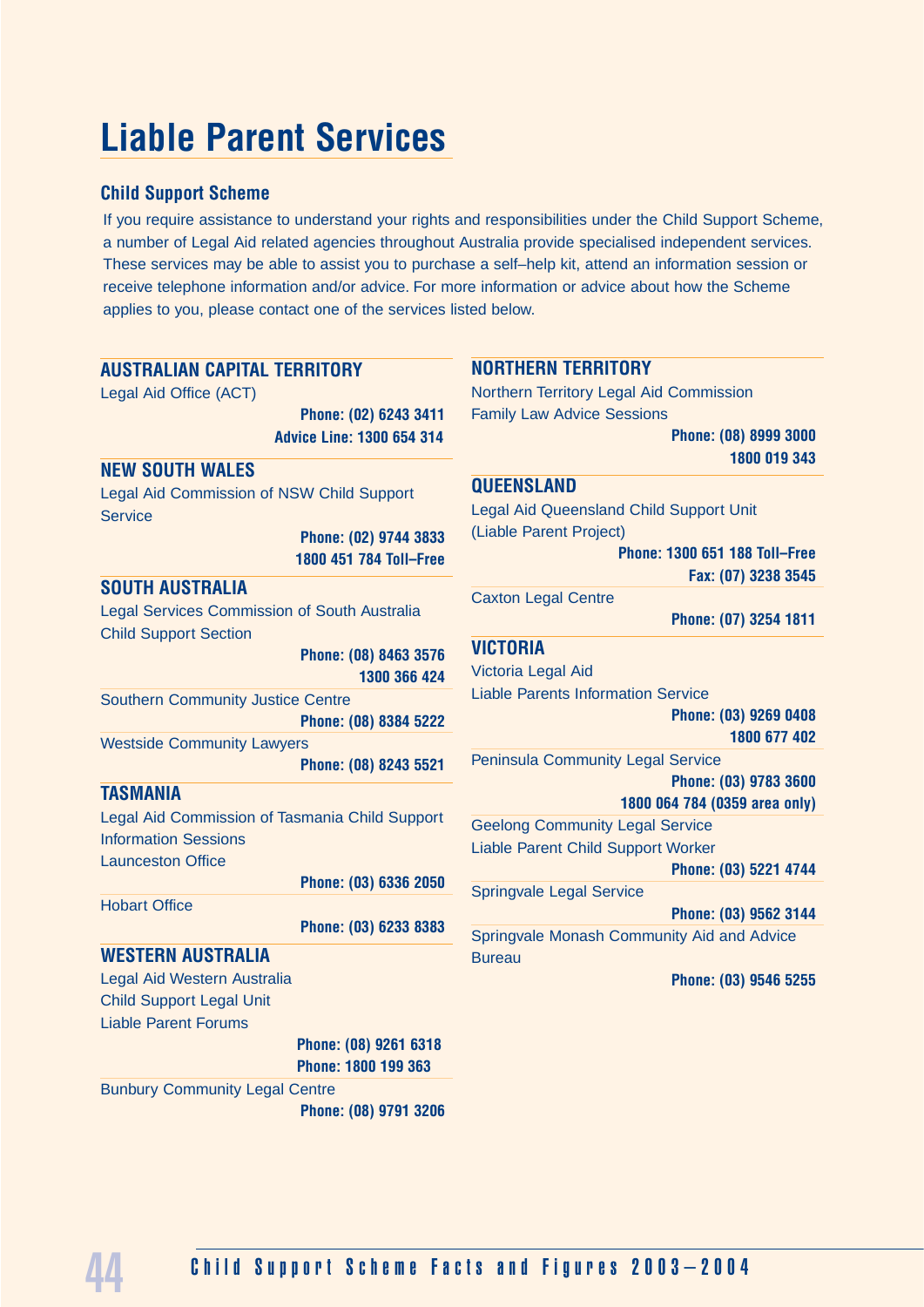|                                                                                                                                                                                                                                                                                                                | <b>Child Support Year</b> |                         |        |         |         |         |         |         |         |
|----------------------------------------------------------------------------------------------------------------------------------------------------------------------------------------------------------------------------------------------------------------------------------------------------------------|---------------------------|-------------------------|--------|---------|---------|---------|---------|---------|---------|
|                                                                                                                                                                                                                                                                                                                |                           | 1996-97 1997-98 1998-99 |        | 1999    | 2000    | 2001    | 2002    | 2003    | 2004    |
| <b>Liable Parent's exempted income amount</b>                                                                                                                                                                                                                                                                  |                           | Ø                       | €Ą     |         |         |         |         |         | မာ      |
| Single yearly rate of pension (no relevant dependents)                                                                                                                                                                                                                                                         | 8,733                     | 9,006                   | 9,043  | 10,219  | 10,482  | 11,271  | 11,740  | 12,315  | 12,950  |
| Twice married pension rate (with relevant dependents)                                                                                                                                                                                                                                                          | 14,570                    | 15,023                  | 15,085 | 17,051  | 17,498  | 18,813  | 19,597  | 20,557  | 21,622  |
| Additional amount for child under 13 at end of child support year                                                                                                                                                                                                                                              | 1,830                     | 1,888                   | 1,895  | 1,958   | 2,018   | 2,049   | 2,169   | 2,235   | 2,307   |
| Additional amount for child 13-15 at end of child support year                                                                                                                                                                                                                                                 | 2,558                     | 2,639                   | 2,649  | 2,733   | 2,813   | 2,857   | 3,025   | 3,119   | 3,219   |
| Additional amount for child 16 or over at end of child support year                                                                                                                                                                                                                                            | 3,643                     | 3,756                   | 3,771  | 3,875   | 3,977   | 4,276   | 4,454   | 4,672   | 4,914   |
| Source: Social Security Act 1991                                                                                                                                                                                                                                                                               |                           |                         |        |         |         |         |         |         |         |
|                                                                                                                                                                                                                                                                                                                |                           |                         |        |         |         |         |         |         |         |
| Resident Parents disregarded income amount                                                                                                                                                                                                                                                                     |                           |                         |        |         |         |         |         |         |         |
| Yearly equivalent of average weekly earnings                                                                                                                                                                                                                                                                   | 36,130                    | 37,424                  | 38,787 | 31,351  | 31,699  | 33,717  | 35,012  | 36,213  | 38,168  |
| Additional amount for first child under 6 as at start of c.s. year                                                                                                                                                                                                                                             | 4,155                     | 4,304                   | 4,461  | n/a     | n/a     | n/a     | n/a     | n/a     | n/a     |
| Additional amount for each other child under 6 as at start of c.s. year                                                                                                                                                                                                                                        | 903                       | 936                     | 970    | n/a     | n/a     | n/a     | n/a     | n/a     | n/a     |
| Additional amount for child 6 or over and under 12 as at start of c.s. year                                                                                                                                                                                                                                    | 1,807                     | 1,871                   | 1,939  | n/a     | n/a     | n/a     | n/a     | n/a     | n/a     |
|                                                                                                                                                                                                                                                                                                                |                           |                         |        |         |         |         |         |         |         |
| Other amounts                                                                                                                                                                                                                                                                                                  |                           |                         |        |         |         |         |         |         |         |
| Yearly equivalent of 2.5 times AWE                                                                                                                                                                                                                                                                             | 90,325                    | 93,560                  | 96,968 | 101,153 | 103,103 | 108,732 | 113,542 | 119,470 | 126,659 |
| Inflation factor                                                                                                                                                                                                                                                                                               | 1.040                     | 1.045                   | 1.040  | 1.040   | 1.0375  | 1.0375  | 1.0375  | 1.0375  | 1.0400  |
| Weekly Protected Earnings Rate (for the period 1 Jan. to 31 Dec.)                                                                                                                                                                                                                                              | 210.15                    | 216.68                  | 217.58 | 218.85  | 221.03  | 237.3   | 246.68  | 253.58  | 260.48  |
| 1. The values recorded for the years 1994-95 to 1998-99 cover financial years i.e. 1 July to 30 June for those years.<br>The 2000-2004 values are for the calendar years-1 January to 31 December.<br>2 The 1999 values apply to the period 1 July 1999 to 31 December 1999.<br>$\mathfrak{S}$<br><b>Notes</b> |                           |                         |        |         |         |         |         |         |         |
|                                                                                                                                                                                                                                                                                                                |                           |                         |        |         |         |         |         |         |         |
|                                                                                                                                                                                                                                                                                                                |                           |                         |        |         |         |         |         |         |         |

# **Appendix 2**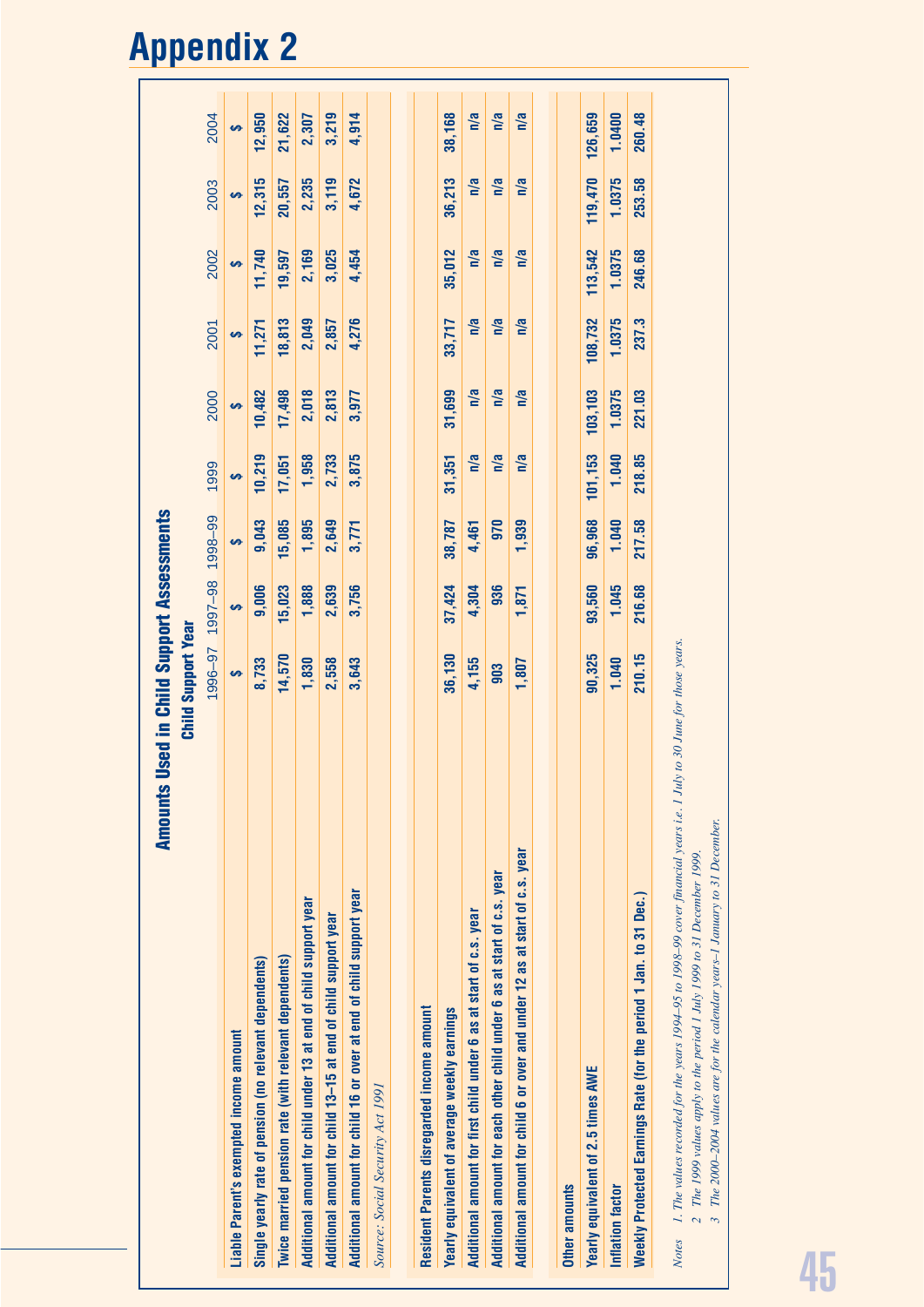46 Child Support Scheme Facts and Figures 2003-2004

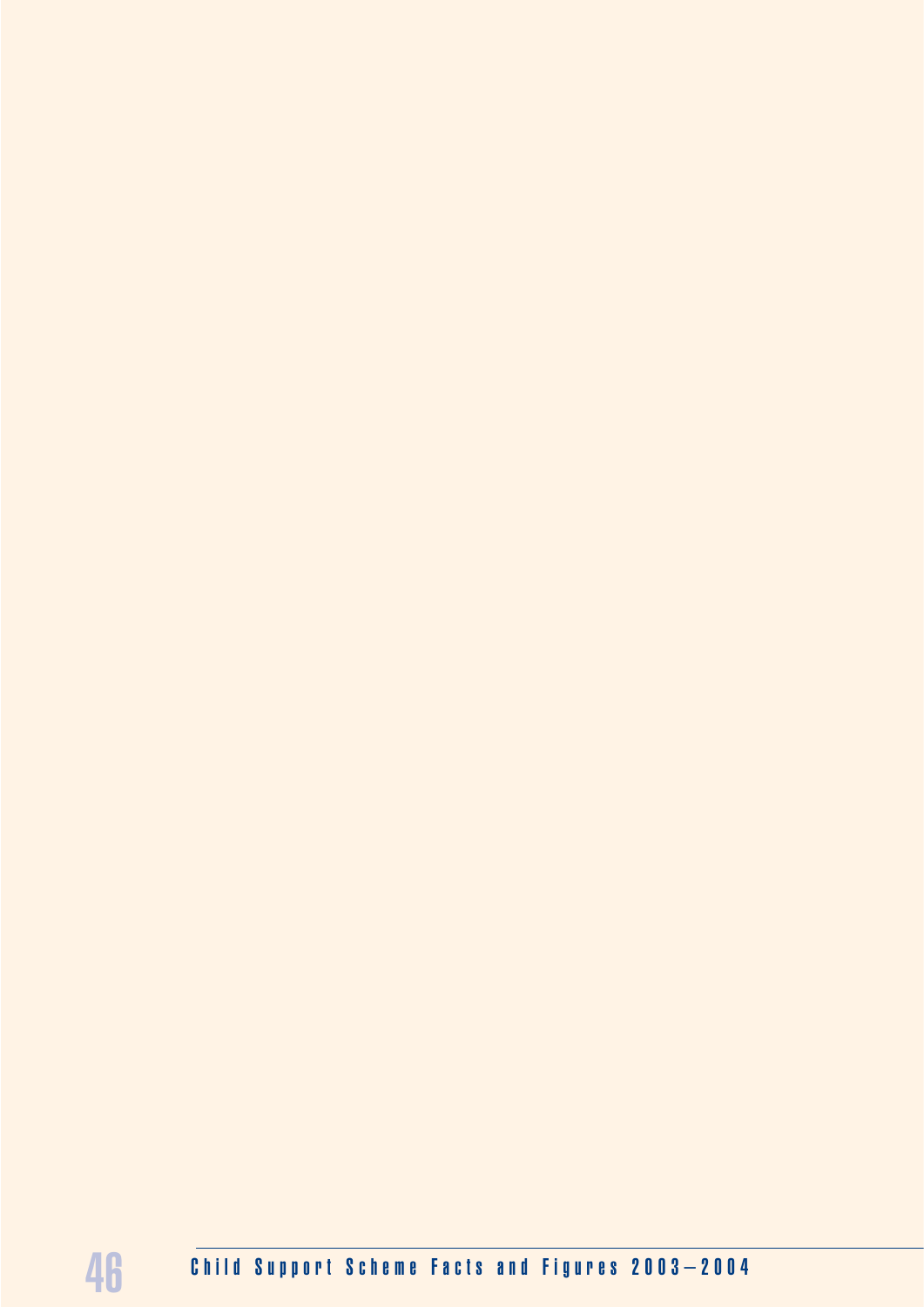Child Support Scheme Facts and Figures 2003-2004

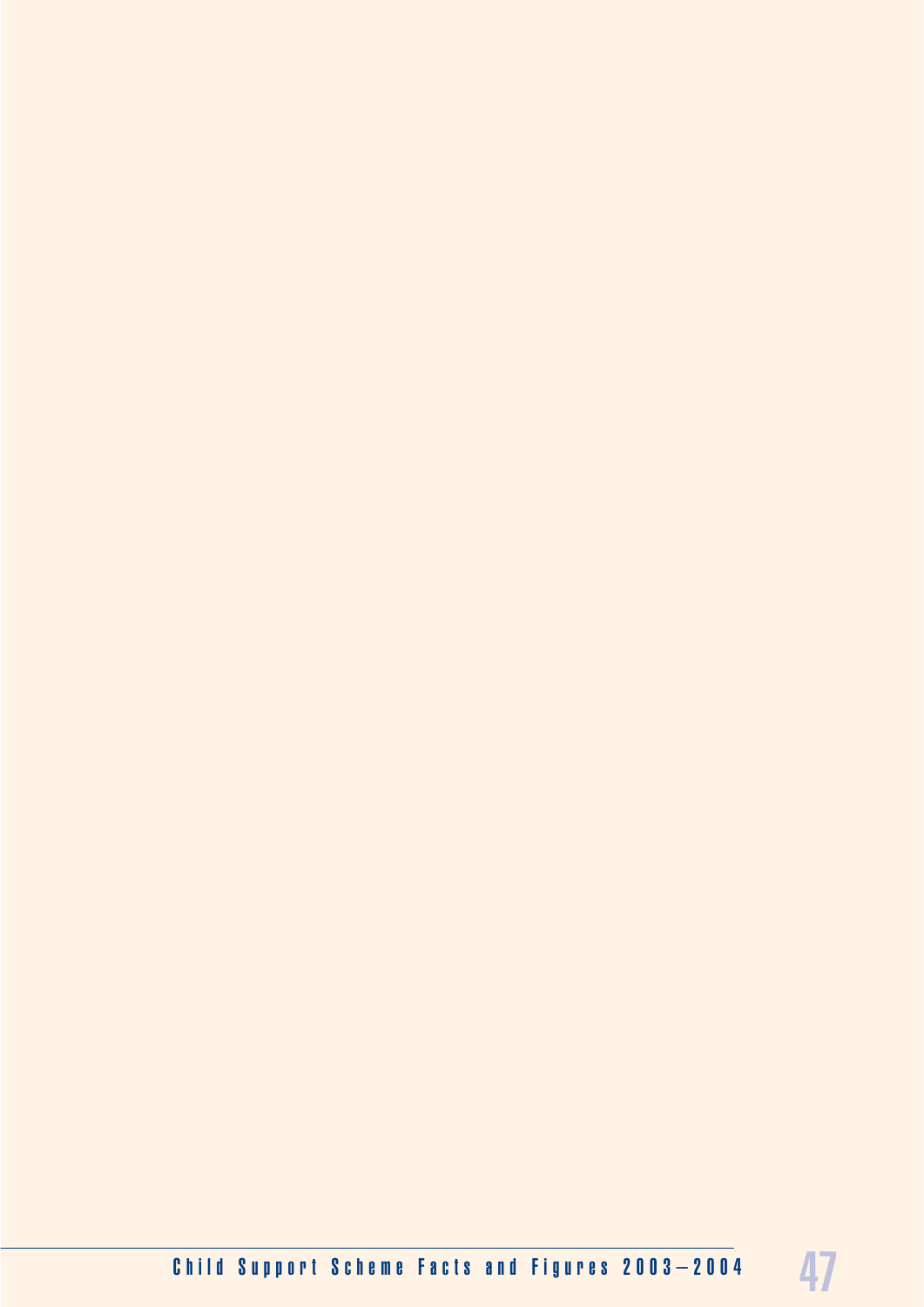Child Support Scheme Facts and Figures 2003–2004